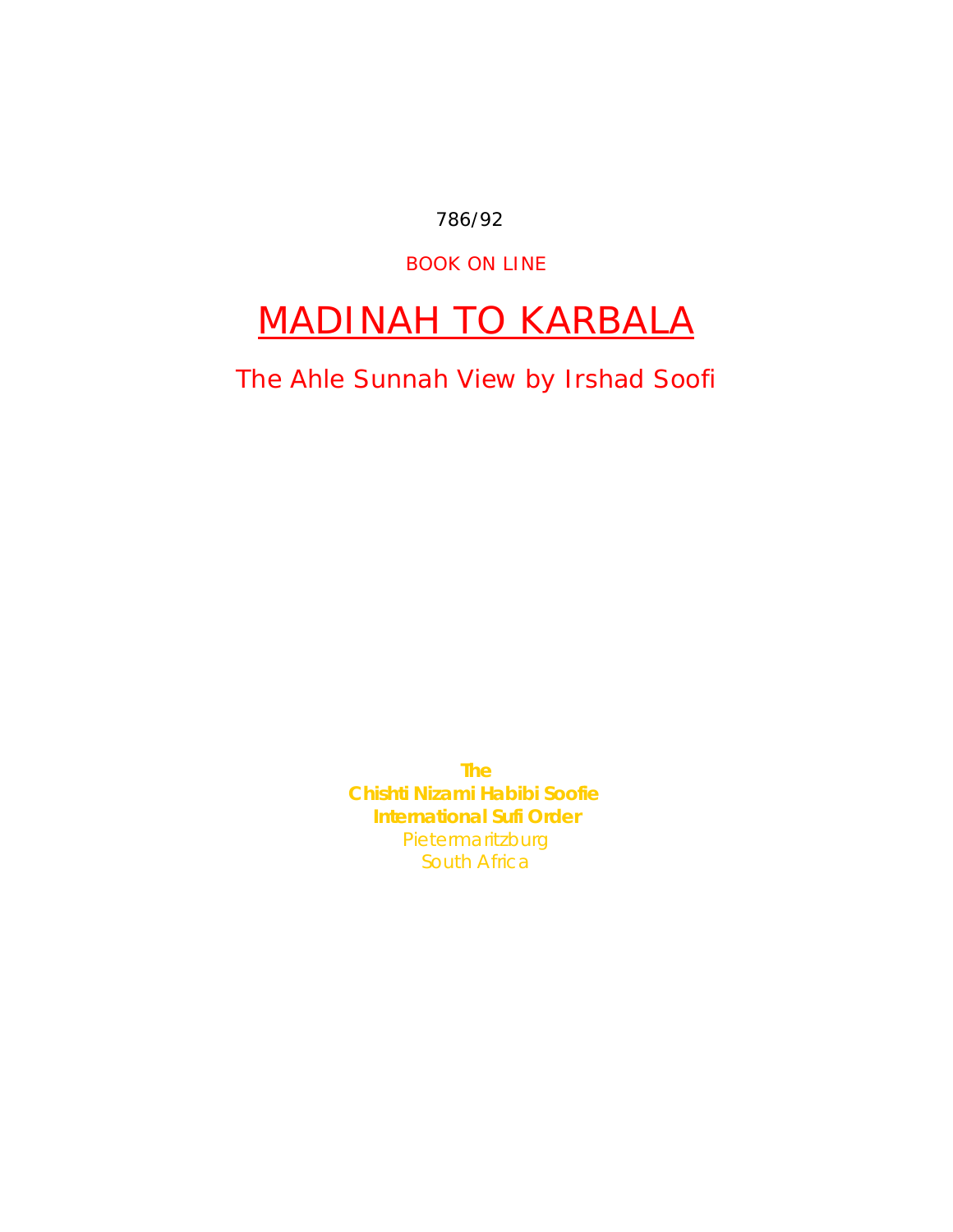**The Chishti Nizami Habibi Soofie International Sufi Order** Pietermaritzburg South Africa

#### 786/92

# BOOK ON LINE

# MADINAH TO KARBALA

# The Ahle Sunnah View by Irshad Soofi

| table of contents                                                                              |
|------------------------------------------------------------------------------------------------|
| The Pure companions and Tazkiyah (Purification)<br>5                                           |
|                                                                                                |
|                                                                                                |
|                                                                                                |
|                                                                                                |
| The Rightly Guided Caliphs<br>8                                                                |
|                                                                                                |
|                                                                                                |
|                                                                                                |
| THE CLASH BETWEEN HAZRATH ALI (Radiallahu anhu) AND HAZRATH MUAWIAH<br>(Radiallahu anhu)<br>10 |
|                                                                                                |
|                                                                                                |
| AHL AL BAYT and PANJATTAN PAAK 14                                                              |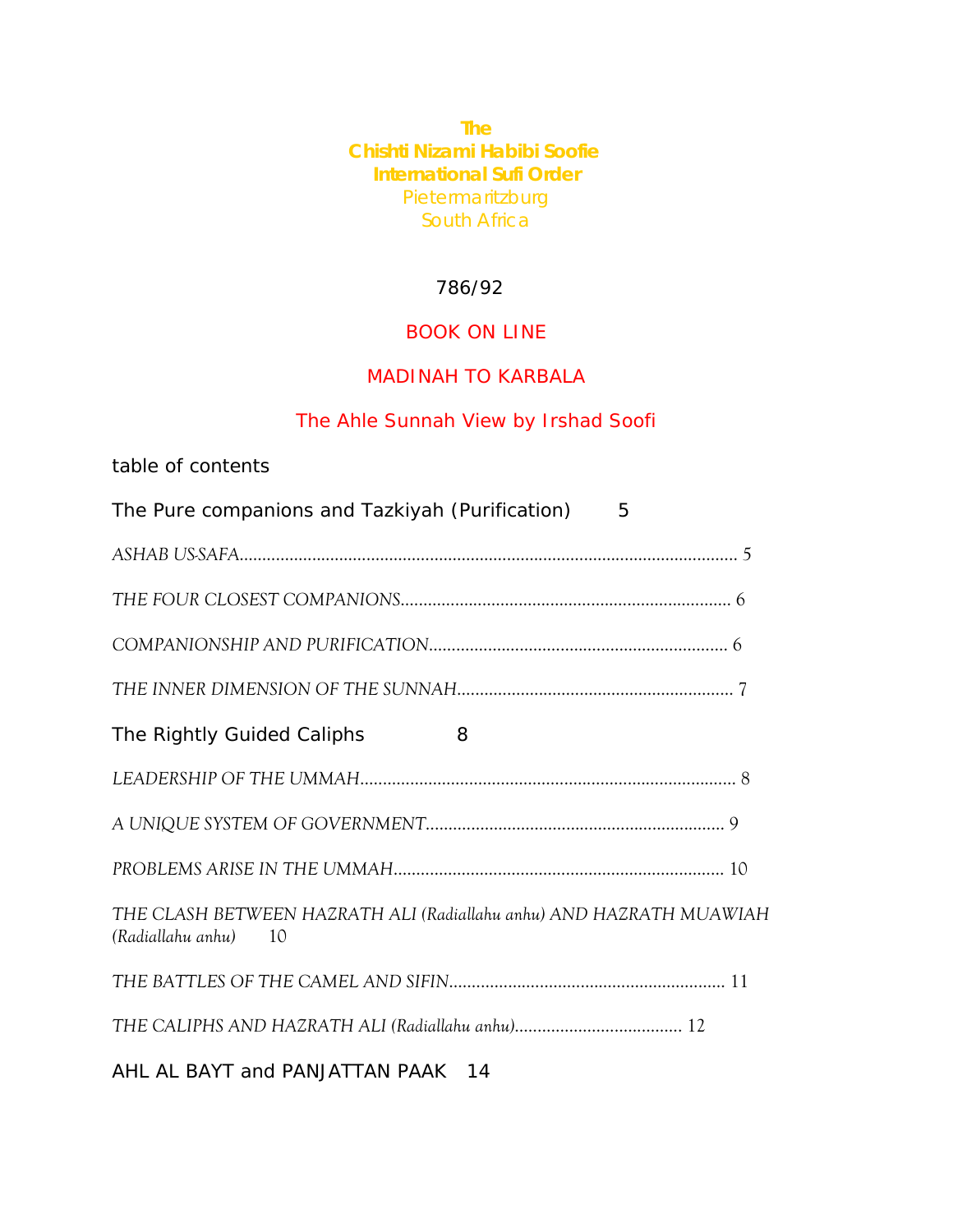| The Ummayad dynasty 41-132 A.H 18                                                     |  |
|---------------------------------------------------------------------------------------|--|
| IMAM HASSAN (Radiallahu anhu) AND HAZRATH MUAWIA (RADIALLAHU ANHU) 41-60<br>AH.<br>18 |  |
| IMAM HUSSAIN (Radiallahu anhu) AND YAZID THE CURSED 60 AH. 64AH 18                    |  |
| To Kufa<br>21                                                                         |  |
| INVITATION TO KUFA MARTYRDOM OF IMAM MUSLIM (Radiallahu anhu) 21                      |  |
|                                                                                       |  |
|                                                                                       |  |
| Karbala<br>23                                                                         |  |
|                                                                                       |  |
|                                                                                       |  |
|                                                                                       |  |
|                                                                                       |  |
|                                                                                       |  |
|                                                                                       |  |
| THE AFTERMATH<br>29                                                                   |  |
|                                                                                       |  |
|                                                                                       |  |
|                                                                                       |  |
|                                                                                       |  |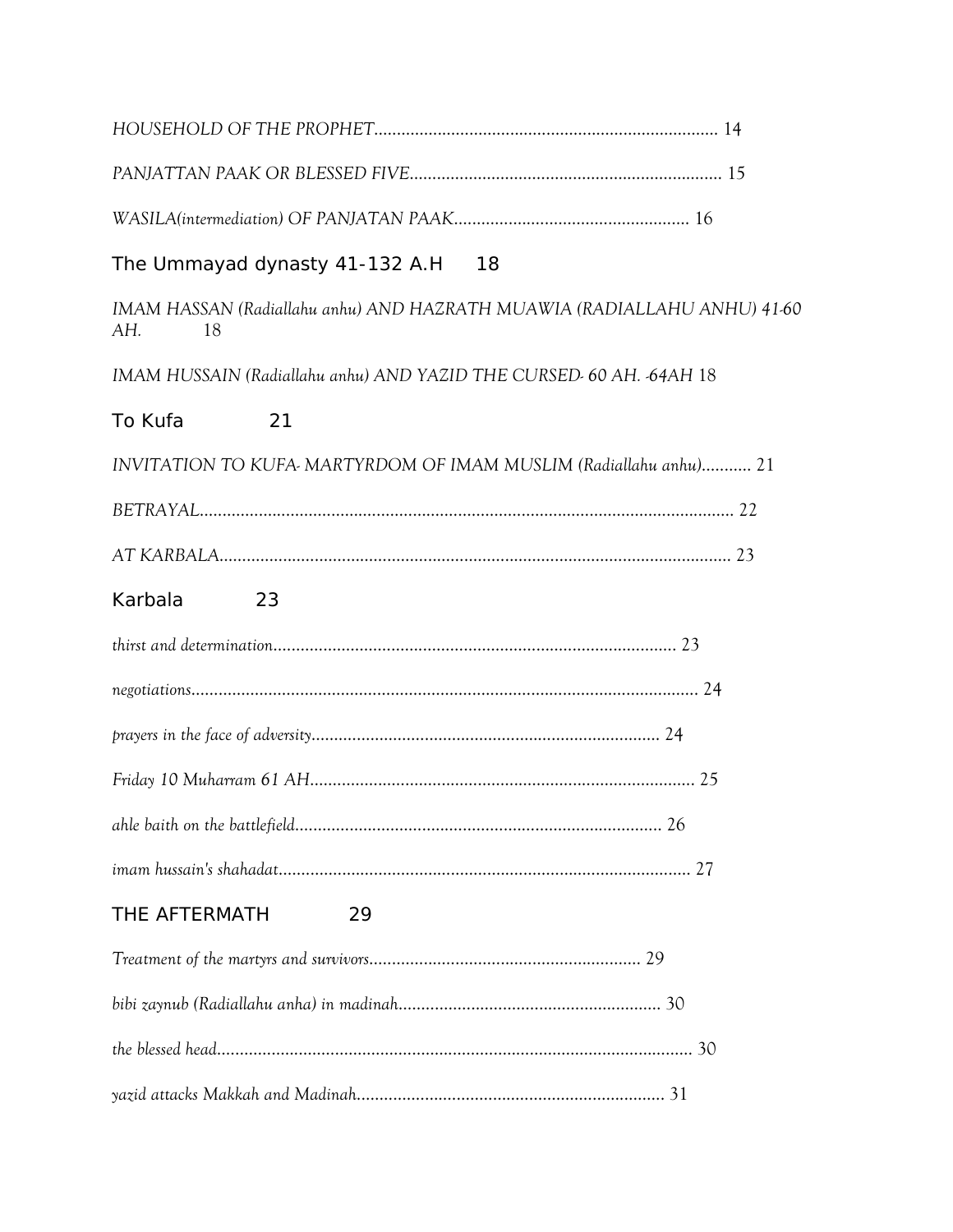|              | Status of a Martyr and the "Spiritual Fellowship" | 32 |  |
|--------------|---------------------------------------------------|----|--|
|              |                                                   |    |  |
|              |                                                   |    |  |
| Ashura       | 35                                                |    |  |
|              |                                                   |    |  |
|              |                                                   |    |  |
|              |                                                   |    |  |
|              |                                                   |    |  |
| Glossary     | 38                                                |    |  |
| BIBLIOGRAPHY | 44                                                |    |  |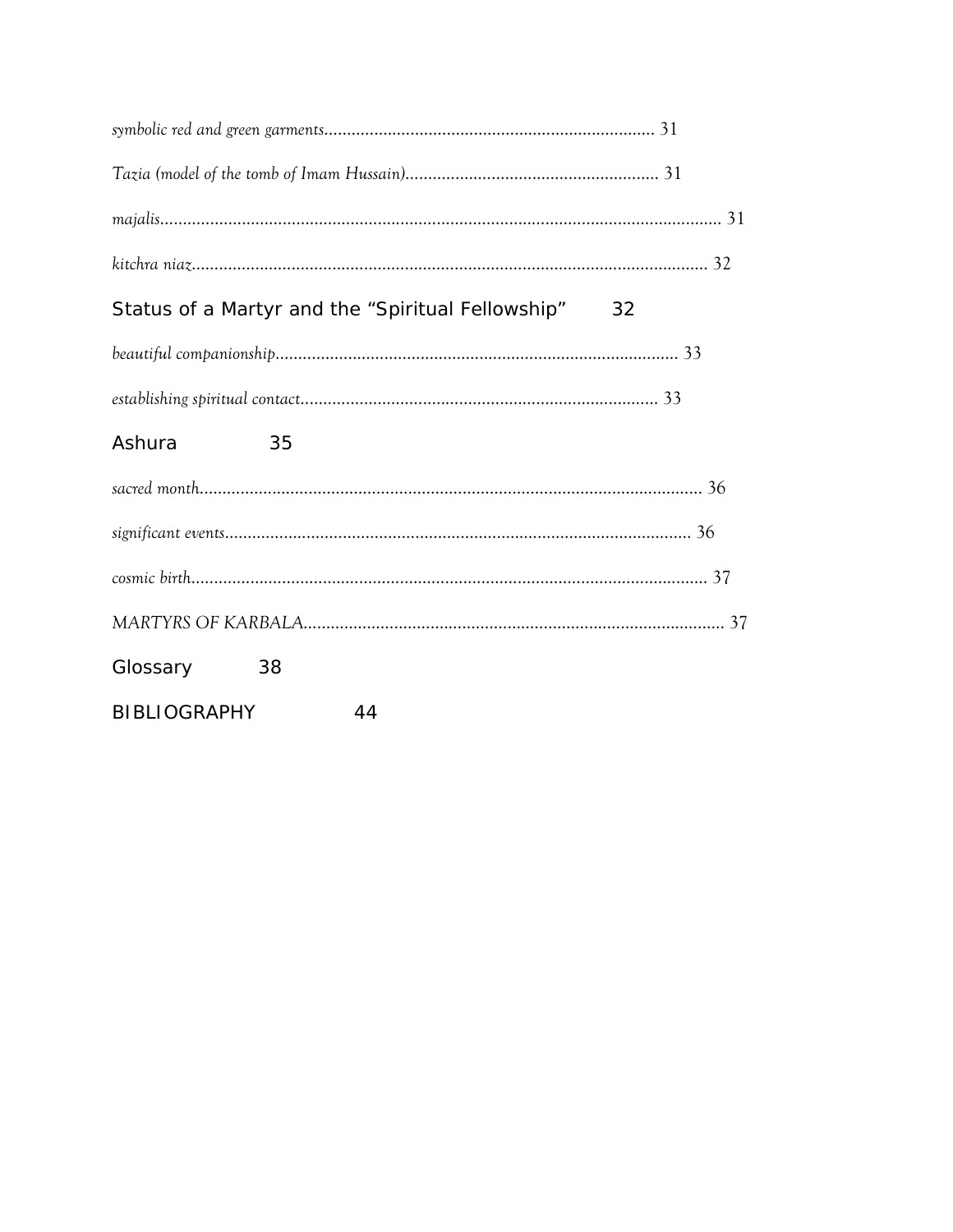#### <span id="page-4-0"></span>**The Pure companions and Tazkiyah (Purification)**

#### **ASHAB US-SAFA**

When the Beloved of Allah, Muhammad (Alaihis salatu was salaam), departed from this earthly life, he had a following of over one million Muslims, all over Arabia, following the *Shariah* (the general Islamic code of rules for the masses). Amidst these followers were about four hundred and fifty ascetic, who were known as *Ashab as-Safa* (Companions of the Pure).

These dedicated people, who had sacrificed all for the cause of Islam, were busy in the rigorous discipline of *Safa al-qalb* (purification of the heart), under the guidance of the master. They spent their days teaching or tending to the needs of the sick, widows and orphans and all night they would pray. They lived a humble and simple life, studying, worshipping and serving the creation. They did not engage in worldly business. Their possessions consisted of two pieces of cloth, which served as clothing, bedding and prayer carpets. They collected firewood, which they sold to make a living. They ate fallen dates and a bowl of porridge, which used to come daily from the prophet's house. They took a single sip and passed it around, miraculously the contents never diminished. The prophet urged his followers to feed these devotees. They lived on the veranda of the Prophets mosque. The Qur'aan refers to them in 2:273-

> لِلْفُقَـرَآءِ ٱلَّـذِينَ أُحُـصِرُواْ فِـي سَـبِيلِٱللَّـهِ لَا يَسْـتَطِيعُونَ ضَرُبًا فِي ٱلْأَرْضِ يَحْسَـبُهُمُ ٱلْجَـاهِلُ أَغْنِيَـآءَ مِـنَ ٱلتَّعَقُّـفِ تَعۡـرٍ فُهُم بِسِـيمَنهُمْ لَا يَسْئَلُونَ ٱلنَّاسَ إِلۡحَافَٱۖ وَمَا تُنفِقُواْ مِنۡ خَيۡرٍ فَإِنَّ ٱللَّهَ بِهِۦ عَلِيمٌ ۞۞

(Alms are also) for those who have taken to poverty by dedicating their lives to the cause of Allah- they cannot go about the land (doing business to earn their livelihood). The ignorant man thinks them to be rich because of their abstaining. you can recognize them by their mark (simplicity); They don't beg from men insistently (because they rely upon Allah); and whatever you spend on them Allah knows it.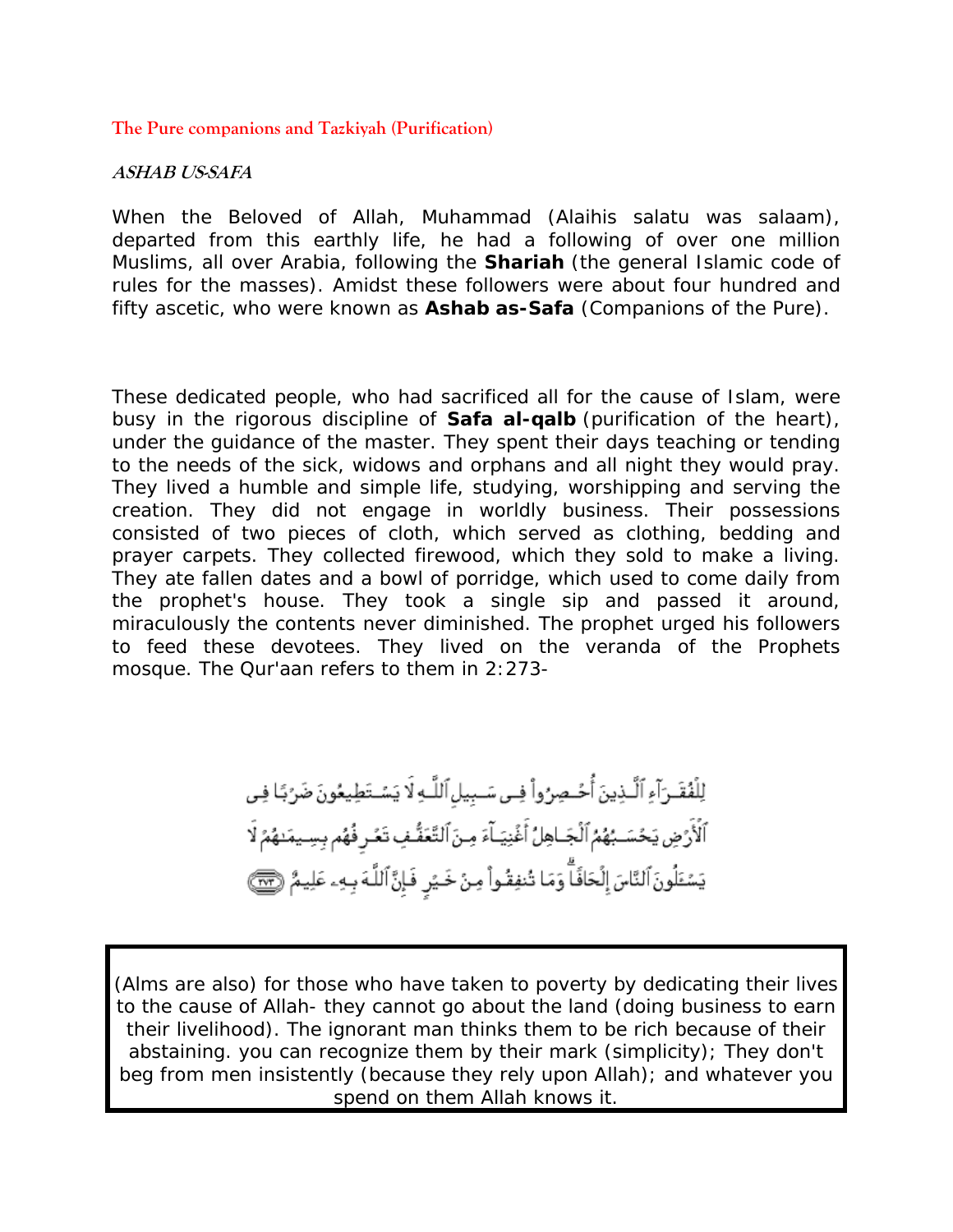#### <span id="page-5-0"></span>**THE FOUR CLOSEST COMPANIONS**

The immediate companions of the Holy Prophet (Alaihis salatu was salaam) are depicted in pious legends as innocent of excesses, despite their position of privilege, they maintained the simplicity and austerity of habit, which they had learned from the Prophet - E.g.

- <sup>q</sup> Hazrath Abu Bakr (Radiallahu anhu) as the first caliph wore a simple single garment, which he used to pin together, so much so that he became known as the 'man of the two pins'.
- <sup>q</sup> Hazrath Umar (Radiallahu anhu) as ruler lived on olive oil and bread, wearing a garment of multiple patches.
- <sup>q</sup> Hazrath Uthman (Radiallahu anhu) appeared like a slave in dress and appearance. It is related that as caliph, he once collected his own firewood, and when questioned replied, 'I wanted to see if my soul would refuse'.
- <sup>q</sup> Hazrath Ali (Radiallahu anhu) wore the simplest clothing, using a cobbler's knife to cut of his shirtsleeve that was too long.

# **COMPANIONSHIP AND PURIFICATION**

After the communication of the message, the link and company *(Ta'alluq)* of the Holy Prophet (Alaihis salatu was salaam) transformed and purified *(tazkiyah)* the entire personality of his followers and only after that did he impart to them the knowledge of the book *(al-Kitaab)* and wisdom *(Al-*Hikmah). This should serve as a lesson to our institutions of theology that have nothing to do with *tazkiyah*. They teach theology to anybody and only emphasize the external. It is putting the cart before the horse. Sunnah does not start with external adornment; it should start with the heart. Islam came to change the heart. The order of merit has been emphasized in the Qur'aan 62:2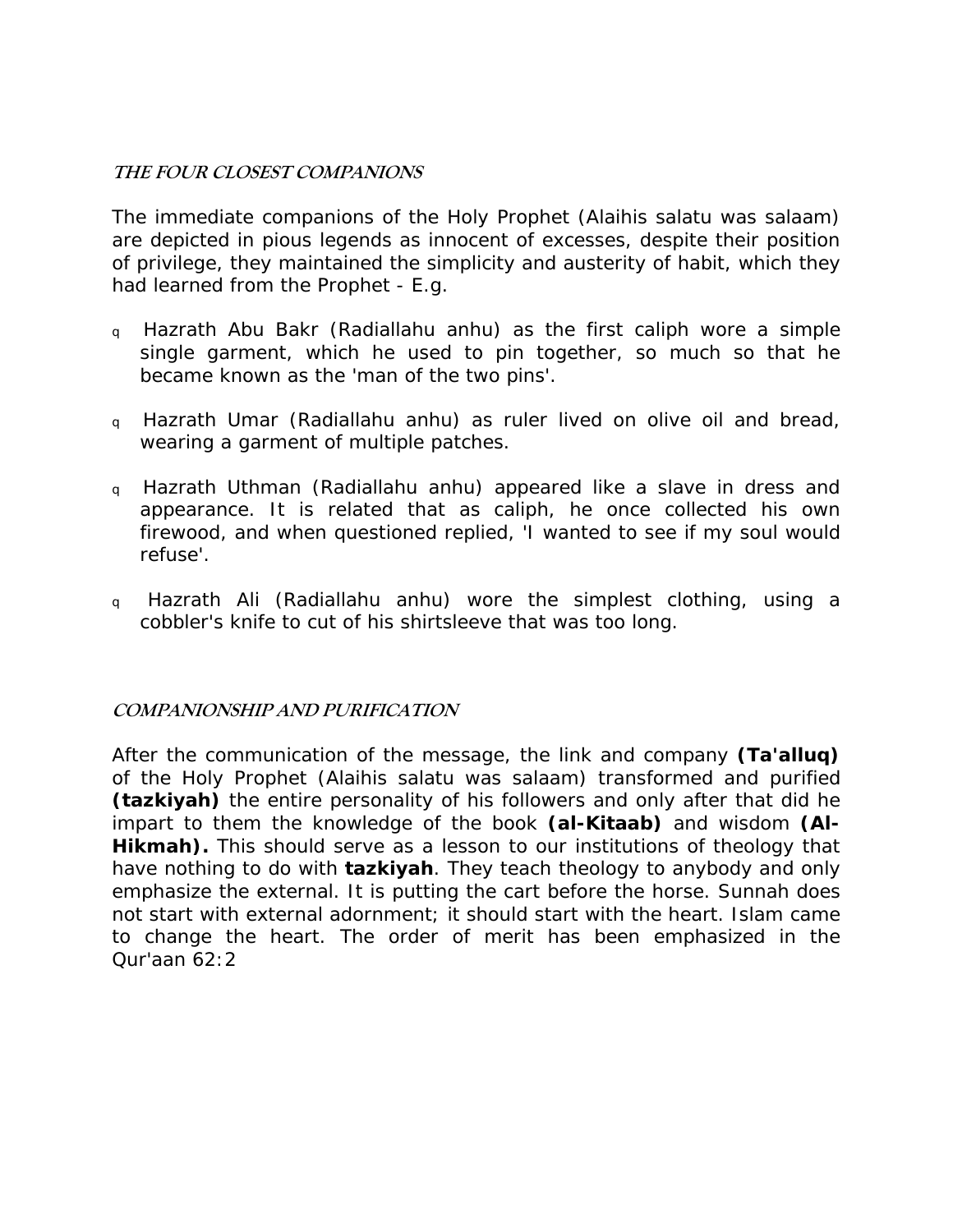<span id="page-6-0"></span>هُوَ ٱلَّذِى بَعَثَ فِى ٱلۡأُمِّيِّــُنَ رَسُولًا مِّنْهُمْ يَتَلُواْ عَلَيۡهِمْ ءَايَـٰتِهِۦ وَيُزَ كِّيهِمْ وَيُعَلِّمُهُمُ ٱلْكِتَنبَ وَٱلْحِكْمَةَوَإِن كَانُواْ مِن قَبُلُ لَفِى ضَلَنلٍ مُّبِينٍ ﴾

He it is that sent unto the unlettered people a prophet from amongst themselves, to convey to them His messages and to purify themselves, and to impart to them the Book and the wisdom-whereas before they were indeed in error.

#### **THE INNER DIMENSION OF THE SUNNAH**

The inner dimension of the *Sunnah,* of transforming the heart, on the basis of the human values which reached their perfection in the Holy Prophet (Alaihis salatu was salaam) has to be built up first; then the external manifestation of these great values will automatically come. The inner dimensions of the *Sunnah* are ultimately linked with *tasawwuf* or *Sufism.* Although the word *Sufi* is not found in the *Qur'aan* or *Hadith,* the implication of the word is *Qur'aanic* and belongs to the *Sunnah* of the Holy Prophet (Alaihis salatu was salaam). A *Sufi* is a person whose ideal in life is *Safa al-qalb* or purification of the heart. The word *Safa* means purification, which is the ideal of the *Sufi* and that of Islam. The term *Sufi* came into existence when the *Ulema* became divided into the *'literists'* (*fuqaha)* and those *Ulema* who also cared for the spirit along with the letter of the law. So those *Ulema* became known as *Sufis,* the true "inheritors of the Prophet" whilst the others remained *Ulema*. So a *Sufi* is *' a spiritually refined and purified person'.*[\[1\]](http://www.sufi.co.za/book madinah to karbala.htm#_ftn1)

This *jihad* (struggle) has been termed *jihad al-akbar* (the great struggle), and has to be undertaken by a spiritual pilgrim, whose goal is higher than one who wants to lead a good worldly life only. The dimension of this quest is different. This quest is undertaken on the transcendental dimension. The transcendental reality is beyond the scope of human language. It is always communicated from soul to soul and not mouth to mouth. In Sahih al-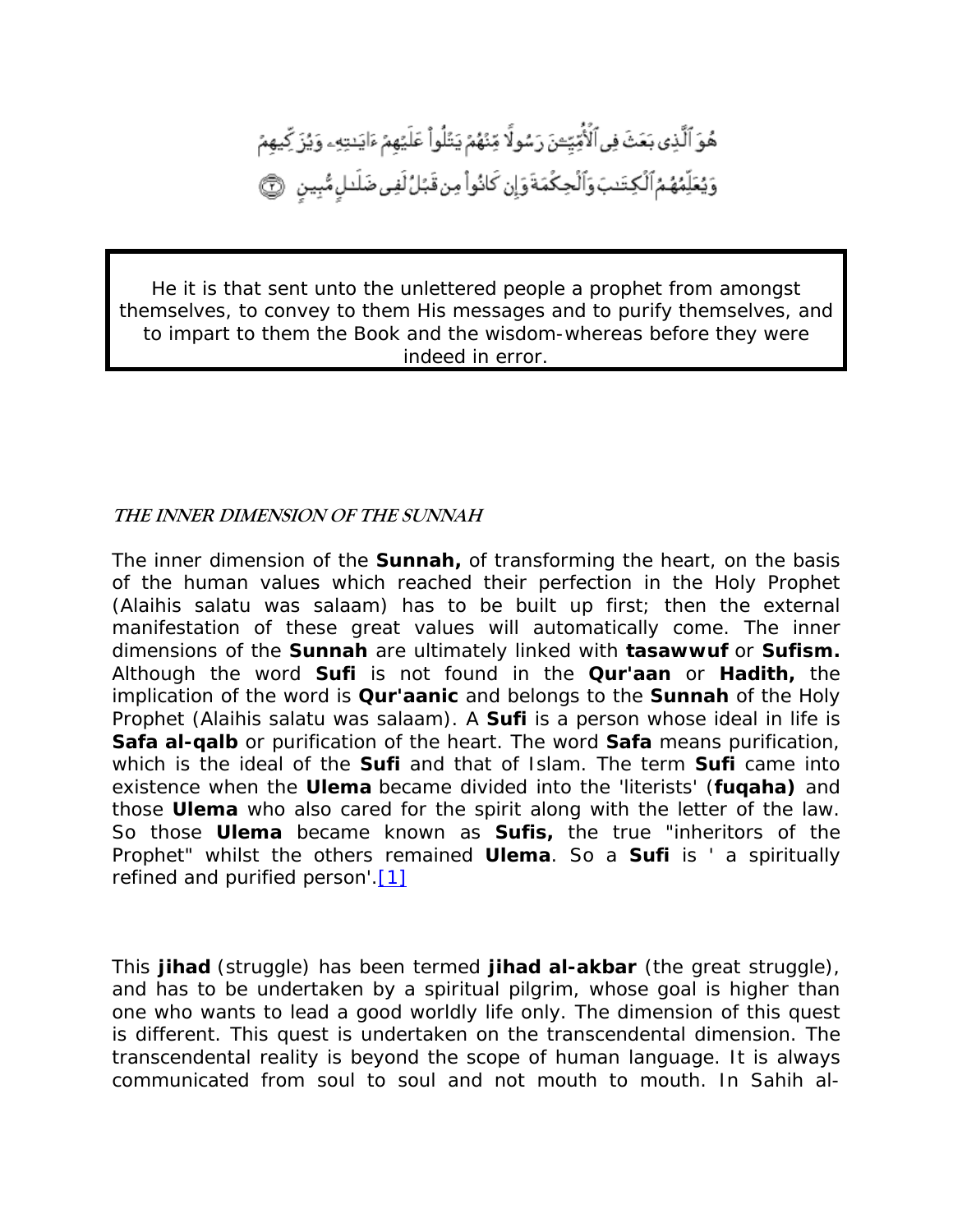<span id="page-7-0"></span>Bukhari Vol. 1, The book of Knowledge, Hadith no. 121, [2] it is reported by Abu Hurraira (Radiallahu anhu) that,

"*The Holy Prophet (salla' llaahu'alaihi wa sallam) taught me two types of knowledge, one type I impart to the people, whilst if I disclose the other my throat will be cut.'* 

Hence the second type of knowledge was not taught to all and sundry. Consequently it has been communicated through the *silsilah* (spiritual chain) of the Sufis. Thus a Muslim must make jihad over his passions.

To attain this one must be attached to a *Murshid* (guide to righteousness) and attempt to gain contact with the fellowship on the spiritual realm i.e*. Nabiyin*, (prophets), *siddiqin*, (truthful), *shuhada, (*martyrs), and **saliheen** (Awliya). These are the magnets that magnetize those that attain their proximity. The remembrance of Imam Hussain and the martyrs of Karbala are a constant reminder to the Ummah to stand out against corrupt leadership, especially those who assume the political leadership and abuse it.

**The Rightly Guided Caliphs** 

#### **LEADERSHIP OF THE UMMAH**

The Holy Prophet (Alaihis salatu was salaam) merged in him very admirably, numerous functions, amongst these were:

- 1. Reviving the spiritual aspect of Islam, and:
- 2. Heading the Islamic state based on The Law of Allah and His Beloved Messenger's exposition.

He had trained certain of his intimate companions as leaders in these fields. As far as heading the Islamic State, he had given many signs and according to some reports he announced openly at the foundation laying ceremony of *Masjid an-Nabawi,* that his successors would be as follows: [\[3\]](http://www.sufi.co.za/book madinah to karbala.htm#_ftn3)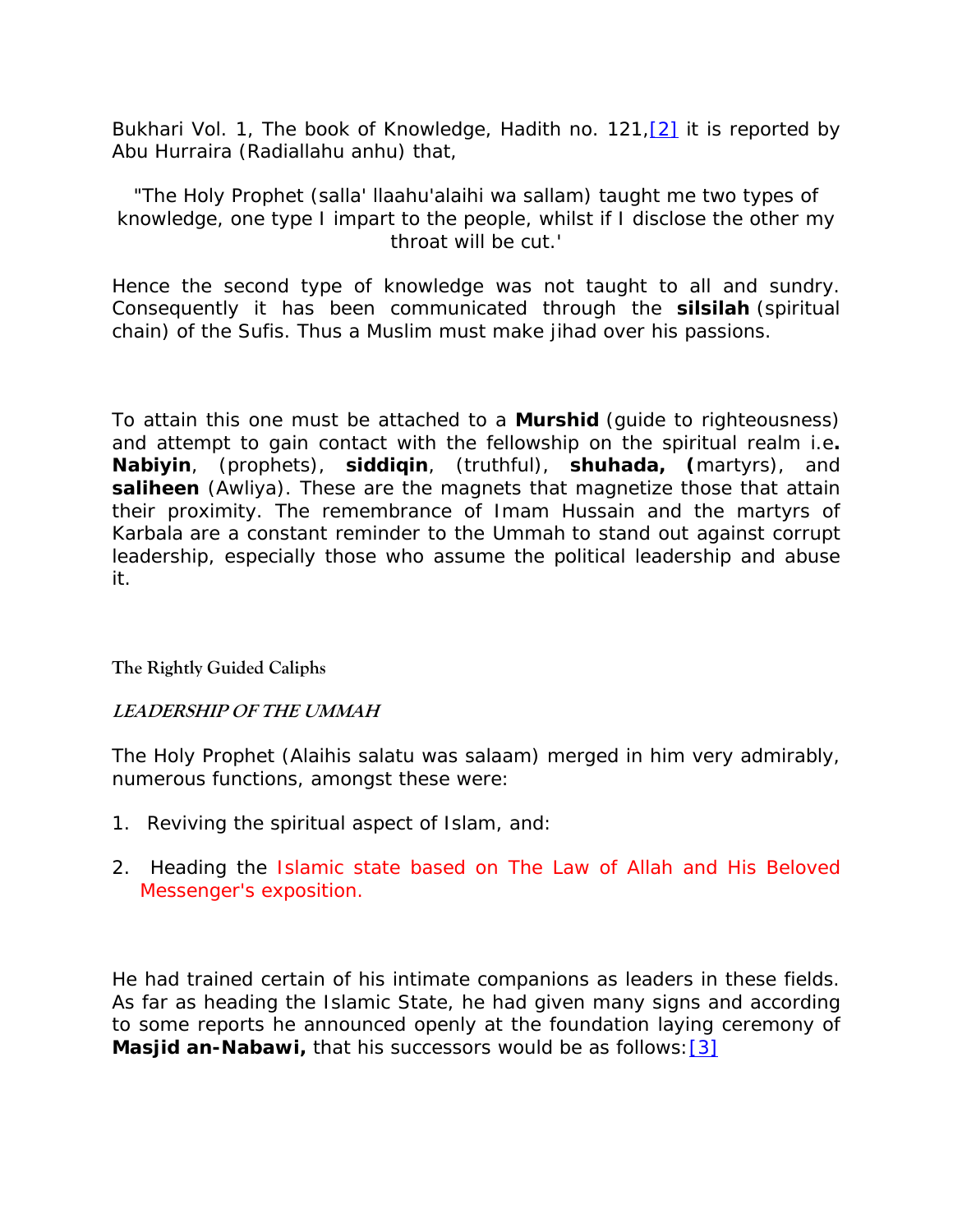- <span id="page-8-0"></span><sup>q</sup> Hazrath Abu Bakr (Radiallahu anhu). (11 to 13. A.H.) 2 Years. 632 to 634.
- <sup>q</sup> Hazrath Umar (Radiallahu anhu). (13 to 24. A.H.) 11 Years. 634 to 644.
- <sup>q</sup> Hazrath Uthman (Radiallahu anhu). (24 to 35. A.H.) 11 Years. 644 to 656.
- <sup>q</sup> Hazrath Ali (Radiallahu anhu). (35 to 40. A.H.) 5 Years. 656 to 661.

The Holy Prophet (Alaihis salatu was salaam) also stated that the reign of the rightful *Khulafa* would be for 30 years.The Holy Qur'aan also makes reference to the *Khulafa* in Sura 48 Verse 29.

# مُّحَـمَّدٌ رَّسُـولُٱللَّـةِۚوَٱلَّـذِينَ مَعَـهُۥٓ أَشِـدَّآءُ عَلَـىٱلۡكُمَّـَارِ رُحَمَـآءُ بَيَّنَهُمَّ<br>تَـرَىٰهُمْ رُكَّعَـا سُـجَّدًا يَبْتَغُـونَ فَـضَلَّا مِّـنَ ٱللَّـهِ وَرِضُوَنَـَا ۖ

*Muhammad is the Messenger of Allah, and those who are with him* (refers to Abu Bakr) *are hard against the unbelievers* (Umar ibn al-Khattaab)*, merciful one to another* (Uthman ibn Affaan), *you see them bowing and falling prostrate* (Ali ibn Abi Talib)….[\[4\]](http://www.sufi.co.za/book madinah to karbala.htm#_ftn4)

This commentary was given by Hazrath Jafar son of Muhammad son of Ali son of Hussain son of Ali (Radiallahu anhu ajmain).

# **A UNIQUE SYSTEM OF GOVERNMENT**

The institution of *Al-Khilafah Ar-Rashidah* is a unique system of government. It introduced principles of government which was not known in the ancient world and only recently been introduced in the modern world.

<sup>q</sup> The principle of mutual consultation *(Shura)*, to discuss affairs was introduced*. Shura* is made among people concerned with a specific issue,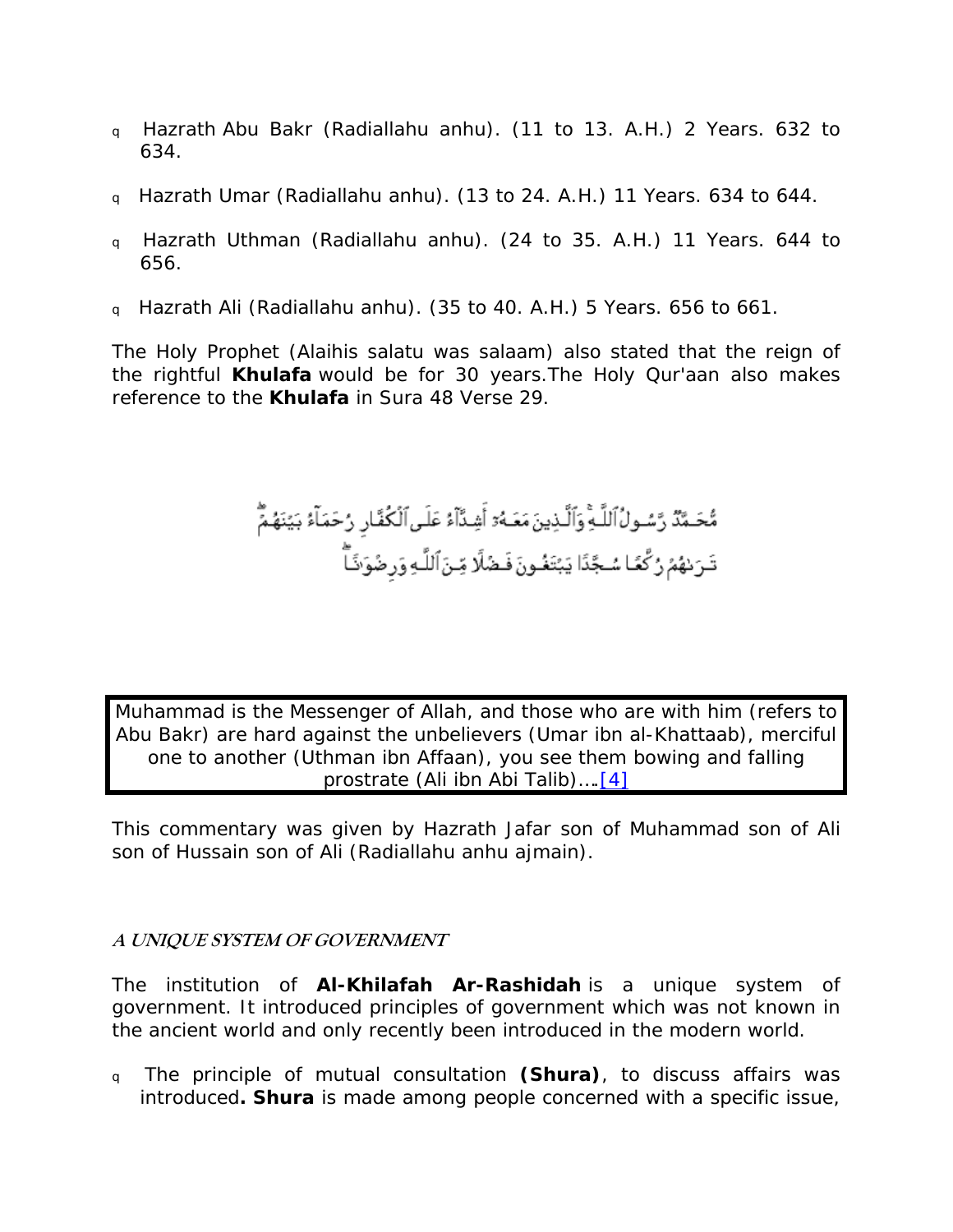<span id="page-9-0"></span>whether personal or social. Shura also elected the Khulafa*.* After election people offered *bai'ah,* or the pledge of allegiance, to the caliph. The ruler in turn had to seek advice in matters of policy. The pledge of allegiance to the Caliph was a conditional pledge; Muslims will obey him if he obeyed Allah and his Messenger.

- <sup>q</sup> The principle of Human Rights was introduced. This included freedom of religion, privacy, good family life and legal protection.
- <sup>q</sup> A welfare state was introduced. It fulfilled the basic right to food, shelter education and health. The treasury or *bait ul-maal* was a trust of the *Ummah.*

# **PROBLEMS ARISE IN THE UMMAH**

The problems arose in the *Ummah* and *Khilafah* during the rule of Hazrath Uthman (Radiallahu anhu). The Islamic Empire had experienced tremendous growth and governors grew very powerful in the regions they governed. Among these governors was Muawia ibn Abi Sufyaan (Radiallahu anhu) of Syria He belonged to the *Ummayad* Clan of the *Quraish*. Hazrath Uthman (Radiallahu anhu) once gave audience to a number of people from *Kufa,* **Basra** and **Egypt**, who had complaints against the governors of their territories. He assured them He would take action against any corrupt official. On their way out of the city, they encountered a person who carried a secret letter from the Caliph to his governors. This letter was actually a forgery, by an enemy of Islam 'Abdullah ibn Saba, who sought to stir up trouble in the Muslim *Ummah.* This group eventually killed the caliph Uthman. It was the 34th year of the *Hijra.* The community now overwhelmingly proclaimed Hazrath Ali (Radiallahu anhu) as the Caliph. Now the clash would occur between Hazrath Ali (Radiallahu anhu) of the *Hashimite* clan of the *Quraish* and Hazrath Muawia (Radiallahu anhu) of the *Ummayad* clan of the *Quraish.* 

**THE CLASH BETWEEN HAZRATH ALI (Radiallahu anhu) AND HAZRATH MUAWIAH (Radiallahu anhu)**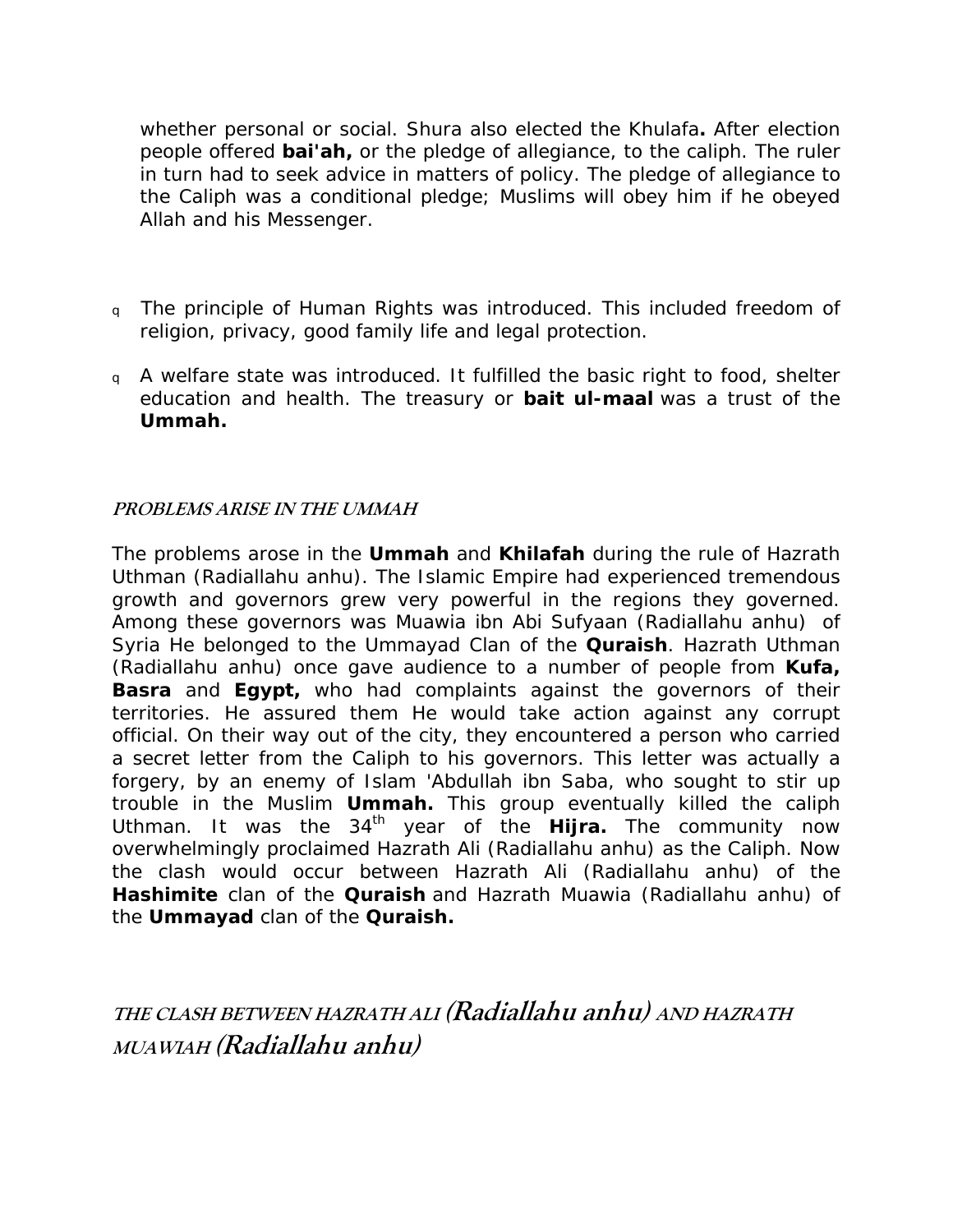<span id="page-10-0"></span>The old enmity between the two families was revived. Hazrath Ali wanted to restore the stability and unity of the *Ummah,* whilst Hazrath Muawia insisted that he arrest the murderers of Uthman (Radiallahu anhu) and hand them over to him first. Hazrath Ali (Radiallahu anhu) did not want to accuse the wrong people and he needed a peaceful period to trace and arrest the culprits. Hazrath Muawia who had refused to pay homage to Ali (Radiallahu anhu), now openly disobeyed Ali (Radiallahu anhu) and laid claim to leadership of the Muslim World. Hazrath Aisha (Radiallahu anha) and leading **Sahaba** (companions of the Holy Prophet were incited to oppose Hazrath Ali (Radiallahu anhu).

#### **THE BATTLES OF THE CAMEL AND SIFIN**

The followers of Hazrath Aisha (Radiallahu anha) and Hazrath Ali (Radiallahu anhu) clashed, at a place near Basra, in 656 AC, in the Battle of the Camel. Hazrath Aisha (Radiallahu anha) was defeated and escorted honorably to Madinah. She deeply regretted opposing Hazrath Ali (Radiallahu anha) and praised him. Hazrath Ali (Radiallahu anhu) made Kufa the administrative capital of the Muslim World. Hazrath Ali (Radiallahu anhu) and Muawia (Radiallahu anhu) also fought a battle in 657 AC. This was the Battle of Siffin. Arbitrators were eventually appointed to settle the dispute. Both Hazrath Ali (Radiallahu anhu) and Hazrath Muawiya (Radiallahu anhu) were to be removed from the office of Caliph and the Muslims should select another. This plan of peace failed and a group decided to kill both Hazrath Ali (Radiallahu anhu) and Muawia (Radiallahu anhu). This group professed that they alone were following Qur'aan and Sunnah, and became known as the *Kharijites* (those who broke away). The Holy Prophet (salla' llaahu'alaihi wa sallam) (sallallahu alaihi wa sallam) had referred to them in many Ahadith. I quote one example

It is reported in Mishkat from Hazrath Abu Said Khudri (Radiallahu anhu) who narrates that:

"Once we were in the presence and company of the Holy Prophet (sallallahu alaihi wa sallam) whilst he was distributing the spoils of War. A person named Zul-Khawaisara, who was from the tribe of Bani Tamim addressed the Holy Prophet (salla' llaahu'alaihi wa sallam), "Oh Muhammad Be Just!" ". The Prophet (sallallahu alaihi wa sallam) replied, "A Great pity that you have doubts, if I am unjust then who will be just, you are a loser and a failure." Zul-Khawaisara's attitude infuriated Hazrath Umar (Radiallahu anhu) and he pleaded with the Prophet (sallallahu alaihi wa sallam) to permit him to slay Zul-Khawaisara. The Prophet (sallallahu alaihi wa sallam) remarked, "Leave

him, as his slaying will serve no good purpose, as he is not the only individual but there are a host of others like him and if you compare their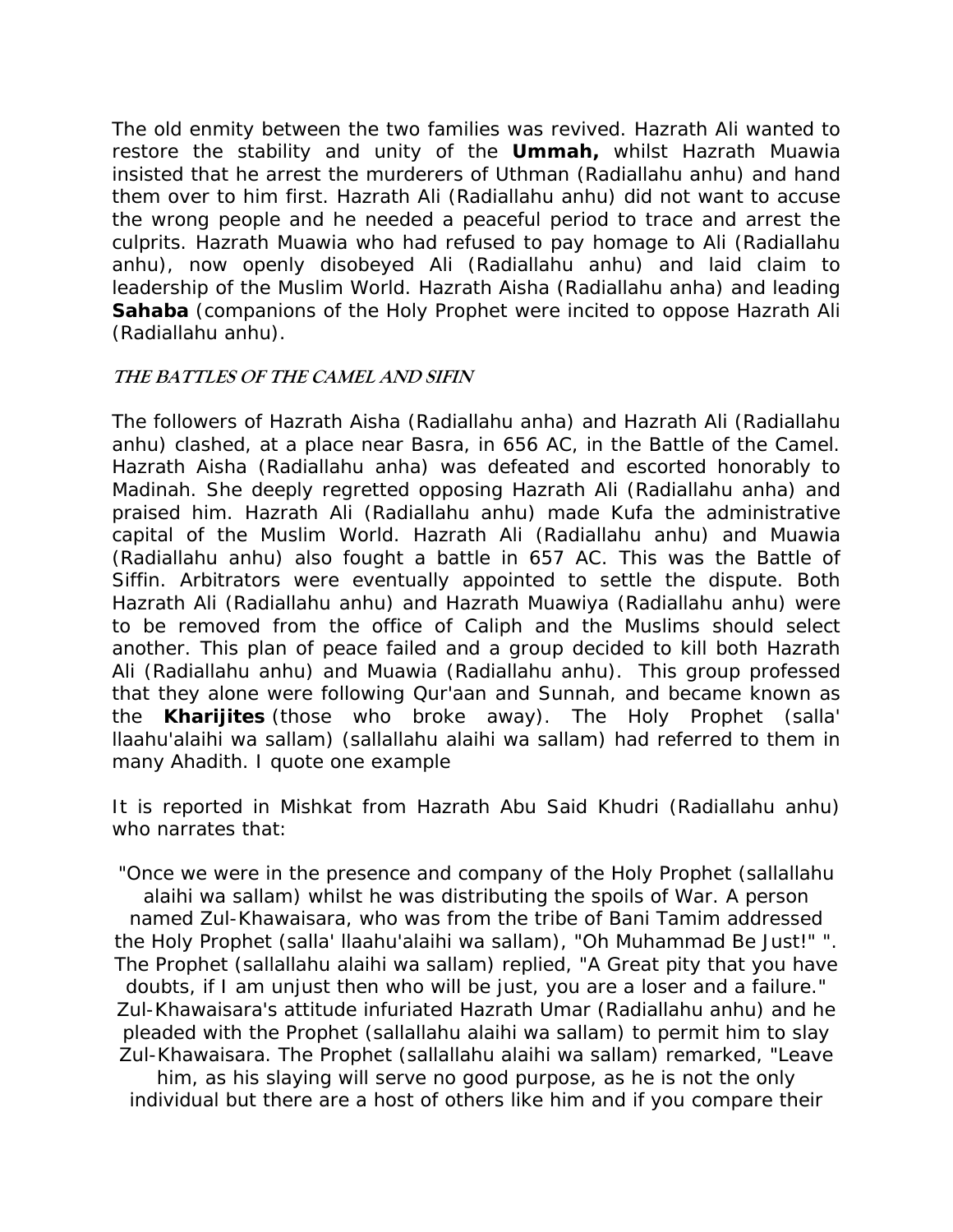<span id="page-11-0"></span>prayers and fasting to that of yours, you yourself will feel ashamed. These are the people who will recite the Quran but it will not go beyond their throats, with all these apparent virtues they will leave the fold of Deen just like the arrow leaves the bow."[\[5\]](http://www.sufi.co.za/book madinah to karbala.htm#_ftn5)

 Hazrath Ali (Radiallahu anhu) fought and defeated them in the Battle of Nahrawan in 659AC. Hazrath Ali (Radiallahu anhu) was assassinated in the Masjid of Kufa, in 659 AC.

#### **THE CALIPHS AND HAZRATH ALI (Radiallahu anhu)**

Jabir son of Abdullah (Radiallahu anhu) relates that once he asked the Prophet (Alaihis salatu was salaam) that after his devotion to Allah and his Rasul (saw) who else were to be obeyed next. The Prophet (Alaihis salatu was salaam) said;

' First my Caliphs are to be obeyed, next the saints, of whom Ali is the first and next to him are his sons Hassan and Hussain and their sons.'

After the Holy Prophet (sallallahu alaihi wa sallam) had performed the pilgrimage and was returning to Madinah, he stopped at Ghadir-e-Khum an oasis between Makkah and Madinah. Here he said that Allah had asked him to announce:

Man Kunto Maulahu Fa Aliun Maulahu Wala Man Walahu Wa Aada Man Aadahu.

"He whose spiritual guide I am, Ali is also his spiritual guide. Oh Allah, You keep him as your friend who keeps Ali as his friend, and You treat him as your enemy who holds enmity against Ali."

Whilst making this statement Rasul (Salla'llahu'alaihi wa sallam) pressed Ali to his chest and thereby transferred all the Divine secret knowledge to Ali. Thus Ali was made the spiritual heir and the father of *Tasawwuf.* Therefore even as Heads of State the Caliphs always sought guidance from Hazrath Ali (Radiallahu anhu) on spiritual matters. He was also the Chief Justice during all the Khilafath. This does not mean that the others were not spiritually competent. It should be remembered that Hazrath Abu Bakr (Radiallahu anhu) is the Head of the Naqshbandi School of Sufic teachings, whilst all others are headed by Hazrath Ali (Radiallahu anhu). The methodology of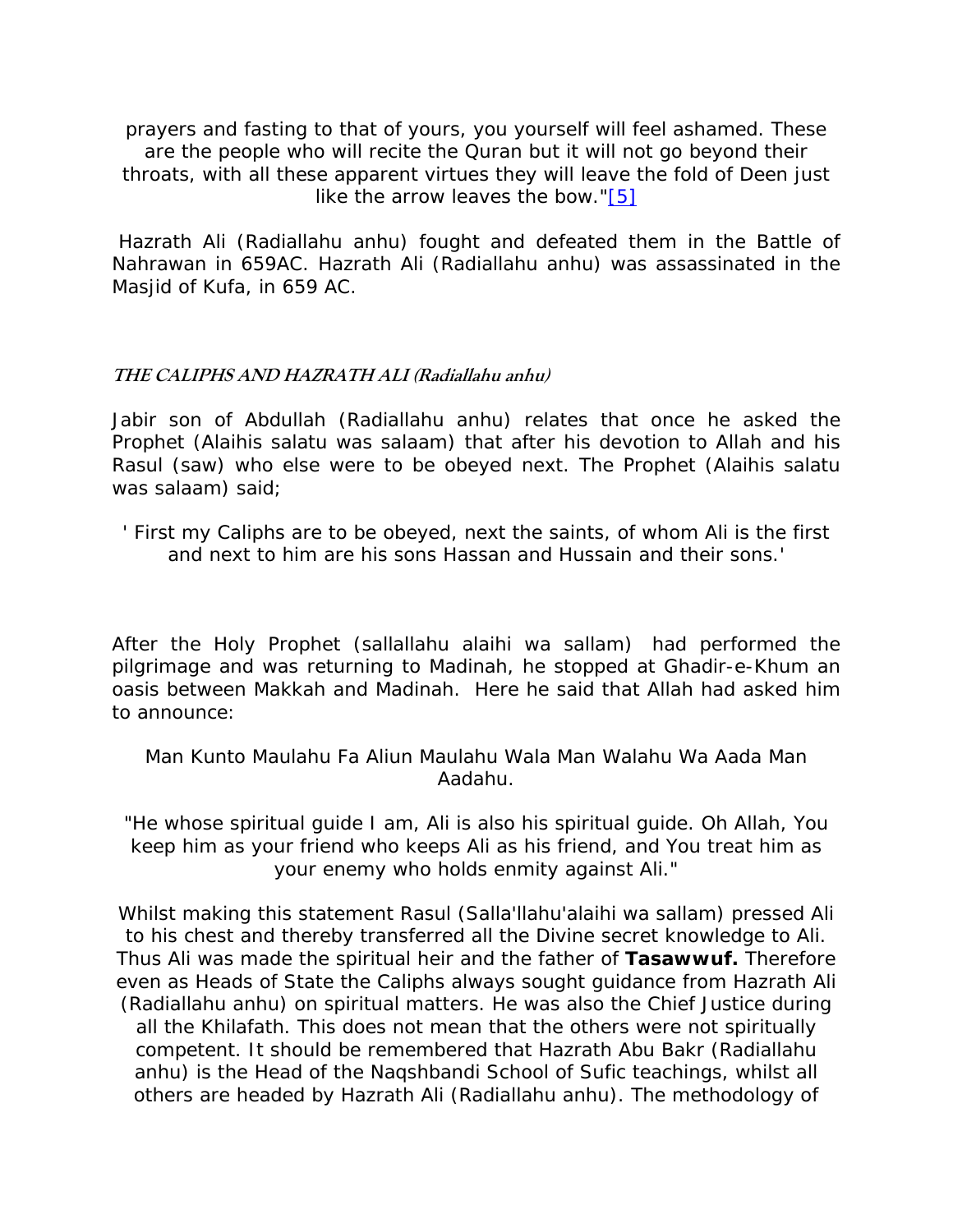Loud Zikrullah (remembrance of Allah) was taught to Ali (Radiallahu anhu) whilst the Silent Zikrullah, was taught to Abu Bakr (Radiallahu anhu). The Sahaba, including the first three Caliphs learned much on spirituality from Ali /(Radiallahu anhu). Mystical meaning of the Qur'aan etc. were all given to Ali (Radiallahu anhu). Hazrath Ali (Radiallahu anhu) said:

 The Prophet of Allah enlightened me on a thousand branches of knowledge, each branch opening a thousand gates.

The Holy Prophet (Alaihis salatu was salaam) said:

Ana Madinatul ilm wa Ali-un-Bab-aha.

I am the city of knowledge and Ali is the door.

He also said:

I am the city of divine wisdom (Hikmah) and Ali is the door.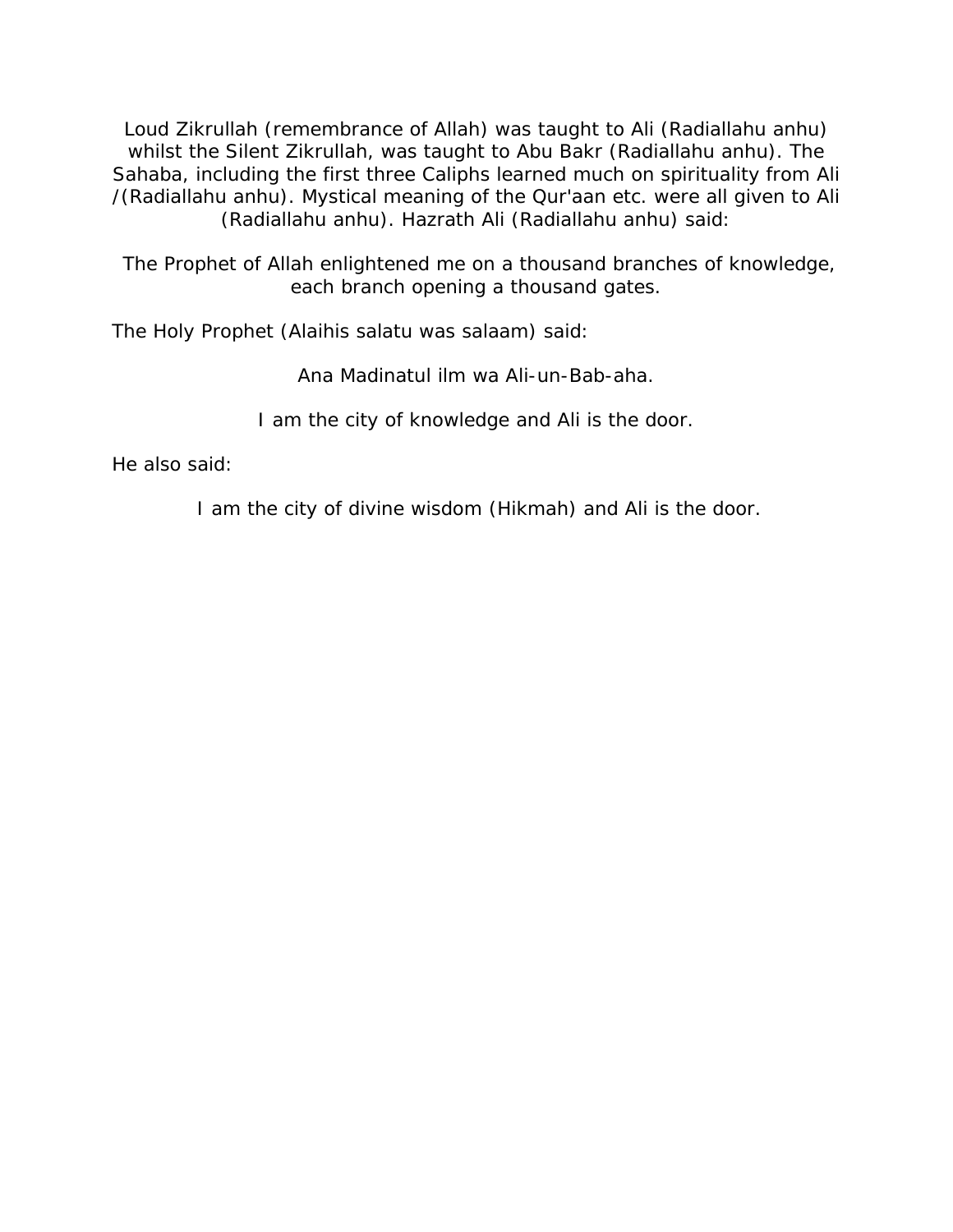# <span id="page-13-0"></span>**AHL AL BAYT and PANJATTAN PAAK**

(33:33)

And stay quietly in your houses and make not a dazzling display, like the times of ignorance, establish regular prayer, give zakaat, and obey Allah and His Messenger. And Allah only wishes to remove all abomination from you and the members of your family and make you pure and spotless.

#### **HOUSEHOLD OF THE PROPHET**

This verse of the Holy Qur'aan refers to the *Ahl al-Bait* {household of the Prophet (Salla'llahu'alaihi wa sallam)}. This includes the wives of the Holy Prophet (Salla'llahu'alaihi wa sallam) well as his daughter Fatimah (Radiallahu anha), his-son in-law Ali (Radiallahu anhu) and his grandsons, Hassan (Radiallahu anhu) and Hussain (Radiallahu anhu). [\[6\]](http://www.sufi.co.za/book madinah to karbala.htm#_ftn6)

The Holy Prophet (Salla'llahu'alaihi wa sallam) had called many companions, including the *Ashab as-Safa*, who were not related to him by blood, but had dedicated their lives to achieve purity, piety and humility as his *Ahl al-Bait.* The Holy Prophet (Salla'llahu'alaihi wa sallam) was asked, "Who are your family (Ahl)?" He replied, "those who are purified (safa), i.e. the pure of heart, who maintain their words, fulfil their promises, dedicate their lives to fulfil my teachings and have greater love for me than any other human being, and after Allah remember me the most".[\[7\]](http://www.sufi.co.za/book madinah to karbala.htm#_ftn7)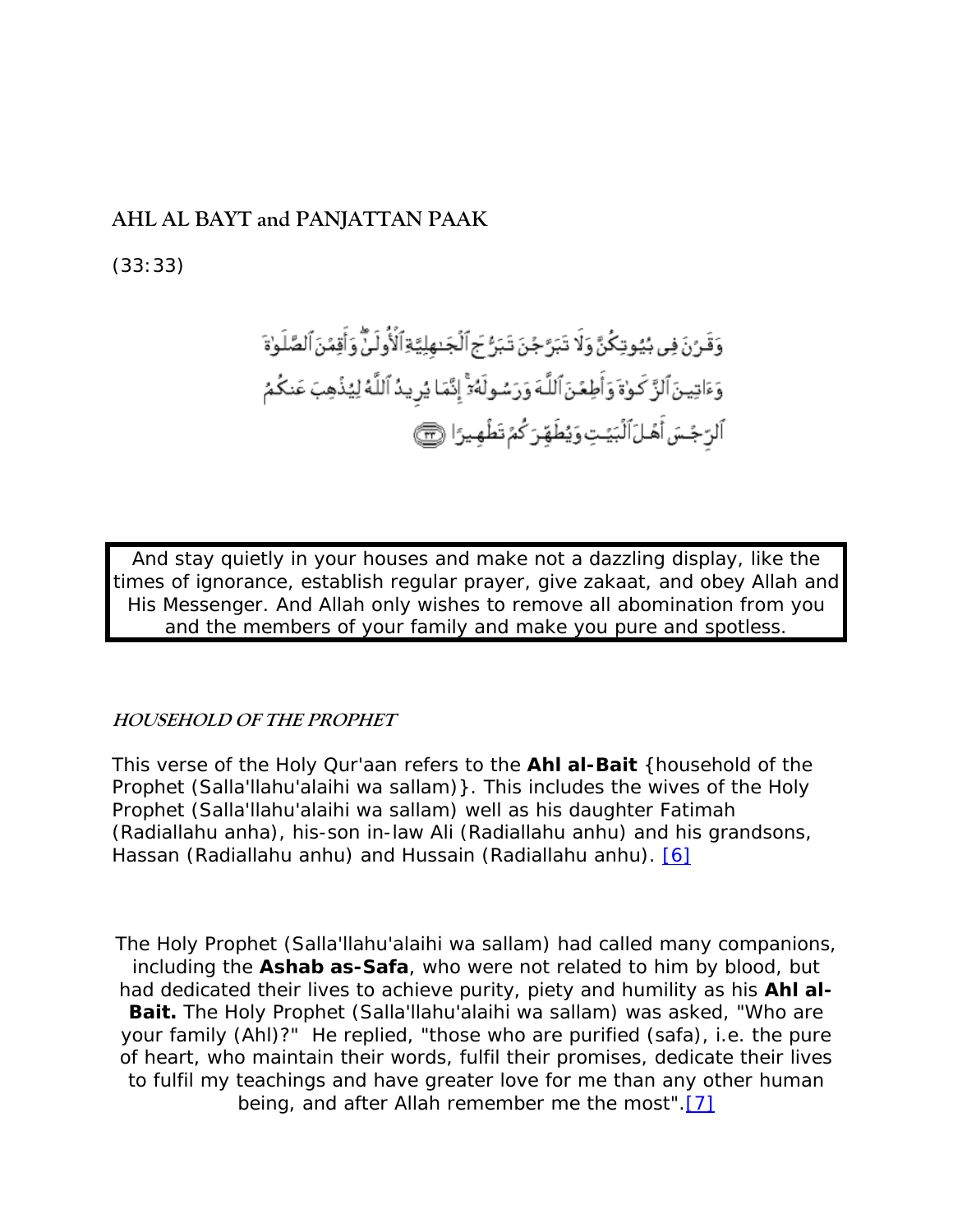<span id="page-14-0"></span>Therefore all that pursue the science of spirituality *(tasawwuf)* and attain to the status of *Aulia Allah* (friend of Allah) are also referred to as *Ahl al-Bait*.

#### **PANJATTAN PAAK OR BLESSED FIVE**

The blood family of the Holy Prophet (Salla'llahu'alaihi wa sallam) , amongst the *Ahl al-Bait;* Hazrath Ali (Radiallahu anhu) , Hazrath Fatimah (Radiallahu anha) , Hazrath Hassan (Radiallahu anhu) and Hazrath Hussain (Radiallahu anhu) are known as the Blessed Pure Five *(Panjattan Paak).*

The Holy Qur'aan makes reference to this in Sura 55 Verse 19-22

مَرَ جَ ٱلْبَحْرَيْنِ يَلْتَقِيَانِ ۞ بَيْنَهُمَا بَرُزَ خٌ لَّا يَبْغِيَانِ ۞ فَبِأَيِّ ءَالَآءِ رَبِّكُمَا تُكَذِّبَان ۞ يَخُرُ جُ مِنْهُمَا ٱللُّؤُلُوُّ وَٱلْمَرْجَانُ

He has let free the two seas meeting together. Between them is a barrier which they do not transgress.. then which of the fervors of Allah will you deny. Out of them come pearls and corals.

Hazrath Anas bin Maalik (Radiallahu anhu) in his commentary on these verses say the two seas here referred to allegorically represent Ali (Radiallahu anhu) and Fatimah (Radiallahu anha) and their *Pearls and Corals* are Hassan and Hussain. (Radiallahu anhu ajmain)

In the Hadith, an important event symbolizes the spiritual dimension of their relation to the Holy Prophet (Salla'llahu'alaihi wa sallam). This is the tradition of the cloak, which the Holy Prophet (Salla'llahu'alaihi wa sallam) spread over himself and Fatimah his daughter, Ali and their two sons Hassan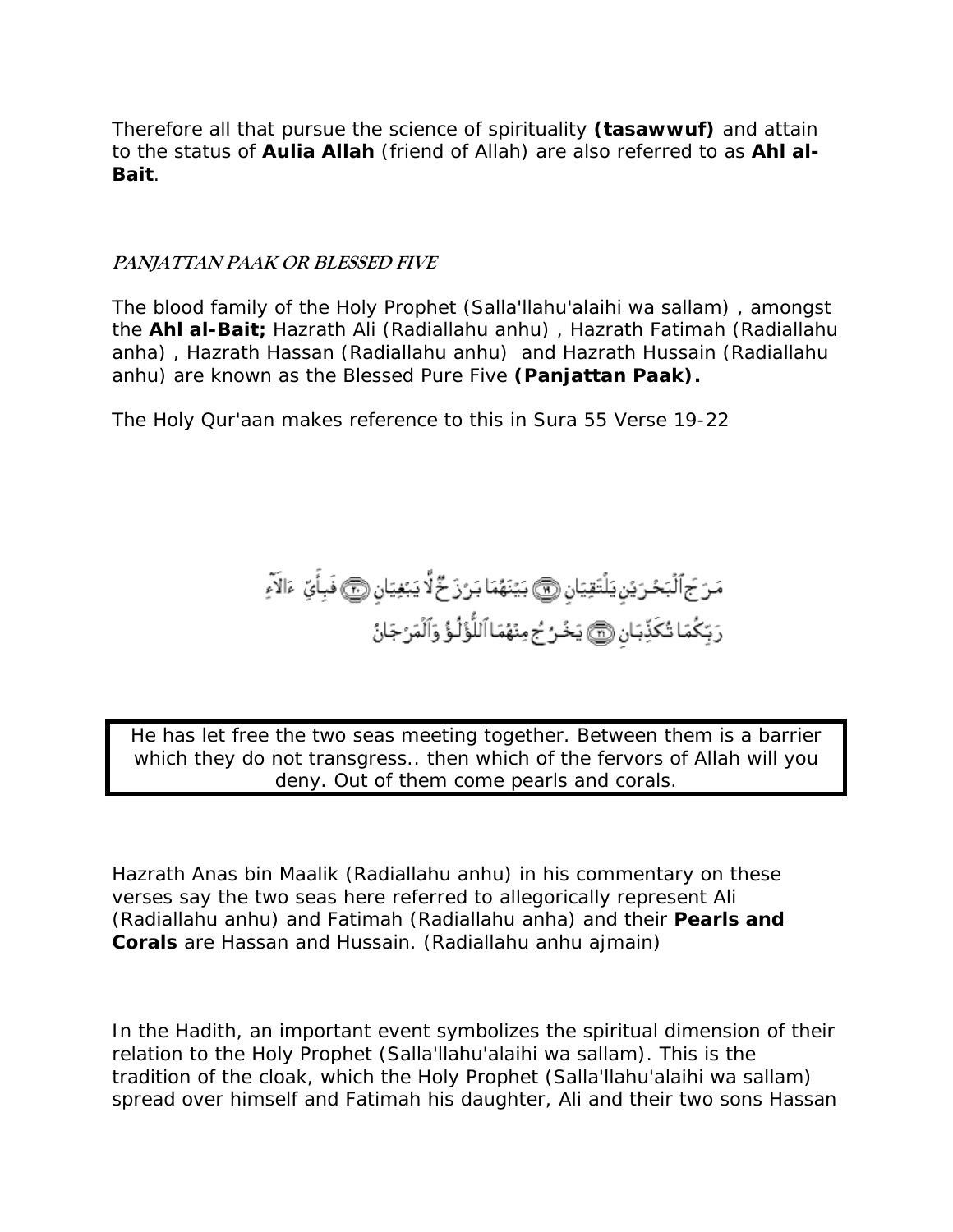<span id="page-15-0"></span>and Hussain. (Radiallahu anhu ajmain) Umm Salama (Radiallahu anha), the wife of the Holy Prophet (Salla'llahu'alaihi wa sallam) reports, that the Holy Prophet (Salla'llahu'alaihi wa sallam) said to Fatimah (Radiallahu anha) one day:

"Bring me your husband and two sons" When they had all come together he spread his cloak over them and he said:

"Oh Allah, these are the people of my house! Let therefore your blessings descend upon Muhammad the people of the House of Muhammad (Salla'llahu'alaihi wa sallam)["\[8\]](http://www.sufi.co.za/book madinah to karbala.htm#_ftn8)

It is stated that the verse:

Surely Allah wishes to remove all abomination from you, O People of the House, and purify you with a thorough purification,

was revealed as a response to this Dua.

#### **WASILA(intermediation) OF PANJATAN PAAK**

The Holy Qur'aan tells us that Adam (Alai' his salaam) received certain words from Allah which earned him forgiveness for his transgression. Sura 2 Verse 37

Adam received certain words from his Lord, and He turned towards him; for He is relenting, compassionate.

Imam Suyuti (Rahmatullah-alai) reports that Hazrath ibn Abbas (Radiallahu anhu) , the famous traditionalist and authority on the Qur'aan, asked the Prophet (Salla'llahu'alaihi wa sallam) about the words which Adam received. The Prophet (sallallahu alaihi wa sallam) replied: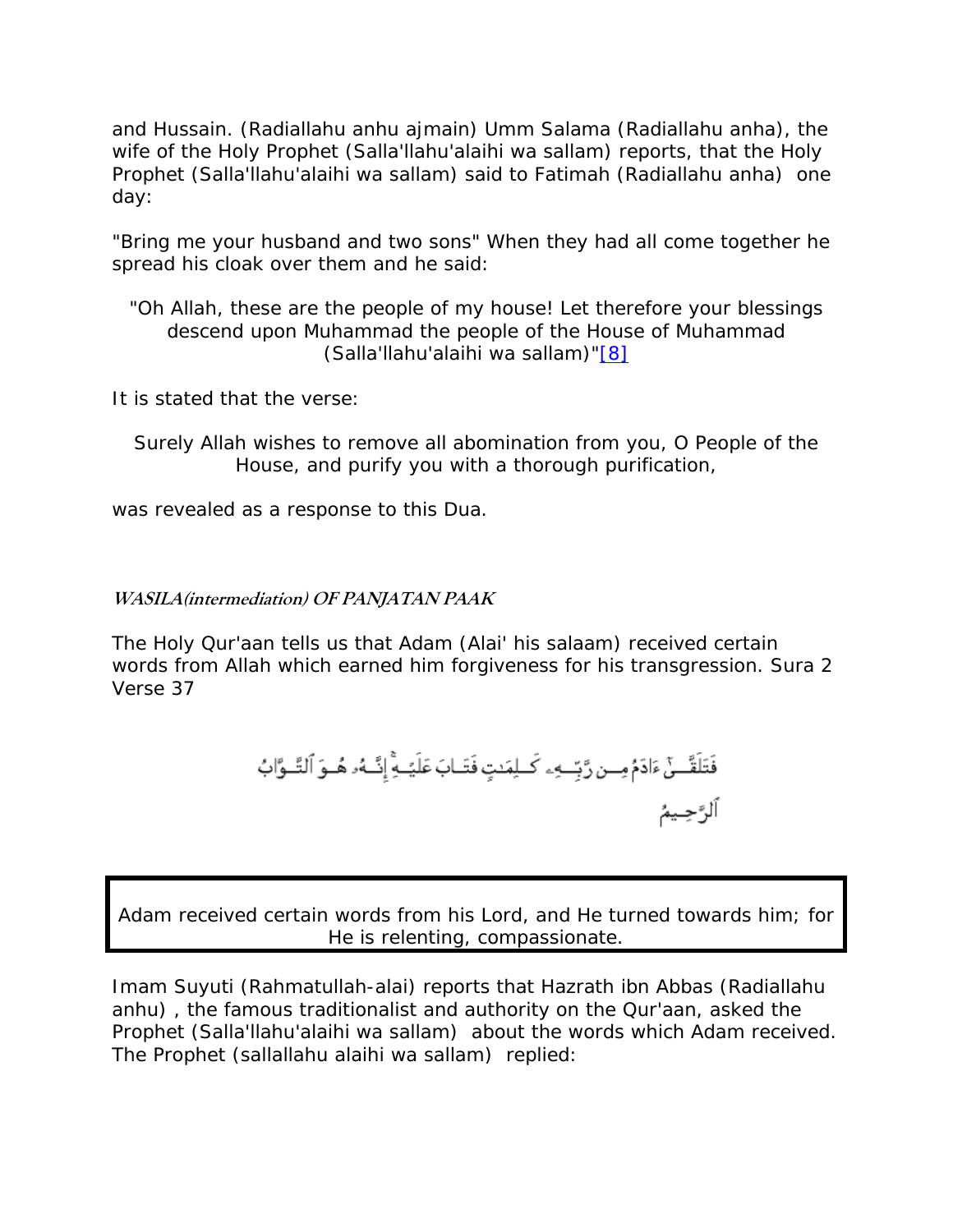'He prayed saying, "O Allah, for the sake of Muhammad, Ali, Fatimah, Hassan and Hussain, do turn towards me", and He turned towards him'.<sup>[\[9\]](http://www.sufi.co.za/book madinah to karbala.htm#_ftn9)</sup>

The following Hadith supports this:

"The Holy Prophet (Salla'llahu'alaihi wa sallam) has stated that when Allah created Adam (Alai' his salaam) ' Adam lifted his eyes and looked towards the right side of the Garden of Eden. He saw five shining faces prostrating themselves before Allah. Adam asked Allah who they were. Allah said that they will be from his descendants, but they will not be created of clay. They will be created out of light (nur). "The whole universe has been created by Me for their sake. Their names have been derived from My names: I am Mahmood (The Praised one) and he is Muhammad (The Praised one); I am Aali (The Supreme) and he is Ali; I am Faatir (creator) and she is Fatimah; I am Ehsaan (Beneficent) and he is Hassan; I am Mohsin (Generous) and he is Hussain. I swear by My Honor that if anybody comes before Me with the least disrespect or hatred for any of them, I shall cast them into hell without any consideration. O Adam! These are my five chosen and blessed and for their sake I will forgive and bless unlimited numbers. If you or your progeny have any difficulties approach Me in the name of the Blessed Five.'

Love for the Prophets family is enjoined by Allah in the Qur'aan in Sura 42 Verse 23.

قُل لَّآ أَسْئَلُكُمْ عَلَيۡهِ أَجۡرَا إِلَّا ٱلۡمَوَدَّةَ فِى ٱلۡقُرۡبَىِّ ۗ

"Say, 'I ask no other reward of you save love of my next of kin'".

Qur'aan commentators are unanimous that ' *the next of kin'* here intended are *Ahl al-Bait.*[\[10\]](http://www.sufi.co.za/book madinah to karbala.htm#_ftn10)

The spiritual unity of the *Panjattan Paak*, is a symbol of the unity of all Muslims. It is for the sake of this unity in faith and commitment to Allah and truth (which is Islam), that Imam Hussain sacrificed his life. He refused a partisan Islam, and leadership devoid of morality (*Adab*) and love *(Ishq).*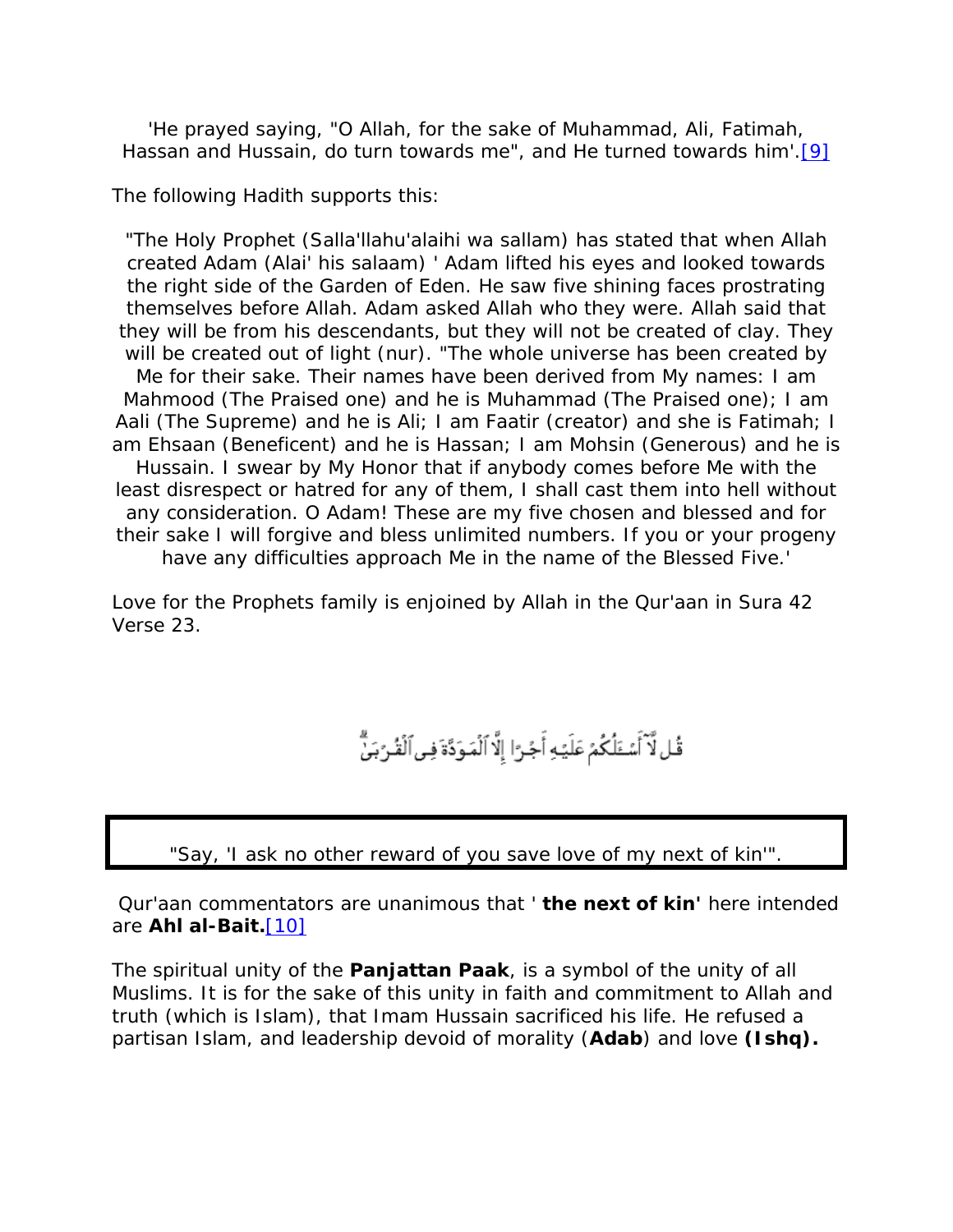# <span id="page-17-0"></span>**The Ummayad dynasty 41-132 A.H**

#### **IMAM HASSAN (Radiallahu anhu) AND HAZRATH MUAWIA (RADIALLAHU ANHU) 41- 60 AH.**

After the *Shahaadat* of Hazrath Ali (Radiallahu anhu), his supporters swore an oath of allegiance to his son Hazrath Imam Hassan (Radiallahu anhu). In a few months however Imam Hassan (Radiallahu anhu) resigned in favor of Hazrath Muawiya (Radiallahu anhu), to avoid further spilling of blood.

Hazrath Muawia (Radiallahu anhu) became the undisputed Caliph of the Muslim world. He was an able organizer, fighter and administrator. Under him the world of Islam was united again and enjoyed peace and prosperity. Muawia (Radiallahu anhu) ruled as caliph for about nineteen years (41- 60 Ah.). During this period Muawia (Radiallahu anhu) made arrangements for his son Yazid to be Caliph after him. This was the beginning of hereditary rule going against Selection by *Shura* (consultation). The dagger had been thrust into the political stability of Islam. Abdullah ibn Saba, the enemy of *Ahl al-Bait* and Islam induced Yazid to offer marriage to the woman who will poison Imam Hassan (Radiallahu anhu). Imam Hassan's wife, Joda poisoned him. This is how Imam Hassan was martyred, by poison.

#### **IMAM HUSSAIN (Radiallahu anhu) AND YAZID THE CURSED-** *60 AH. -64AH*

Imam Hassan, the beloved grandson of the Prophet (Salla'llahu'alaihi wa sallam), was born in 3 AH, in *Madinah the Illuminated,* was martyred. The Prophet (Salla'llahu'alaihi wa sallam) had prophesized that he will stop the bloodshed in his *Ummah*. Imam Hassan (Radiallahu anhu) has been a victim of malicious propaganda since his martyrdom. I would like to emphatically state that he was a saintly man who preferred solitude, and the accusation of him marrying and divorcing, had been spread by mischief monger historians. He died at the age of 47, in 50 AH.

*Kufa* and *Basra* in Iraq, had become the main political centers, and the spiritual headquarters was, and will always remain, *Madinah the Illuminated.* The learned and pious all settled in Madinah. All-important matters were referred to them. The Muslims of *Madinah* refused to accept Yazid's nomination. In spite of this Hazrath Muawia (Radiallahu anhu)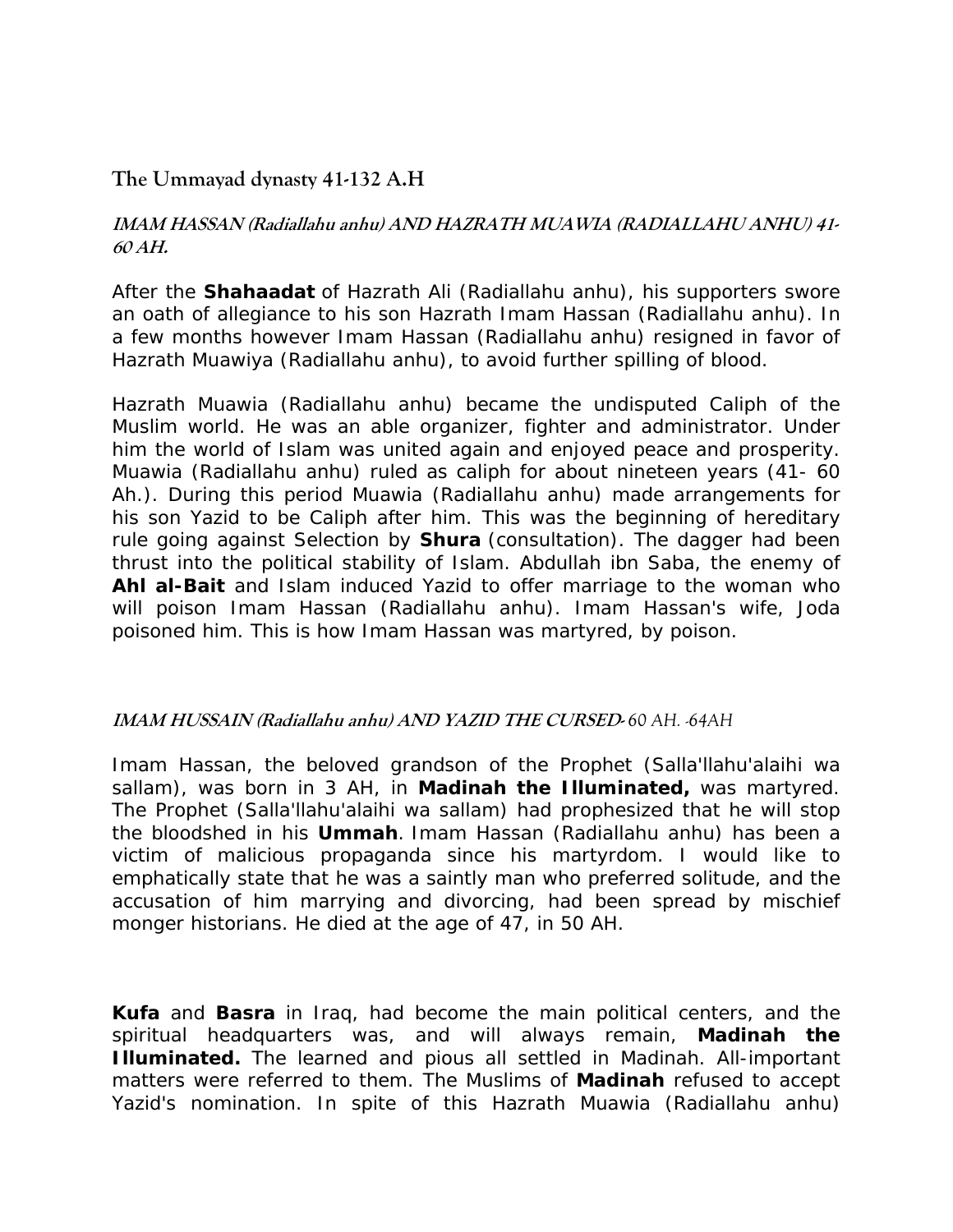persisted. The people of *Hijaaz* (Arabia) favored Imam Hussain (Radiallahu anhu).

Hazrath Imam Hussain (Radiallahu anhu) was born in *Madinah* in 4 AH. He was now 45 years old. He was a beloved grandson of the Holy Prophet (Salla'llahu'alaihi wa sallam) who grew up in the blessed lap of the Master. He had tried to talk to Muawia (Radiallahu anhu) to withdraw Yazid's nomination but he refused. Muawia (Radiallahu anhu) died at the age of 75, after ruling for about nineteen years. Muawia died in *Damascus* in 60 AH.

Yazid was a disgrace to the Ummayyads in particular, and Islam in general. He indulged in alcohol, merrymaking and immoral activities. He was 35 years of age, on his ascension to the 'Holy Seat of Caliph'. During his fouryear reign (60 AH. -64AH.) he abused power, oppressed the pious and spilled the holy blood of the *Ahl al-Bait.* This impious tyrant sent his emissaries to force people throughout the Muslim world to swear allegiance to him. He used all means possible, like bribery, coercion, pressure, threats and force to get people to accept him. He married women that Islam has prohibited and he legalized interest. As soon as he took office as Caliph, Yazid sent the governor of *Madinah,* Walid ibn Uqba to demand allegiance from Imam Hussain (Radiallahu anhu) and prominent *Sahaba* who opposed him. Imam Hussain (Radiallahu anhu) voiced his protest, and he spoke on behalf of all the pious, saying that Yazid was a sinner, impious and worthless, undeserving of any form of allegiance.

Walid warned Imam Hussain (Radiallahu anhu) of the consequences of refusal, but Imam Hussain (Radiallahu anhu) said that he could not give his hand to a tyrant. Yazid knew that his failure to get Imam Hussain's support meant that he would never get the support of the people of *Madinah.* He was blinded with fury and commanded Walid to force Imam Hussain to cooperate and if he still refused he should be beheaded. No amount of threats could make Imam Hussain (Radiallahu anhu) change his attitude. Imam Hussain (Radiallahu anhu) consulted his loyal companions, and they advised him to migrate to *Makkah* with his family. He heeded their advice. Abdullah ibn Zubayr (Radiallahu anhu) and his brother Ja'far also migrated to *Makkah the Ennobled.*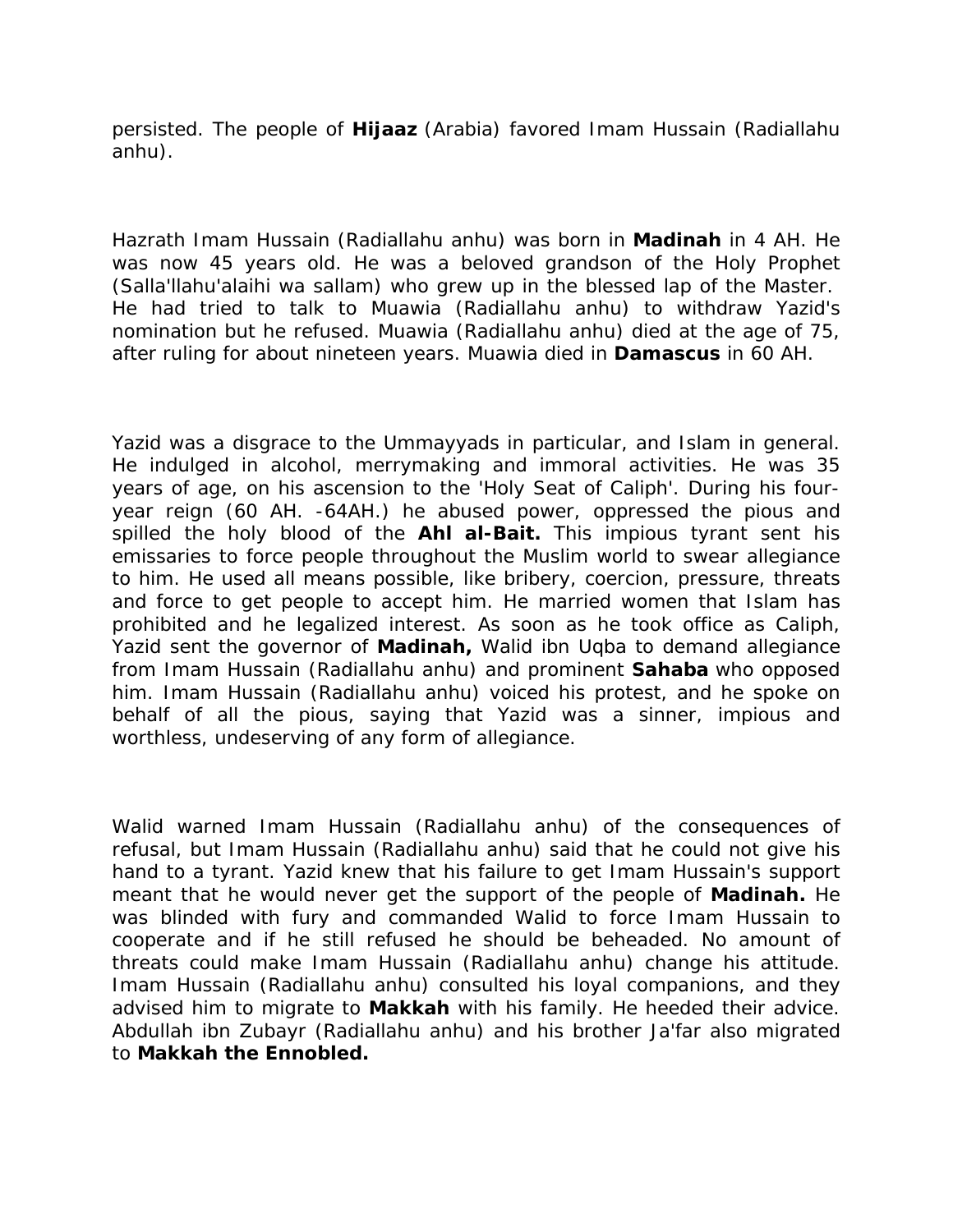The citizens of the Holy City of *Makkah the Ennobled* welcomed Imam Hussain (Radiallahu anhu) with overflowing love. The grandson of the Holy Prophet (Salla'llahu'alaihi wa sallam), the coolness of his blessed eye, the leader of the youths of paradise, had come to live in there midst. He was in every respect pleasing to Allah, courageous and bold, learned and pious, eloquent, fluent and concise, a fine and moving speaker, above all so dearly loved by the Beloved Rasul (Salla'llahu'alaihi wa sallam). He was now 56 years old and it was about him that Rasul (Salla'llahu'alaihi wa sallam) said:

```
"O my Allah, I love this child. May you also love him and those who love 
                      him.'
```
Imam Hussain spent the months of *Shabaan* to *Zil Qadh* in *Makkah.* The people were spiritually uplifted with his blessed presence.

The people of *Kufa,* who were supporters of Hazrath Ali (Radiallahu anhu), got to know of the death of Hazrath Muawiya (Radiallahu anhu). They also heard that that Imam Hussain (Radiallahu anhu) had refused to swear allegiance to Yazid. They decided to call upon Imam Hussain (Radiallahu anhu) to take his rightful place as Caliph. He received an abundance of letters inviting him to *Kufa.* He consulted with his companions. Abdullah ibn Zubayr (Radiallahu anhu) advised that he should go, but ibn Abbas warned him to beware of the *Kufans* who had betrayed both Imam Ali (Radiallahu anhu) and Imam Hassan (Radiallahu anhu).

Imam Hussain (Radiallahu anhu) decided to send his cousin, Muslim bin Akeel (Radiallahu anhu), to assess the situation in *Kufa.* Muslim bin Akeel (Radiallahu anhu) made Dua at the *Roza Mubarak* [at the Blessed Grave of the Holy Prophet (sallallahu alaihi wa sallam) ] in *Madinah.* Then he took leave from his family and friends. On his arrival in *Kufa,* he was warmly received and more than 30 000 confirmed their support for Imam Hussain (Radiallahu anhu), with numbers increasing daily. When he was certain that the whole of *Iraq* was behind Imam Hussain (Radiallahu anhu), he invited him to come. He was certain that the true Caliphate would be reestablished and they would be rid of Yazid.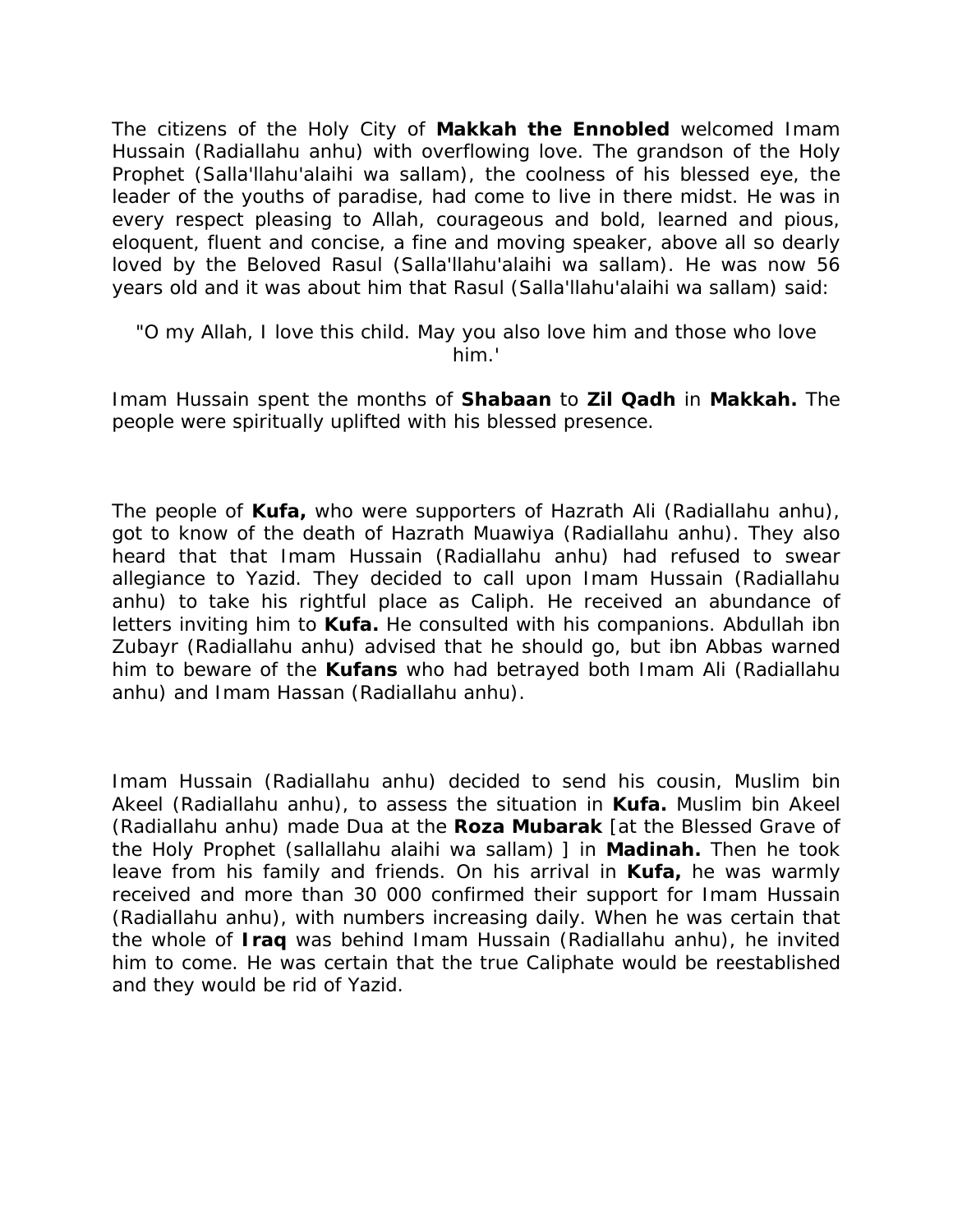# <span id="page-20-0"></span>**To Kufa**

#### **INVITATION TO KUFA- MARTYRDOM OF IMAM MUSLIM (Radiallahu anhu)**

*Muslim bin Akeel (Radiallahu anhu)* had assessed the situation in *Iraq*  and advised *Imam Hussain (Radiallahu anhu)* to come to *Kufa.*

*Yazid's* spies had informed him of *Imam Muslim's* welcome in *Kufa,* his support there and the hospitality he received. *Yazid's* supporters advised him to replace *Numan bin Bashir*, the governor of *Kufa* who was sympathetic towards the family of the *Holy Prophet (Sallallahu alaihi wa sallam).* He acted in accordance with his ministers' advice and dismissed *ibn Bashir*, and placed *Ubaydullah ibn Ziyaad* in his place, as both heads of *Kufa* and *Basra.* 

*Yazid* instructed *ibn Ziyaad*, to banish or kill *Imam Muslim (Radiallahu anhu). Ubaidullah ibn Ziyaad* arrived in *Kufa* at a time when the *Kufans* were anxiously awaiting for the arrival of *Imam Hussain (Radiallahu anhu). Ziyaad* took advantage of the situation and pretended to be *Imam Hussain (Radiallahu anhu). Ziyaad* realized that the people were in favor of *Imam Hussain (Radiallahu anhu).* He called a meeting at the *Jaame Masjid* (main congregational mosque), disclosed his true identity, and warned the people that any opposition to him would be severely dealt with.

*Ibn Ziyaad* ordered that a list of all foreigners, who were not from *Kufa,* be given to him. Those who submitted the names would be absolved from blame and those who do not comply will be condemned to death. *Imam Muslim (Radiallahu anhu)* was living at a house of one of *Imam Hussain's* followers, whose name was *Mukhtar al- Thaqafi. Imam Muslim (Radiallahu anhu)* was accepting *bai'ah* (pledges of allegiance) on behalf of *Imam Hussain (Radiallahu anhu).*

*Imam Muslim (Radiallahu anhu)* sought refuge in the house of *Hani Bin Uqba*. *Hani* was threatened to hand over *Imam Muslim (Radiallahu anhu);* he refused and was consequently put to death. *Imam Muslim* and 4000 followers marched to *ibn Ziyaads* house. *Imam Muslim (Radiallahu*  anhu) followers were threatened, that if the did not leave him they will be killed together with their families. The *Kufans* eventually abandoned him. He was left alone, captured, beaten to death and flung from the top of *ibn*  **Ziyaads** fort. His body was hung in public to serve as a warning to those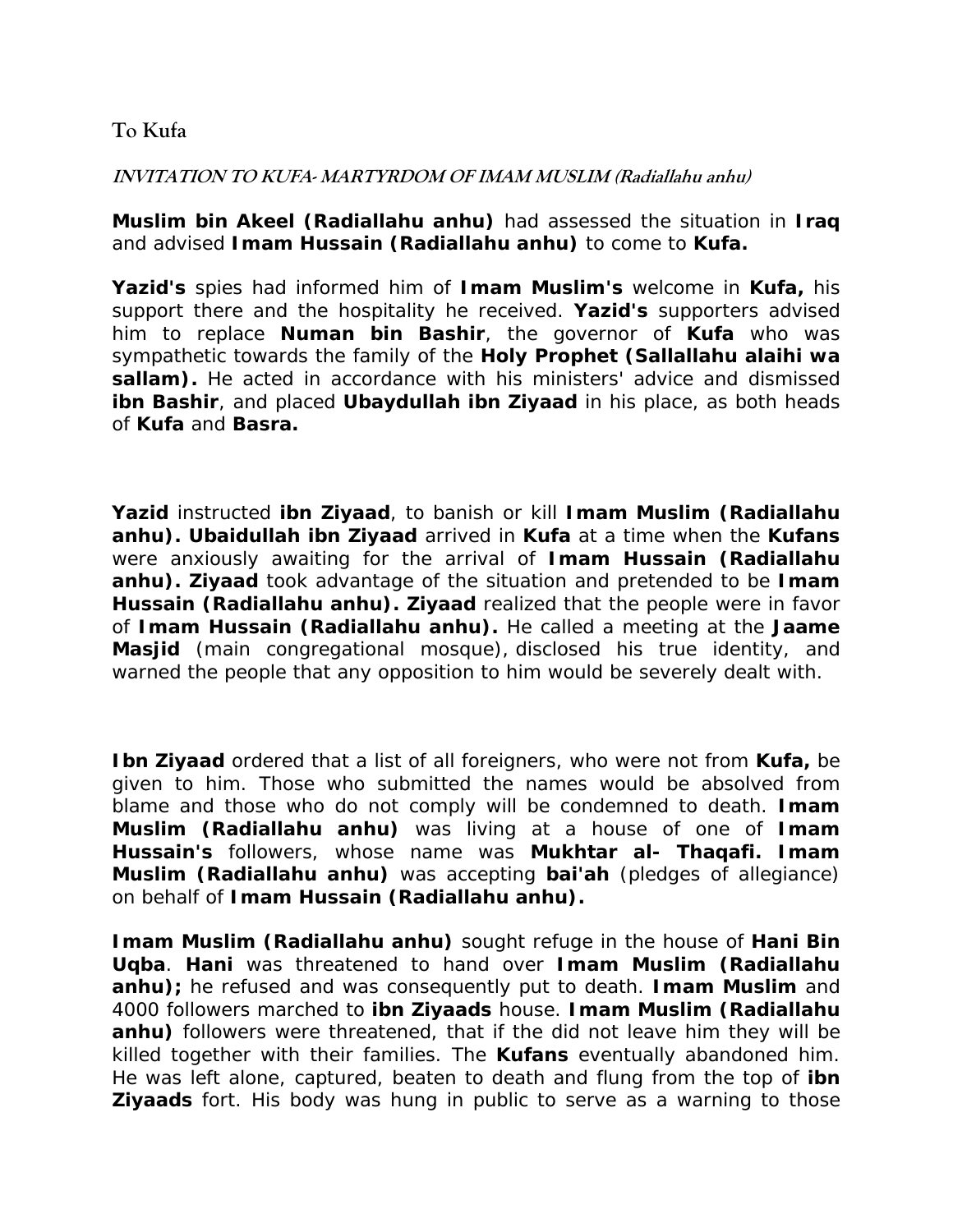<span id="page-21-0"></span>who dare to challenge the regime. After this his body was pierced on to a lance and paraded in the streets. The heartless villains, reciters of the *Kalimah* (testifying faith) then killed *Imam Muslim's* children.

#### **BETRAYAL**

Unsuspecting*, Imam Hussain (Radiallahu anhu)* was on his way to *Kufa*. He made a stop and dispatched a messenger with a letter to the *Kufans* stating that he was on his way. The messenger was captured and put to death by *ibn Ziyaad. Imam Hussain (Radiallahu anhu)* met many travelers on the way coming from *Kufa,* and they informed him about the turn of events in *Kufa. Imam Muslim's* brothers wanted to avenge their brother's death. Those who had joined on the way thinking of glory in *Iraq* became afraid. The sincere waited for the Imams decision. He explained the situation and said those who wish to leave may do so. Many left and only a few sincere, who had traveled with him from *Makkah,* remained. *Imam Hussain (Radiallahu anhu)* arrived in *Kufa.* 

*Ibne Ziyaad* received the news of *Imam Hussain's* arrival. He assigned *Hur bin Yazid* and 500 soldiers to keep a watch on *Imam Hussain (Radiallahu anhu). Imam Hussain* confronted *Hur* and enquired who he was. He replied that he was ordered to keep an eye on him and deliver him to *Ibne Ziyaad*. *Imam Hussain (Radiallahu anhu)* replied that they, the Kufans, had invited him. Hur denied having any knowledge of such an invitation, so *Imam Hussain (Radiallahu anhu)* showed him the letters. It was time for *Zuhr Salaat* (mid afternoon prayer) and *Imam Hussain (Radiallahu anhu)* ordered the *Muezzin* (caller to prayer) to call the *Azaan* and *Iqamah* (call and summon to prayer). *Imam Hussain (Radiallahu anhu)* asked *Hur* if they would pray separately or together. *Hur* replied that they will all read salaat behind *Imam Hussain (Radiallahu anhu).* The *Asr* Salaat (late afternoon prayer) was offered in the same manner.

After the *salaat Imam Hussain (Radiallahu anhu)* addressed the congregation, saying that he had come on their invitation and if the wished to go back on their word, and not support the path of righteousness, he was willing to go back. *Hur* replied that he would request *Ibne Ziyaad* to permit them to move to another place outside *Madinah* and *Kufa*. *Ibne Ziyaads*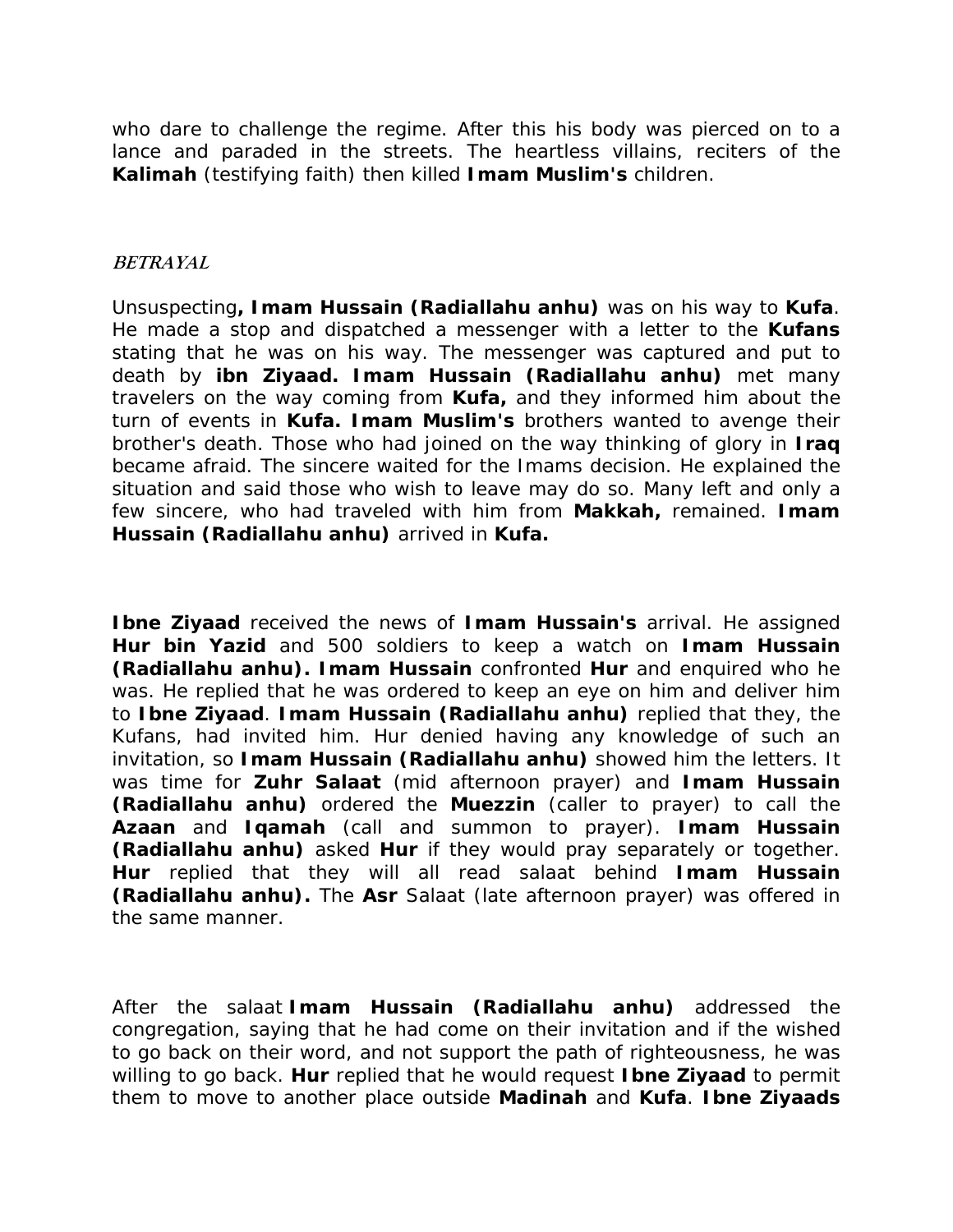<span id="page-22-0"></span>reply was that *Imam Hussain* should not be allowed to take refuge at any fort or fertile ground. *Hur* conveyed the news to *Imam Hussain* saying that he could only allow them to camp in an open place in the desert.

#### **AT KARBALA**

It was Thursday, *2 Muharram 60 AH; Imam Hussain (Radiallahu anhu)* and his followers pitched camp at a place called *Karbala.* They were between the *Euphrates River* and a hill*. Ibne Ziyaad* was informed of *Imam Hussain's* whereabouts and on the *3 Muharram* he reinforced *Hurs*  troops with, 4000 soldiers under *Amr bin Saad*. They were ordered to confront *Imam Hussain (Radiallahu anhu). Imam Hussain (Radiallahu anhu)* warned *Hur* about the spiritual consequences of taking up arms against the family of the *Holy Prophet (Sallallahu alaihi wa sallam)*. The material promises and greed for wealth and power blinded *Hur* and he paid no heed to the advice given.

Acting on the orders of *Ibne Ziyaad, Amr bin Saad* placed 500 horsemen on the banks of the river stopping the supply of water to *Imam Hussain (Radiallahu anhu)* and his group. The basic need for survival was now being denied to the grandson of the owner of the fount of *Kauthar (Maalike Kauthar)* in paradise and the son of the waterbearer at *Kauthar (Saqie-Kauthar).* The situation deteriorated and *Imam Abbas (Radiallahu anhu),* the brother of *Imam Hussain (Radiallahu anhu)* was ordered was ordered to fetch water from the river under the escort of a few soldiers. He succeeded in getting 20 leather bags of water after a struggle.

**Karbala** 

#### **thirst and determination**

The venerable *Imam Hussain (Radiallahu anhu),* 55 years of age, and seventy two of his followers, including, twenty three members, who came from the pure lineage and were close relatives, of *our Master, the Noble Messenger and revered Prophet (Sallallahu alaihi wa sallam),* were camped at *Karbala,* thirsty and exhausted*. Imam Abbas (Radiallahu anhu),* the brother of *Imam Hussain (Radiallahu anhu)* had managed to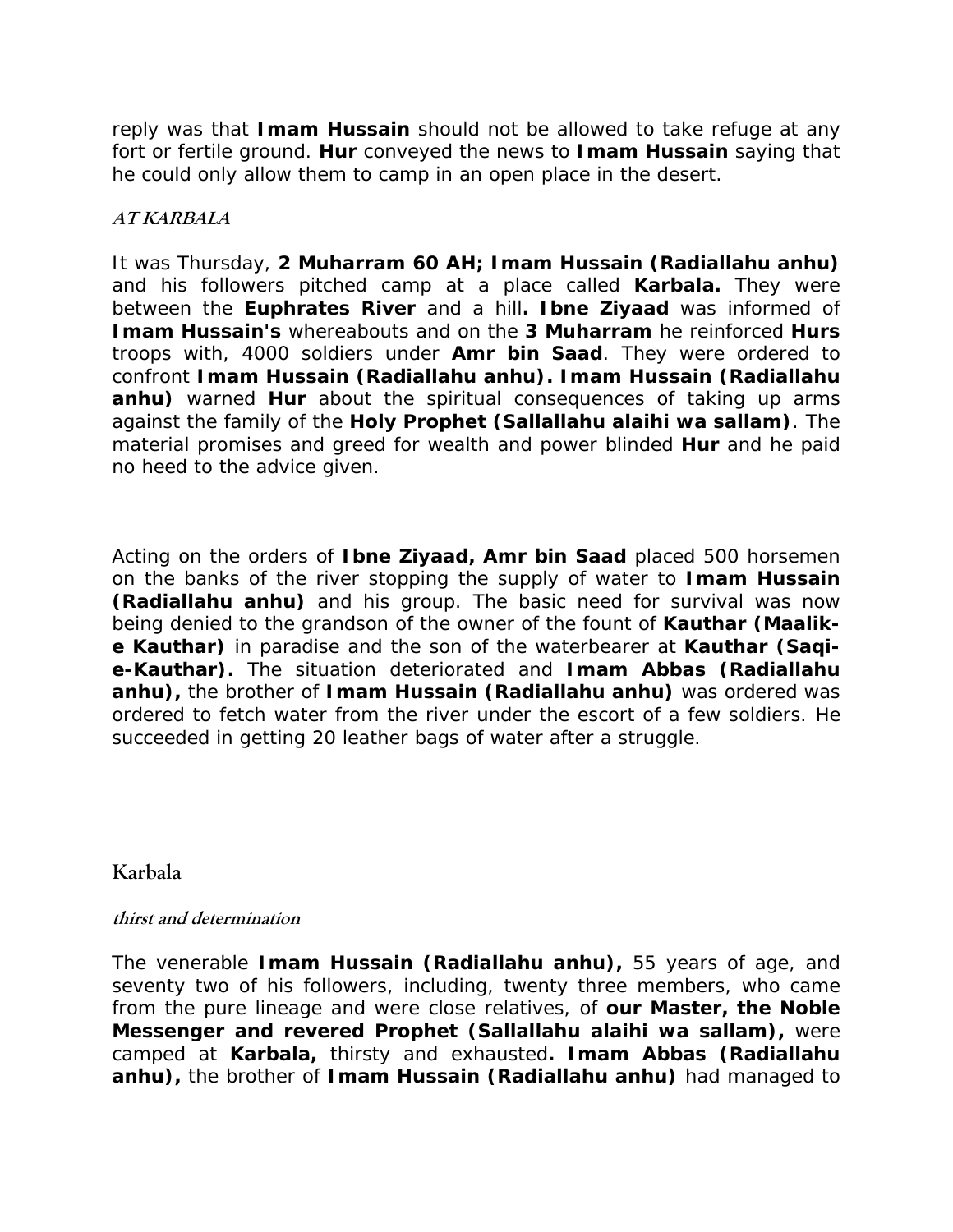<span id="page-23-0"></span>get some water after a battle against the enemy troops who were guarding the river.

#### **negotiations**

Negotiations were continuing between the leadership of the two parties. It was the *9 Th Muharram* and no agreement could be reached. *Imam Hussain* put forward three conditions in a bid to finalize an agreement:

- <sup>q</sup> He should be left alone to return to where he had come from.
- <sup>q</sup> He should be allowed an audience with *Yazid* alone to settle the matter.
- q He should be allowed to go to the border and be left alone.

*Amr bin Saad* wrote to *Ibne Ziyaad* explaining the proposals. *Ibne Ziyaad* looked upon the proposals favorably, but *Shimr bin Zil Joushan* stopped *Ziyaad,* by poisoning his mind. He told him that if he let *Imam Hussain (Radiallahu anhu)* out of his grip without getting the oath of allegiance to *Yazid, Yazid* would be upset with him.

*Ibne Ziyaad* ordered *Shimr* to go personally to *Amr* and instruct him to get a complete surrender from *Imam Hussain (Radiallahu anhu).* If he does not agree to surrender then they must go to war. He told *Shimr* that if *Amr* does not cooperate he should take over the leadership from *Amr,* kill *Imam Hussain* and bring his blessed head to him.

#### **prayers in the face of adversity**

When *Imam Hussain (Radiallahu anhu)* saw the enemy forces coming towards them he asked *Hazrath Abbas (Radiallahu anhu)* to request a days grace so that he could supplicate and read salaat. The request was granted and *Imam Hussain (Radiallahu anhu)* addressed his supporters. He told them that those that wanted to leave might do so, because his fate has been divinely decreed. All his supporters assured him of their wholehearted support. He said he would put out the campfire at night, so that those that change their mind may leave in the dark of night, and he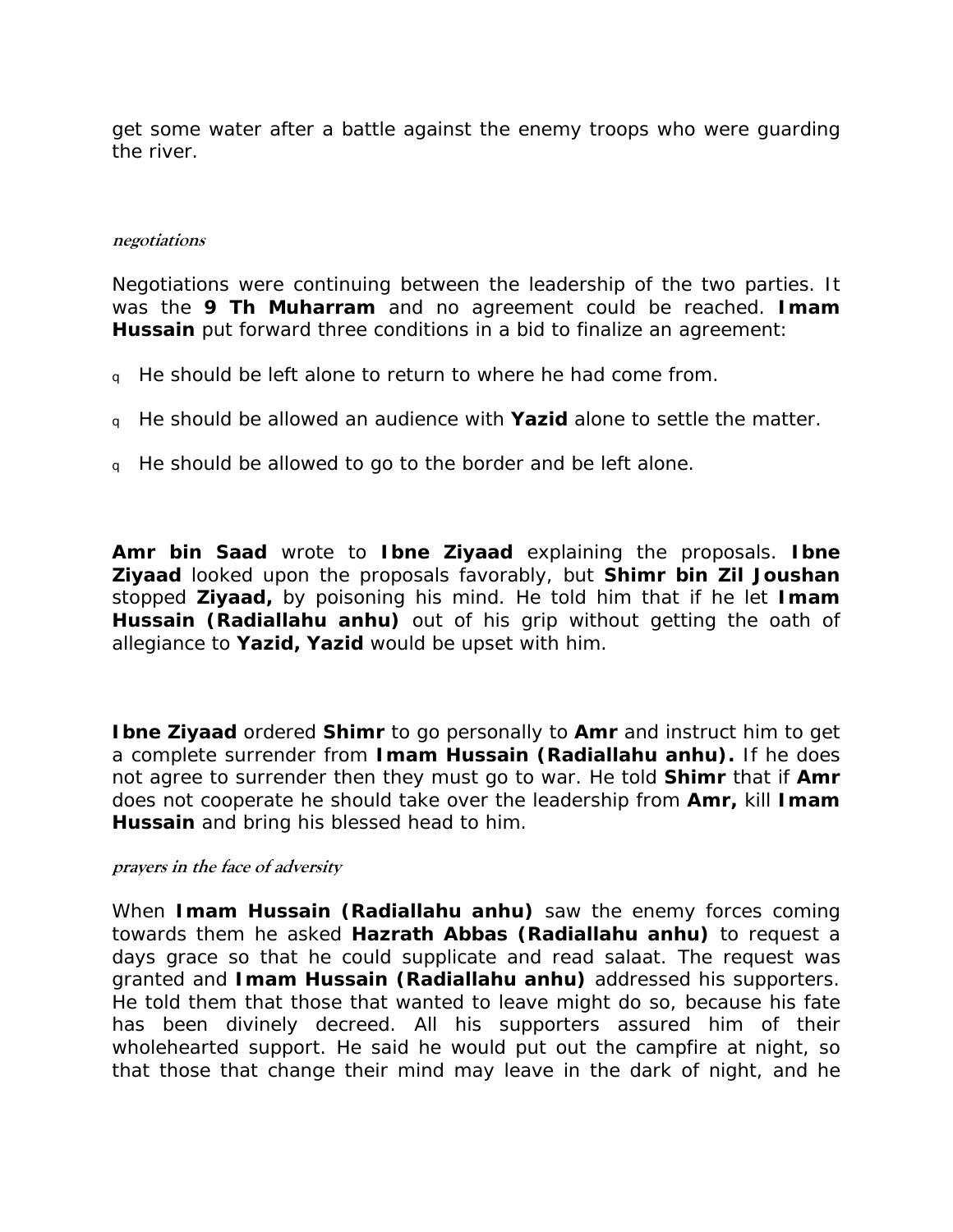<span id="page-24-0"></span>would not hold any enmity towards them. The entire night was spent offering prayers, invoking forgiveness from Allah, weeping and crying.

#### **Friday 10 Muharram 61 AH**

It was the day of *Ashura, Friday 10 Muharram 61 AH. Imam Hussain (Radiallahu anhu)* and his supporters had gone without food or water for three days. Not a drop of water or a morsel of food was available. The infant son of *Imam Hussain,* 6 month old *Ali Asgar* is thirsty. The mother has been dehydrated, and has not a single drop of milk to nurse her child. The *Fajr Azaan* (call to prayer) goes and this was to be their last congregational salaat together. The heads prostrate on the ground for the Creator were prepared to be sacrificed for Him. After the salaat *Imam Hussain (Radiallahu anhu)* made an additional supplication of patience for them. The battle strategy was being discussed and the flag was given to *Hazrath Abbas (Radiallahu anhu).*

*Hazrath Imam Hussain (Radiallahu anhu),* mounted a camel, went to the enemy camp and tried to speak sense into them. They replied that only if he gave his blessed hand into the wretched hand of *Yazid* they would leave him alone. The force of 22 000 was ready to stain the ground of *Karbala* with the blood of their Prophets Family.

*Hur bin Yazid* asked *ibn Saad* if he genuinely wanted to kill the Holy Prophets family. *Hur* knew how was standing between paradise and hell. He rode off towards *Imam Hussain (Radiallahu anhu)* fell at his feet and asked for forgiveness. He joined the forces of *Imam Hussain (Radiallahu*  anhu) and crowned himself with martyrdom. He gave his life with honor and dignity.

*Amr bin Saad* fired the first arrow, and the battle began. *Imam Hussain's (Radiallahu anhu)* followers fought with valor, determination and commitment. They were outnumbered, fatally wounded, but their bravery is indescribable. One by one they got martyred for truth and justice in the path of righteousness.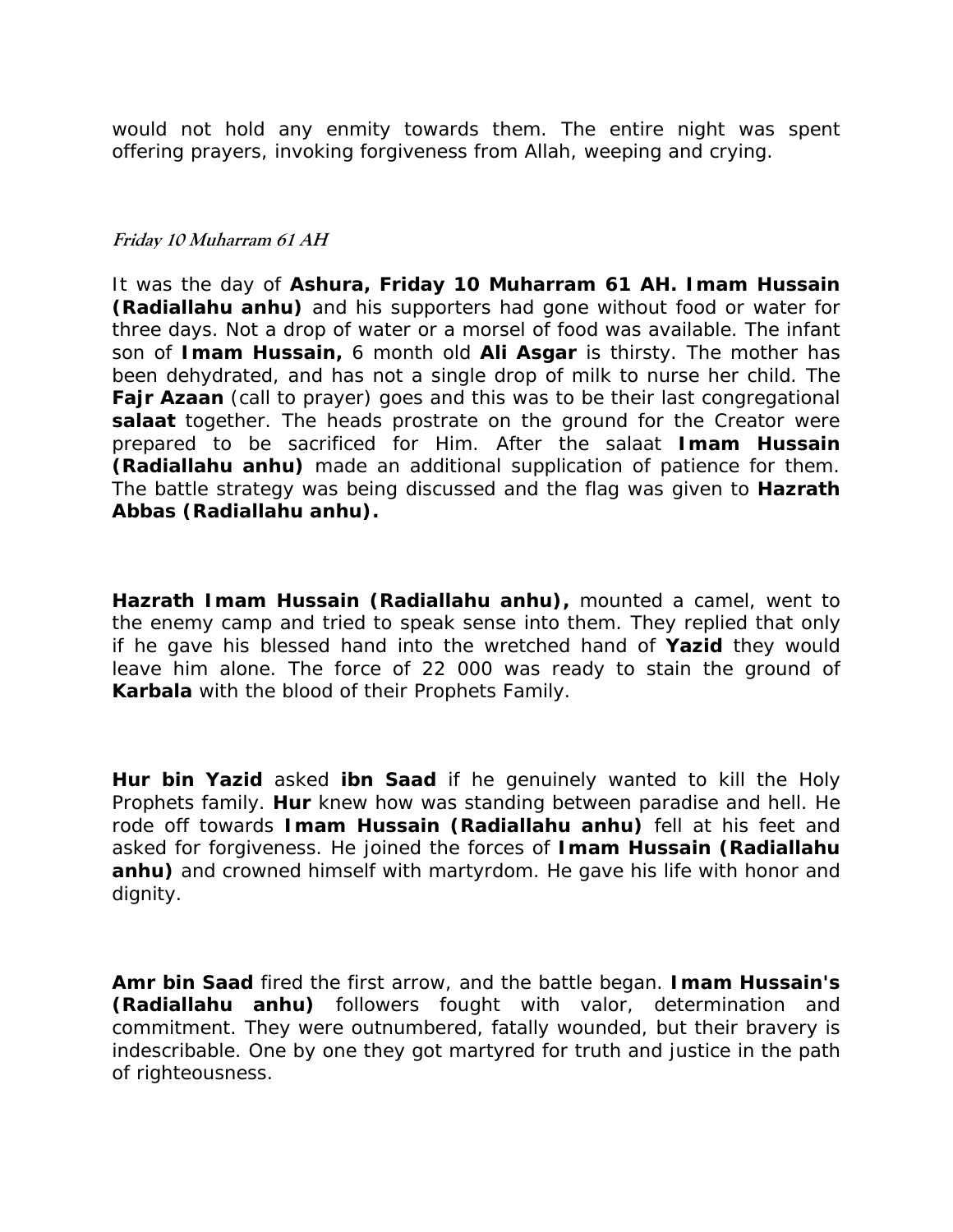#### <span id="page-25-0"></span>**ahle baith on the battlefield**

When all the companions had adorned themselves with the crown of Martyrdom it was the turn of the *Ahl al-Bait* to take to the battlefield. The previous night *Imam Hussain* had a dream in which the *Holy Prophet (Sallallahu alaihi wa sallam)* informed him that he and the male members of his family would be martyred the next day. The people who will kill him would be condemned to hell and therefore, they should bear it with patience.<sup>[11]</sup> He immediately woke every one up and told them about the glad tidings he received*. Syed Shah Muhammad Kabir of Danapur* writes [\[12\]](http://www.sufi.co.za/book madinah to karbala.htm#_ftn12) that upon hearing this dream everyone in *Imam Hussains* camp sat up and prayed with him. In the morning they put on *itr* (sweet fragrance of flowers), their best clothing, went to their womenfolk and took their leave and blessings. They told them they should be patient and not mourn. They then recited the verses of the *Holy Qur'aan* in which it is stated that martyrs are not dead. $[13]$  They then went out bravely to earn eternal life.

I quote a few incidents after about 60 people had been martyred already:

- <sup>q</sup> *Hazrath Jafar* and *Abd ar-Rahman (Radiallahu anhu),* the cousins of *Imam Hussain (Radiallahu anhu)* were martyred, then the two teenage sons of *Bibi Zainub (Radiallahu anhu),* the sister of *Imam Hussain (Radiallahu anhu),* sought their mothers permission to go to the battlefield. *Imam Hussain (Radiallahu anhu)* refused saying they were not mature enough. *Bibi Zainub (Radiallahu anhu)* intervened and told *Imam Hussain (Radiallahu anhu)* not to deprive her sons of the crown of martyrdom.
- <sup>q</sup> *Hazrath Abdullah (Radiallahu anhu),* the eldest son of *Imam Hassan (Radiallahu anhu)* pleaded with his uncle to go out. He killed 82 before being blessed with martyrdom. The second son of *Imam Hassan (Radiallahu anhu), Imam Hassan al-Musanna (Radiallahu anhu)* was severely wounded and he fell to the ground. He was mistaken for dead and subsequently saved.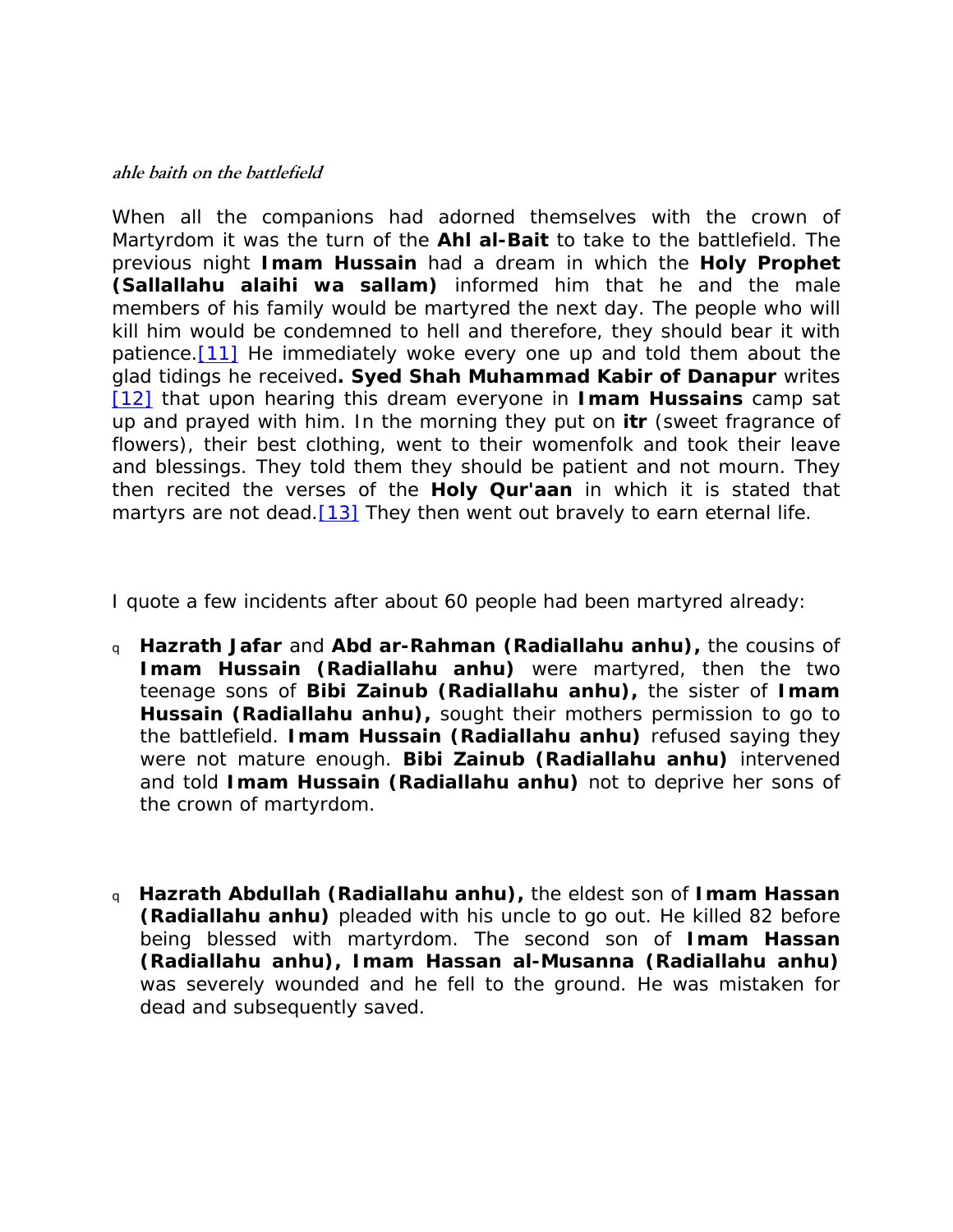- <span id="page-26-0"></span><sup>q</sup> The youngest son of *Imam Hassan (Radiallahu anhu)* was deeply saddened when his uncle flatly refused to grant him permission to go out. Whilst he was crying he remembered that his father had written something and tied on his hand, with the instruction that he must open it when he is in the most difficult position. When he opened it his tears turned into tears of joy, because it was an order to go out and be martyred in *Karbala. Imam Hussain (Radiallahu anhu)* allowed him to go out.
- <sup>q</sup> *Umar bin Hassan (Radiallahu anhu)* and *Abu Bakr bin Hassan (Radiallahu anhu)* sought their uncle's permission and went out. One by one the flowers of the garden of *Bibi Fatimah (Radiallahu anha)* wore the crown of martyrdom.
- <sup>q</sup> Eighteen year old, *Ali Akbar (Radiallahu anhu),* the second son of *Imam Hussain (Radiallahu anhu)* received his fathers permission to go out. His elder brother *Imam Zain al-Aberdeen,* who was absolutely bedridden with fever, unable to stand, pleaded that he should precede his brother. *Imam Hussain* refused to allow him to go out.
- <sup>q</sup> *Imam Hussain's (Radiallahu anhu)* third son, *Ali Asgar (Radiallahu anhu),* a six month old baby, was dying of thirst. *Imam Hussain (Radiallahu anhu)* took his baby in his hands, and pleaded to the enemy to give him some water, but an arrow was fired into the baby's throat.

#### **imam hussain's shahadat**

**Imam Hussain (Radiallahu anhu)** was the only male left to go out. He fought bravely and killed hundreds, before thousands of arrows rained on him. Covered with wounds from head to toe he fell off his horse. His attackers surrounded him. 'He addressed them saying,

"You made me and my children wander thirsty in these desert wastes. You gave me no water and I know better than to expect any from you. But at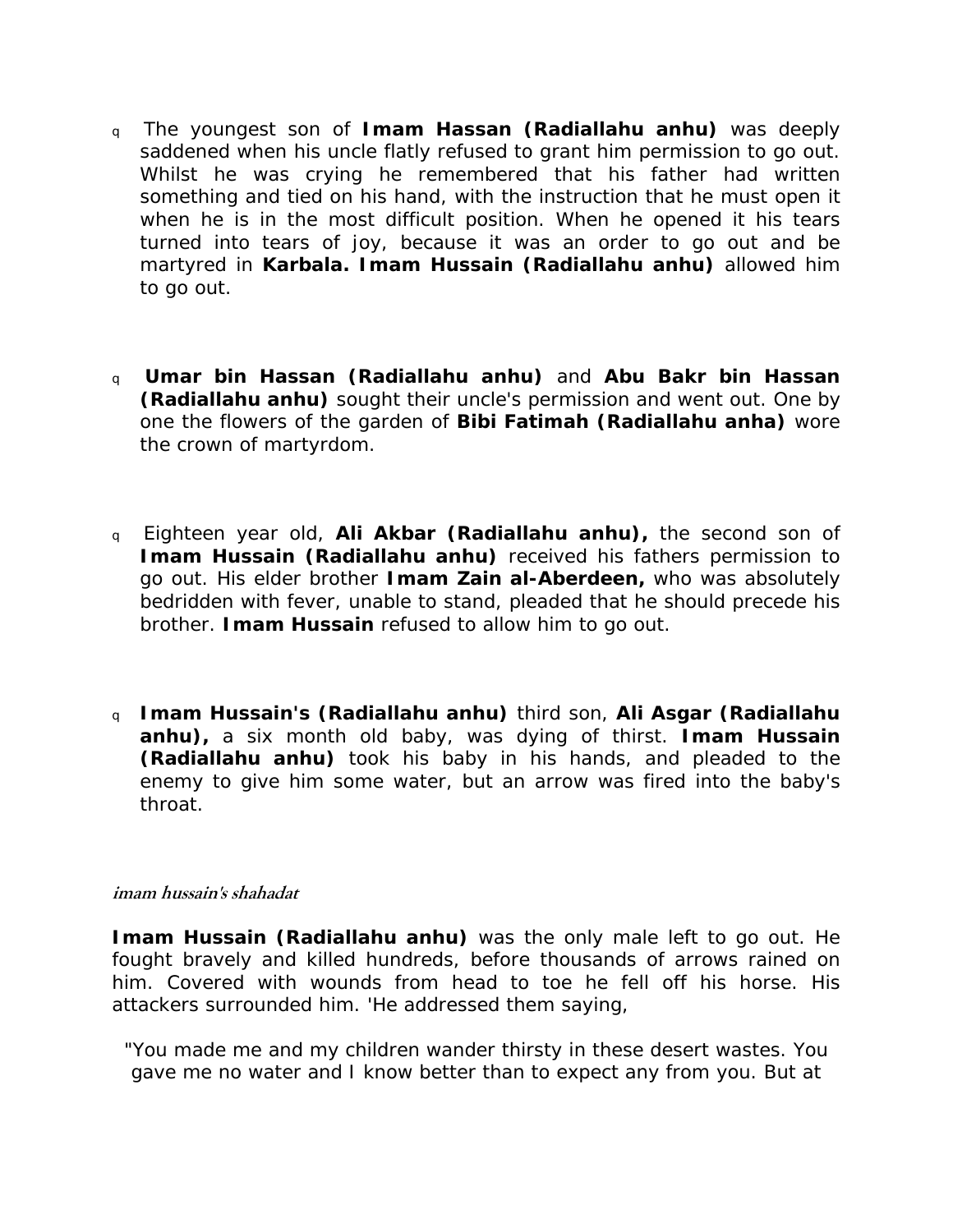least give my children a drop to drink, so that I may forgive you for the great wrong you have done."

They replied that they would not give a single drop. He then kicked the ground, from which a crystal spring burst forth. Their eyes opened wide in amazement. He said*:"* Now you see the quality of our patience. We have only suffered like this in order to teach the community and make them understand that they must be prepared to sacrifice everything they have, when they engage in necessary struggle against the tyrannical and the corrupt. Otherwise water was at our command. If we had wished, we would have drawn it up and drunk it before now. We refrained from doing so however, in order to set the community of Muhammad (Sallallahu alaihi wa sallam) an example of sacrifice."[\[14\]](http://www.sufi.co.za/book madinah to karbala.htm#_ftn14)

The time was a little before sunset on the *10 Th. of Muharram 61 AH.* He told his attackers that he had not missed a single prayer in his life, so they should allow him to read his *Asr Salaat*. As he bent down in prostration, **Shimr** beheaded him. The nectar of martyrdom quenched his thirst. Our mother *Umm Salama (Radiallahu anha) ,* said:

"I heard the jinn weeping and mourning the venerable Hussain".

#### *Sheik Abd al-Qadir al-Jilani (Radiallahu anhu)*[\[15\]](http://www.sufi.co.za/book madinah to karbala.htm#_ftn15) says that *Jafar ibn Muhammad (Radiallahu anhu)* said:

"Seventy thousand angels alighted on the grave of al-Hussain ibn Ali (Radiallahu anhu), on the day when he was mortally wounded, and will continue to weep over him until Yawm al-Qiyaamah (the Day of Resurrection.)."

We should not be surprised to hear that the very *jinn* wept at the martyrdom of *Imam Hussain (Radiallahu anhu).* All the angels in heaven and earth wept.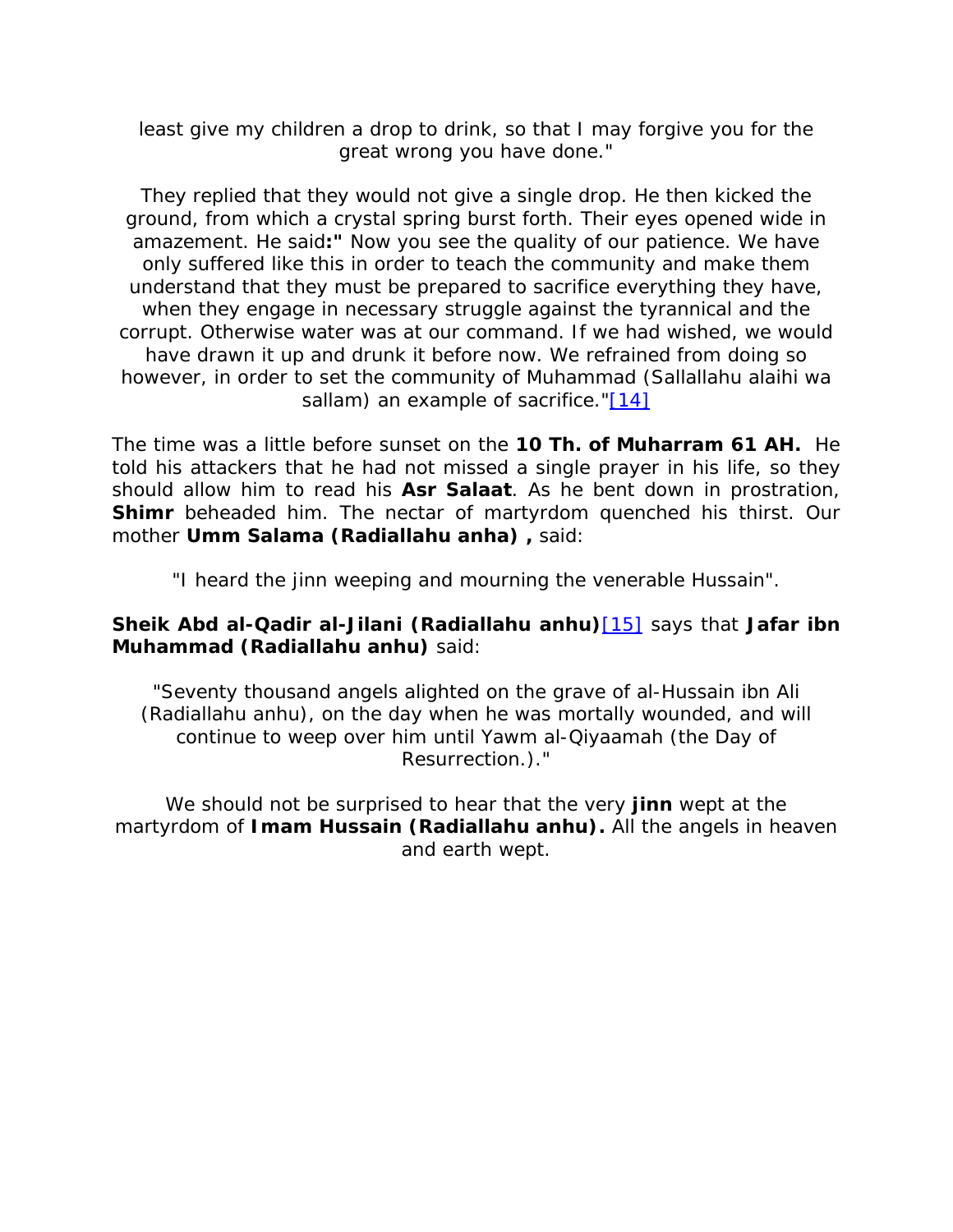<span id="page-28-0"></span><sup>q</sup> *Sayyid Jalil Shihab* al-Din Ahmad ibn Rifai (Rahmatullah-alai) said:

"Heaven and earth wept for the martyr cruelly wronged, as he lay with his radiant countenance all stained with blood. The blessed hands of Imam Hussain, so thirsty when he fell a martyr by the sword, were powerful enough to make the oceans flow.["\[16\]](http://www.sufi.co.za/book madinah to karbala.htm#_ftn16)

<sup>q</sup> *Khwaja Muin al-Din Hassan Chisti* (Radiallahu anhu) said:

*"Shah ast Hussain, Badshah ast Hussain,* 

*Din ast Hussain, Din panah ast Hussain,* 

*Sar daad, Na daad dast dar daste Yazid,* 

*Haqqua kae binayae La illaha hast Hussain*"

The king of martyrs is Hussain, The king of kings is Hussain,

Hussains is the way of life (Islam), The savior of Islam is Hussain,

He gave his head but not his hand (allegiance) into the hand of Yazid,

In truth the foundation of the adoration of one Allah is Hussain."

As the horses trampled the blessed body of our Master, on the ground, the tears flowed from the eyes of the ladies. Their cries reached the Throne on High *(Arsh),* and made the soul of *Fatimah the Radiant (Radiallahu anha)* weep. They distressed the *blessed soul of The Beloved Prophet (sallallahu alaihi wa sallam)*

The Imam was martyred at the age of 56 years, 5 months and five days.

# **THE AFTERMATH**

**Treatment of the martyrs and survivors**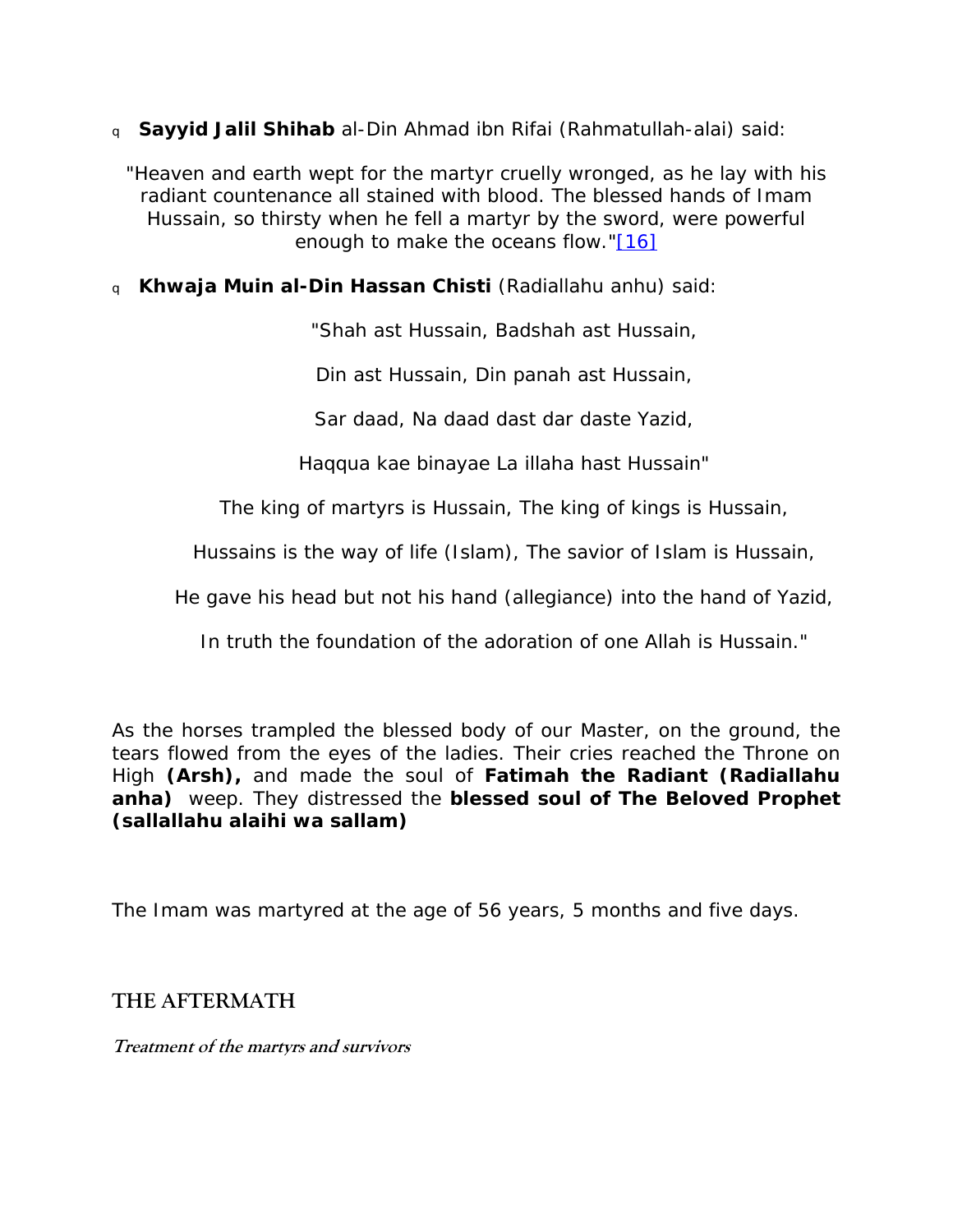<span id="page-29-0"></span>**Imam Hussain's (Radiallahu anhu)** blessed body lay in a pool of blood in the desert. The tyrants forced the women and children of **Ahl al-Bait** out of the tents and set the tents on fire. The weather changed. A red dust storm, blew in the desert, the sky became dark. Some reports say that blood rained from the skies, and the sun did not shine for three days. The bodies of the martyrs lay on the desert sand of **Karbala** for three days. The heads of the martyrs were pierced onto spears and taken to **Kufa.**

Ibne Ziyaad, the accursed sent the blessed head of Imam Hussain (Radiallahu anhu) to Yazid the damned, in Damascus. Imam Hussain's beloved son Zain al-Aberdeen (Radiallahu anhu), and his sister, Bibi Zaynab (Radiallahu anhu), the survivors of Karbala were also sent. The tyrant Yazid mocked them and ordered that their blessed head should be exhibited throughout the Muslim world, but his advisors warned him that as the news of the tragedy was reaching different areas and Muslim anger and anger was being expressed, he withdrew his orders. Few heads were severed in Karbala but a multitude of heads now took notice of the injustice being perpetuated. He now ordered that the noble relatives of the Imam be escorted to Madinah the Illuminated.

#### **bibi zaynub (Radiallahu anha) in madinah**

When the caravan reached *Madinah the Illuminated*, weeping and sighs could be heard from everywhere. The people became delirious with grief. *Bibi Zainub (Radiallahu anhu),* went to the *Roza Mubarak* (The Blessed Grave of the Holy Prophet (Sallallahu alaihi wa sallam). She said,*'*  Salutations upon you, My beloved grand father. Your family has been massacred. The readers of your Kalimah (testification of faith) have made us widows. Your children were tortured and killed without any water to drink. Your grandson Hussain gave his life for justice."

#### **the blessed head**

The blessed head of the venerable *Hussain (Radiallahu anhu)* was sent to **Ascolan** in *Syria* were the local governor had it buried. When the Crusaders captured *Ascolan* much later, a *Fatimid* named *Salih* paid a lot of money to buy the blessed head from them. He received it with parade and honor. He carried it upon his own head, placed it upon an ebony throne and wrapped it in green silk. He had a casket made of solid gold and lined with musk. The blessed head was placed in this casket. It was laid to rest, in a special *Mazaar* (Blessed grave) in the mosque of **Hussain,** which **Salih** had built in **Cairo.**  Despite the inevitable differences of opinion about what did actual become of the blessed head, the great saints and most **Sufis** maintain that it is at **Masjid al-Hussain** in **Cairo,** where it is visited everyday by the *Qutb* (Cardinal Saint) of our age.<sup>[\[17\]](http://www.sufi.co.za/book madinah to karbala.htm#_ftn17)</sup>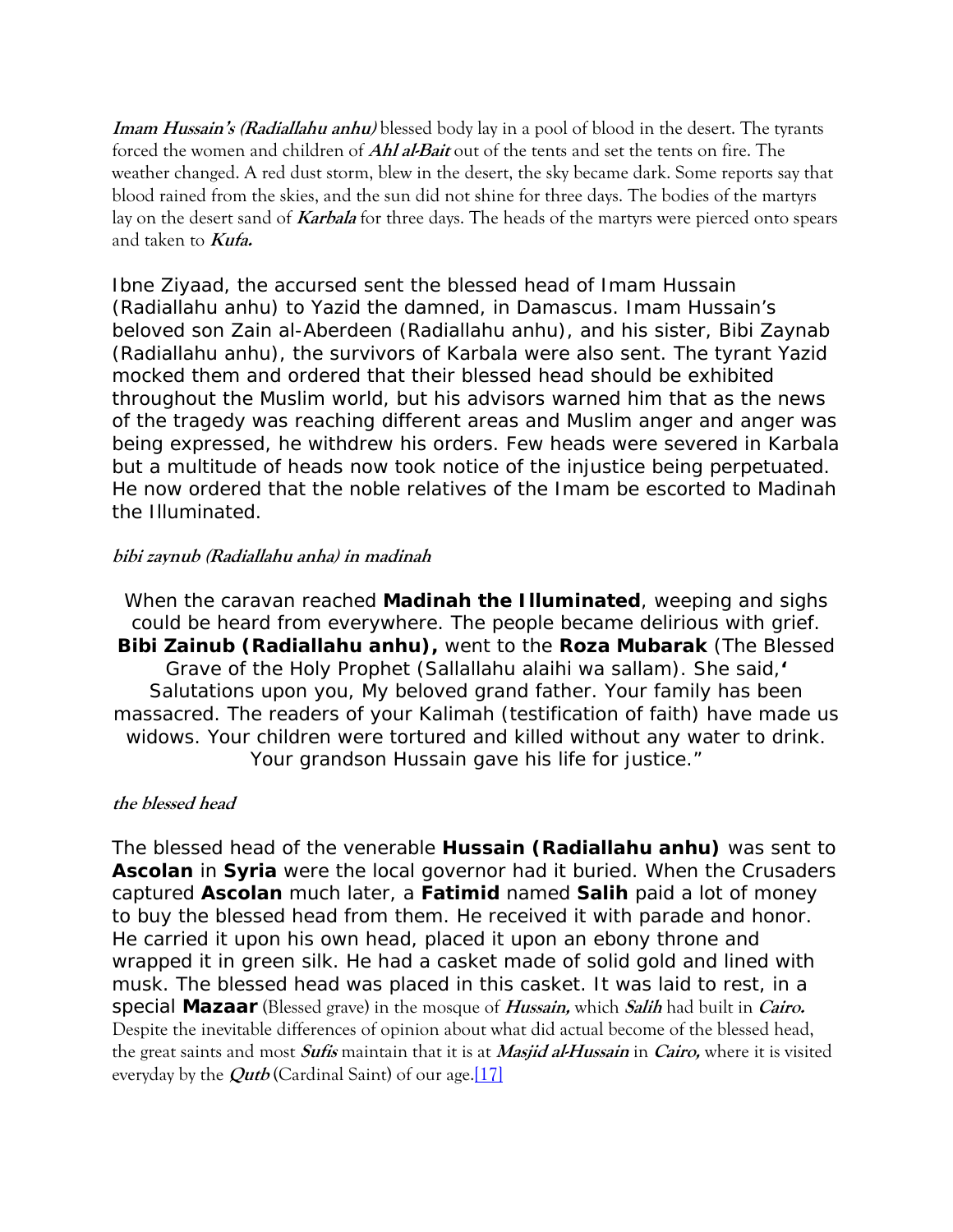#### <span id="page-30-0"></span>**yazid attacks Makkah and Madinah**

In the year 62 AH. The army of *Yazid* invaded *Madinah* the Illuminated, for three days, murdering over 10 000 companions of the Holy Prophet (Sallallahu alaihi wa sallam) and their children. They used *Masjid al-Nabawi,* in which the blessed body of the Holy Prophet (Sallallahu alaihi wa sallam) rests, as a stable for their horses. It was covered with urine and filth from their horses.[\[18\]](http://www.sufi.co.za/book madinah to karbala.htm#_ftn18)

**Makkah the Ennobled** was thereafter attacked and the covering of the blessed **Kaaba** was set on fire. The attack on **Makkah the Ennobled** lasted for over two months. Soon thereafter **Yazid** died.

#### **symbolic red and green garments**

*Yunus Emre,* the popular Turkish *Sufi* Poet, composed some *Sufi* songs, in the late 13<sup>th</sup> Or 14<sup>th</sup> Century, wherein the Prophets grandsons played a central role. He also makes reference to a well known legend, according to which the Prophet (Salla'llahu'alaihi wa sallam) saw **Jibraeel (Alai' his salaam)** *bring* a red and green garment for his grandsons, and was informed that these garments pointed to their future deaths through the sword and poison respectively[\[19\]](http://www.sufi.co.za/book madinah to karbala.htm#_ftn19)

#### **Tazia (model of the tomb of Imam Hussain)**

The practice of *Tazia* (model of the tomb of Imam Hussain) was started by **Amir Timur,** who invaded **India** in 1398 AD. He built the first **Tazia** after he returned to **Samarkand** from a pilgrimage to **Karbala.** The word **Tazia** is a Persian word, which means, "**expressing sorrow with passion".** Especially the **Shia** community adopted this practice, hence the Sunni **Ulema**, who mean well and have a lot of love in their hearts, had passed **fatwa** (religious decree) against this practice. In the South African context however Hazrath Soofie Saheb (Rahmatullah-alai) introduced it as a **Tariqah** (methodology) in the **Chisti Nizami Habibi Sufi** order to mobilize the hearts in the love of the Martyrs of **Karbala** and the Blessed Five (**Panjattan Paak).** I must however stress here that this practice is not for all and sundry to copy. It is for those duly authorized by Khulafa (deputies) of the spiritual order. The adoption of this practice by laymen has opened the door to criticism. Many **Ulema** having their roots and training in the **Indo-Pak** subcontinent however, have difficulty in accepting this act of love, in the **Sunni** context.

#### **majalis**

The *Majalis* (gathering in which the events of *Karbala*) are related is said to be a practice of *Bibi Zaynab* (Radiallahu anha) who gathered around the inquirer's on her return to *Madinah the Illuminated,* and related the events to them. There is a well-known *Hadith* in which it is stated that:

**"**The compassion of Allah descends when the deeds of the righteous are mentioned."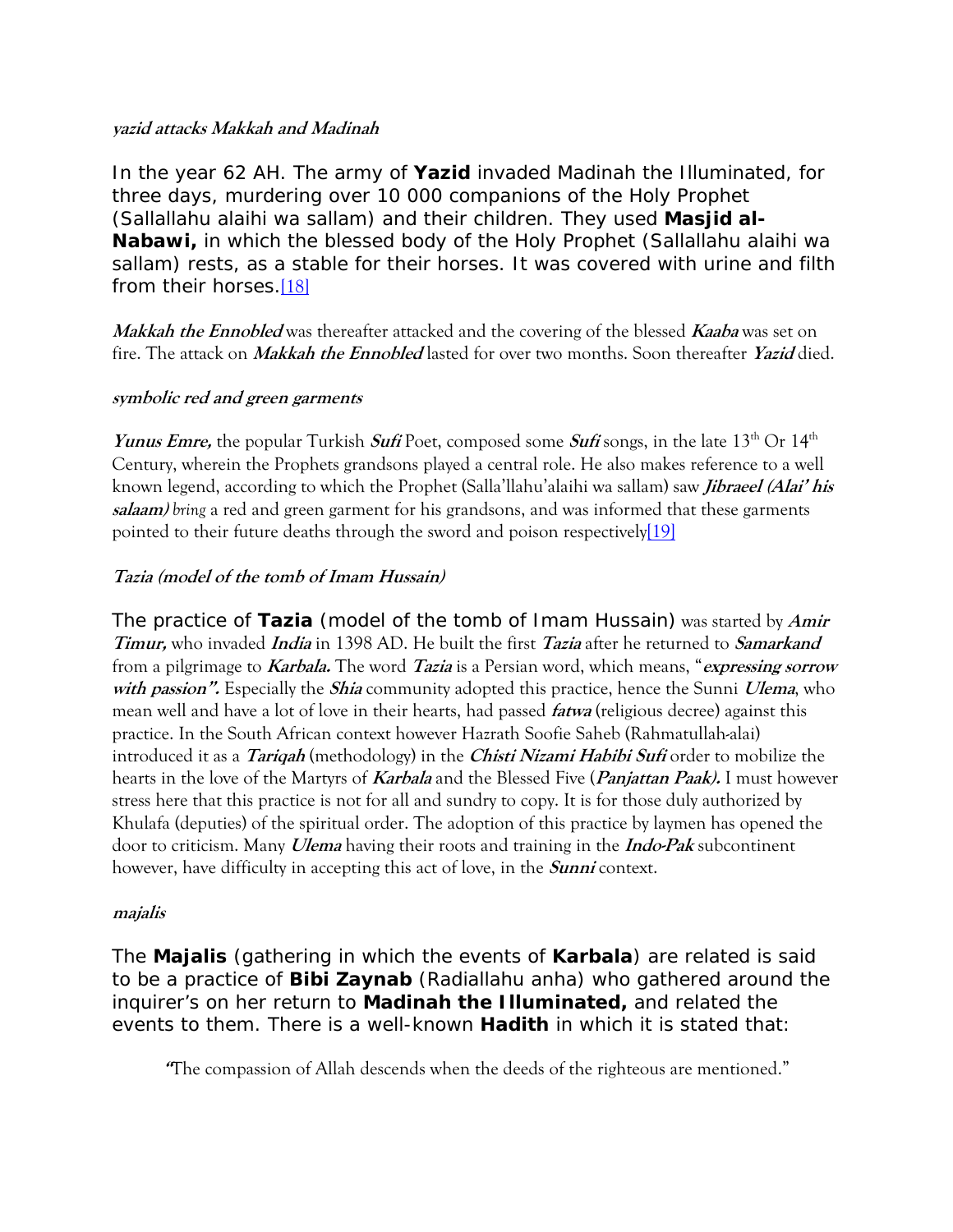#### <span id="page-31-0"></span>**kitchra niaz**

To prepare *kitchra* on Ashura day is a *Sunnah* of *Hazrath Nuh* (Alai' his salaam) It is stated that when the great flood stopped and the ark stopped at *Mount Judi,* it was the *Day of Ashura. Hazrath Nuh (Alai' his salaam) )* prepared a meal consisting of seven varieties of grains and fed the people.[\[20\]](http://www.sufi.co.za/book madinah to karbala.htm#_ftn20)

Hazrath Soofie Saheb (Rahmatullah-alai) initiated this practice in South Africa as a means of honoring the Day of Ashura and Esaale sawaab (recurring benefit) in the name of the martyrs of Karbala. The author on a visit to Egypt in 1998 also witnessed this being practiced there on the  $10<sup>th</sup>$ Muharram.

The startling event of *Karbala* shook the very foundation of Muslims. The consciousness of Muslims was stirred, to always practice Islam honestly and sincerely, and stand for what is right irrespective of the consequences.

**Status of a Martyr and the "Spiritual Fellowship"**

4:69

Those who submit to Allah and His Beloved Prophet (establishing harmony with them), are blessed with the companionship (spiritual fellowship) of the Prophets, the Intensely Truthful and Sincere (Servants of Allah), The Martyrs (who are Witnesses to Allah), and the possessors of sound Godliness in general. Ah! What a beautiful companionship! This is a bounty from Allah, and He suffices as Knower. (And because Allah affirms it, don't question it.)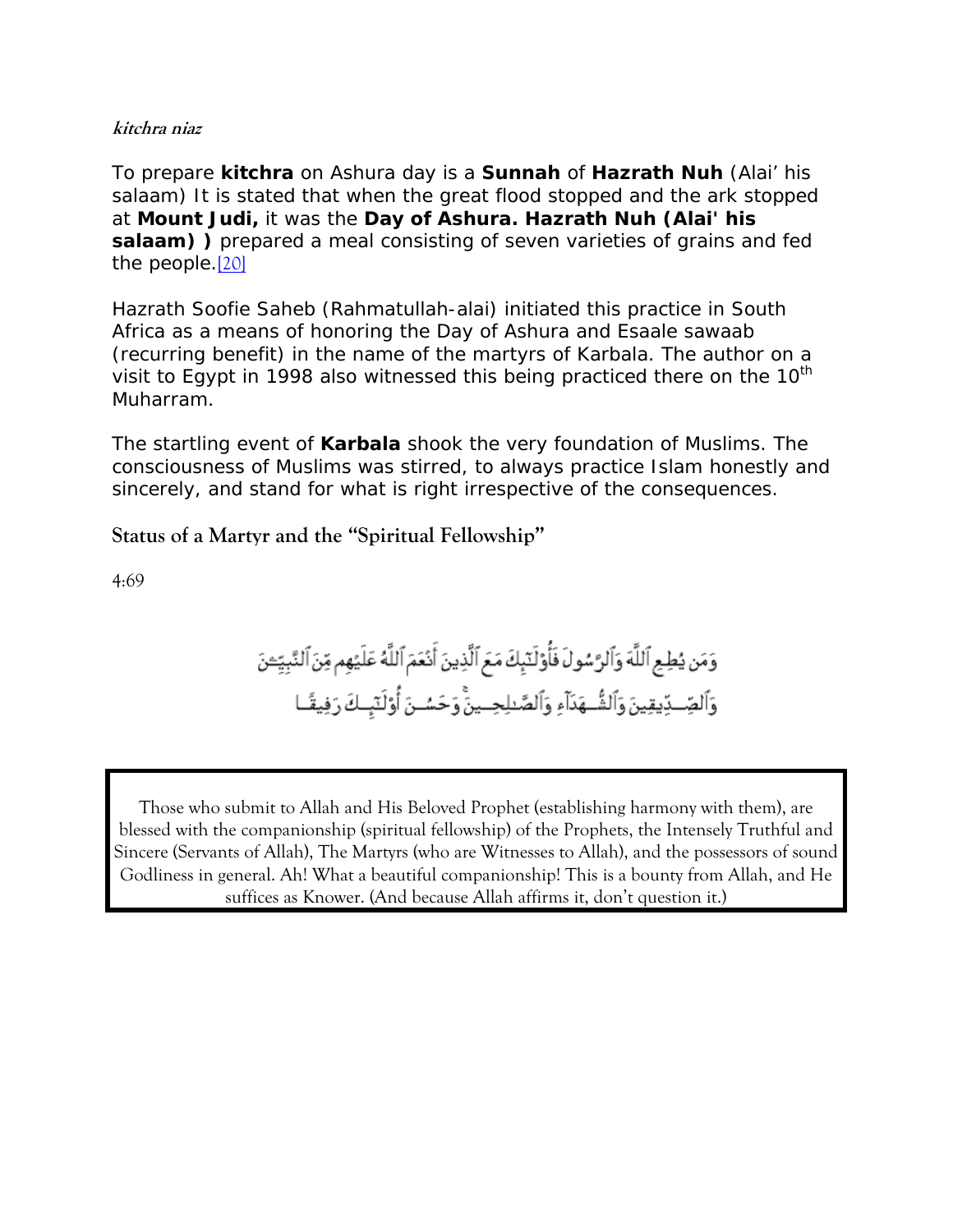#### <span id="page-32-0"></span>**beautiful companionship**

Islam did not come to have followers who are Muslim only in name, or ritualistically, or from the point of view of certain *aqaaid* (principles of belief) which they may hold but don't practice. Islam came to transform human beings in order that they may become worthy of companionship of any of these four categories.

I have to emphasize here that faith in God and the Messenger of God is to be lived and not merely held. This *Iman* (faith) should be a living, dynamic and consequential faith. The Holy Prophet has been appointed by Allah as the Divine Instrument of *tazkiyah* (purification of the personality) for all time. (62: 2-4 etc.).

Those that have been blessed, to be in this Blessed Fellowship, among them the central luminary being Muhammad, the most excellent, Beloved of God, (in whom God's Choicest blessings abide in abounding measure), they also become God's Beloved, and acquire new properties (qualities). Their attitude in the transcendental realm of existence is one of compassion, sympathy and kindness towards those that remember them. To receive them however, it is necessary to rise up to the spiritual level, where contact becomes possible. Associations with spiritualized personalities who are physically present in this world, and with those on the transcendental dimension assist man in attaining heights of spirituality.

The companionship means: if a piece of iron stays in the company of a magnet, it becomes magnetized. It acquires new properties (qualities). Similarly if a gardener stays in the company of fragrant flowers, he himself attains fragrance by being in touch with the flowers. We pray to Allah daily for this spiritual companionship in *Sura Fateha*.

#### **establishing spiritual contact**

Keeping this perspective in mind the question often emerges: God is Ever-Living, Eternal and Omnipresent; hence communion with Him is possible. But the Messenger of God and those categories mentioned were human beings who died a long time ago. How can communication and establishment of intimate spiritual relation with them be possible?

The Holy Qur'aan answers this misgiving very clearly: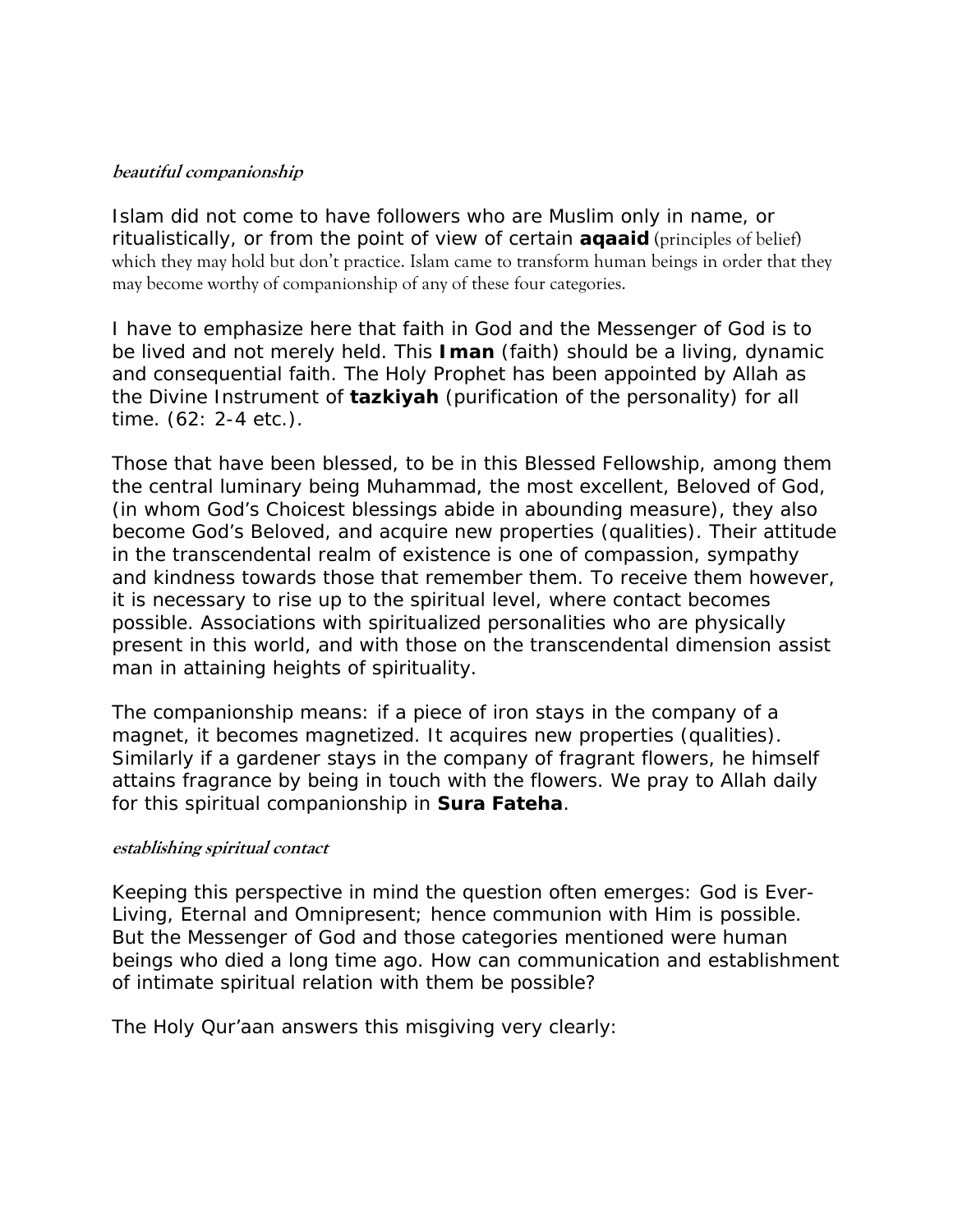• Firstly, the human personality is not annihilated at death; it is transferred from one level of existence to another with its Identity intact, the life after death being a new life.

Secondly, the levels of existence after death are of a different quality, in the case of each category of human beings, including Muslims. Thus about the martyrs it has been said: Sura 2 Verse 154

وَلَا تَقُولُواْ لِمَن يُقْتَلُ فِي سَبِيلِ ٱللَّهِ أَمُوَتٌ بَلَّ أَحُيَآَةٌ وَلَـٰكِن لَّا تَشْعُرُونَ

• And call not those who have been slain in the way of Allah dead. They are alive only you cannot perceive them.

3:169 again speaks of the Martyrs:

وَلَا تَحْسَـبَنَّ ٱلَّـذِينَ قُتِلُــواْ فِــى سَــبِيل ٱللَّـهِ أَمْوَتَكُـا ۚ بَــلُ أَحْيَــآءٌ عِنــدَ رَبِّهِمُ يُرَزَقُونَ ۞ فَرِحِينَ بِمَآ ءَاتَنهُمُ ٱللَّهُ مِن فَضْلِهِۦ وَيَسۡتَبۡشِرُونَ بِـٱلَّذِينَ لَــمُ يَلۡحَــقُواْ بِهِــم مِّــنُ خَــلۡفِهِمُ أَلَّا خَــوُفٌ عَلَيۡهِــمُ وَلَا هُــمُ يَحُــزَ نُونَ ۞۞ ♦يَسۡتَبۡشِــرُونَ بِنِعۡمَــةٍ مِّـنَٱللَّـهِ وَفَضۡـلٍ وَأَنَّ ٱللَّــهَ لَا يُضِيعُ أَجْرَ ٱلْمُؤْمِنِينَ ١

Think not of those who are slain in the way of Allah, as dead. They are living. Allah provides for them. They are jubilant because of what Allah has given them of His bounty, rejoicing for the sake of those who have not joined them but are left behind: no fear have they neither do they grieve. They rejoice because of favor from Allah and kindness, and that Allah does not waste the wages of the Believers.

Hence the difference in quality of the life of the ordinary Muslim and the life of the Martyr, after death is very clear. The Martyrs life after death is full of enjoyment and activity and of attachment to those Muslims whom are left behind in their earthly existence.

• The word for martyr in Arabic is *Shaheed,* which is from the root *shh-d.* Many shades of meaning can be inferred from this root: Mushahada: which means to witness or to receive something. The martyr, according to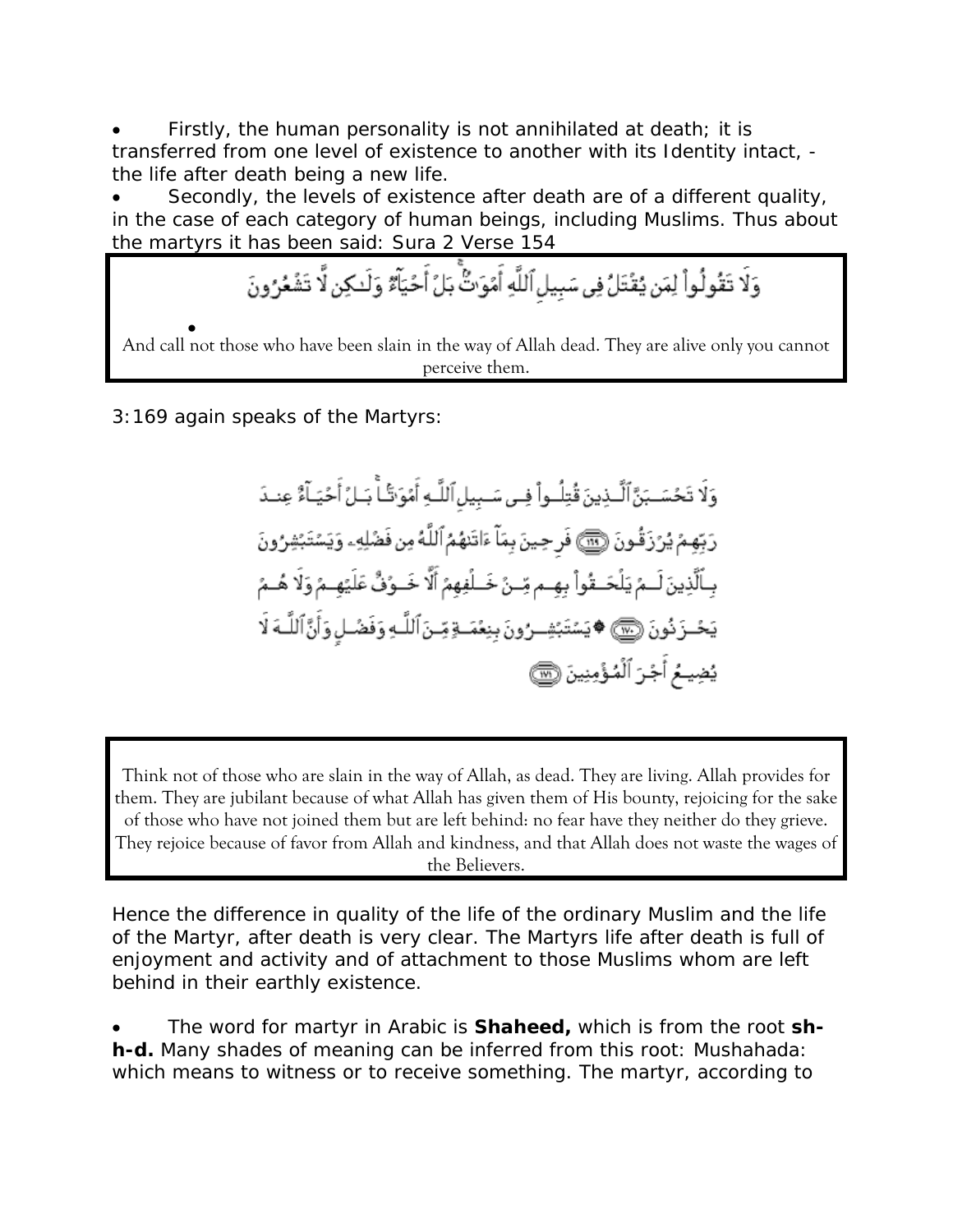<span id="page-34-0"></span>traditional report (Hadith), at the time of martyrdom, before the blood can drop on the ground, receives many bounties from Allah:

- 1. His sins are forgiven.
- 2. Allah is pleased with him and gives him the blessings of the hereafter.
- 3. He witnesses the beauty of Allah unveiled.
- 4. His *Ruh* (essential being) is taken to the presence of Allah.

5. Angels witness his martyrdom *(mashud bin malaik.)*. It is recorded in the authentic books of Hadith that, Hazrath Abdullah ibn Abbas had seen the Holy Prophet (Salla'llahu'alaihi wa sallam) in a dream during the period when Imam Hussain (Radiallahu anhu) was martyred. Rasulullah (Salla'llahu'alaihi wa sallam) told him that he had witnessed the *Shahaadat* of Imam Hussain (Radiallahu anhu) and his followers. Thus the Martyrdom of Imam Hussain is above all martyrdom since our Beloved Rasul (Salla'llahu'alaihi wa sallam) has witnessed it. *(Mashud bir Rasul***).**

**Ashura** 

Sura 9 Verse 36

The number of months in the sight of Allah is twelve months. {Inscribed} in the book of Allah, on the day when He created the heavens and the earth; four of them are sacred.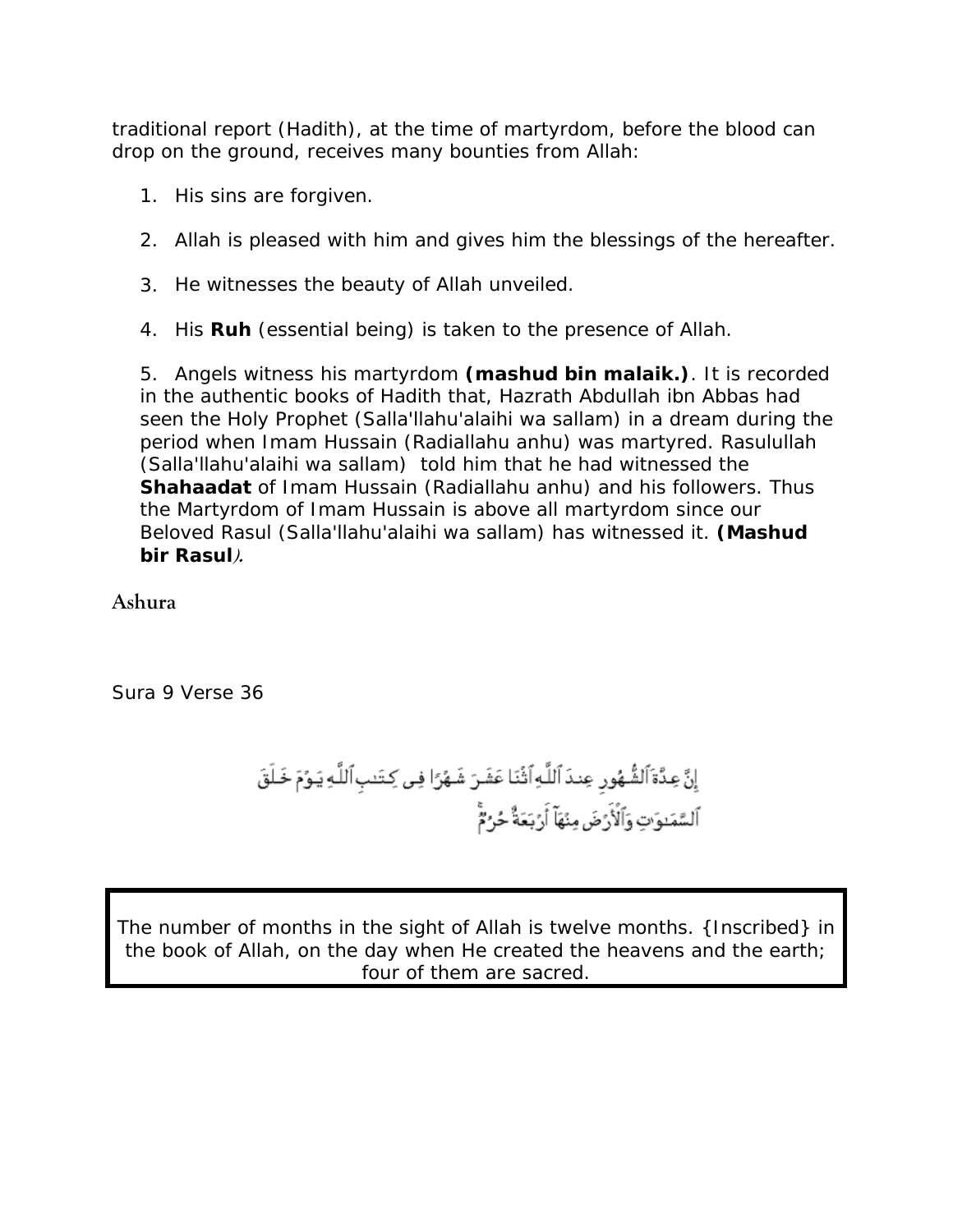#### <span id="page-35-0"></span>**sacred month**

Muharram is one of the four sacred months. *(al-ashur al-muharrama)*. It includes the Day of Ashura, and Allah enormously enhances the recompense of those who worship him on that day.

Fasting, caring for the orphans and needy and providing a meal to a fasting person on that day carries great spiritual rewards. Fast should be kept on the ninth and tenth of Muharram.

#### **significant events**

The Holy Prophet (sallallahu alaihi wa sallam) has enumerated the significance of this day in *ahadith*. He has stated that

- · Allah created the heavens, mountains, oceans, pen *(qalam)* and tablet *(lawh)* on this day.
- · Hazrath Ibrahim (Alai' his salaam) was born, and Allah saved him from the furnace on this day.
- · Pharaoh was drowned,
- · Allah relented towards Adam (Alai' his salaam) ,
- · Isa (Alai' his salaam) was born and
- *qiyama* will occur on this day. [\[21\]](http://www.sufi.co.za/book madinah to karbala.htm#_ftn21)

In another tradition it is stated that

- · , heaven, earth, stars, *arsh,* (heavenly throne), *kursi* (pedestal), tablet and pen were created on this day.
- · Gabriel (Alai' his salaam) all angels and, Adam (Alai' his salaam) were created on Ashura.
- · The first rains and the first gift of mercy *(rahma)* descended on this day.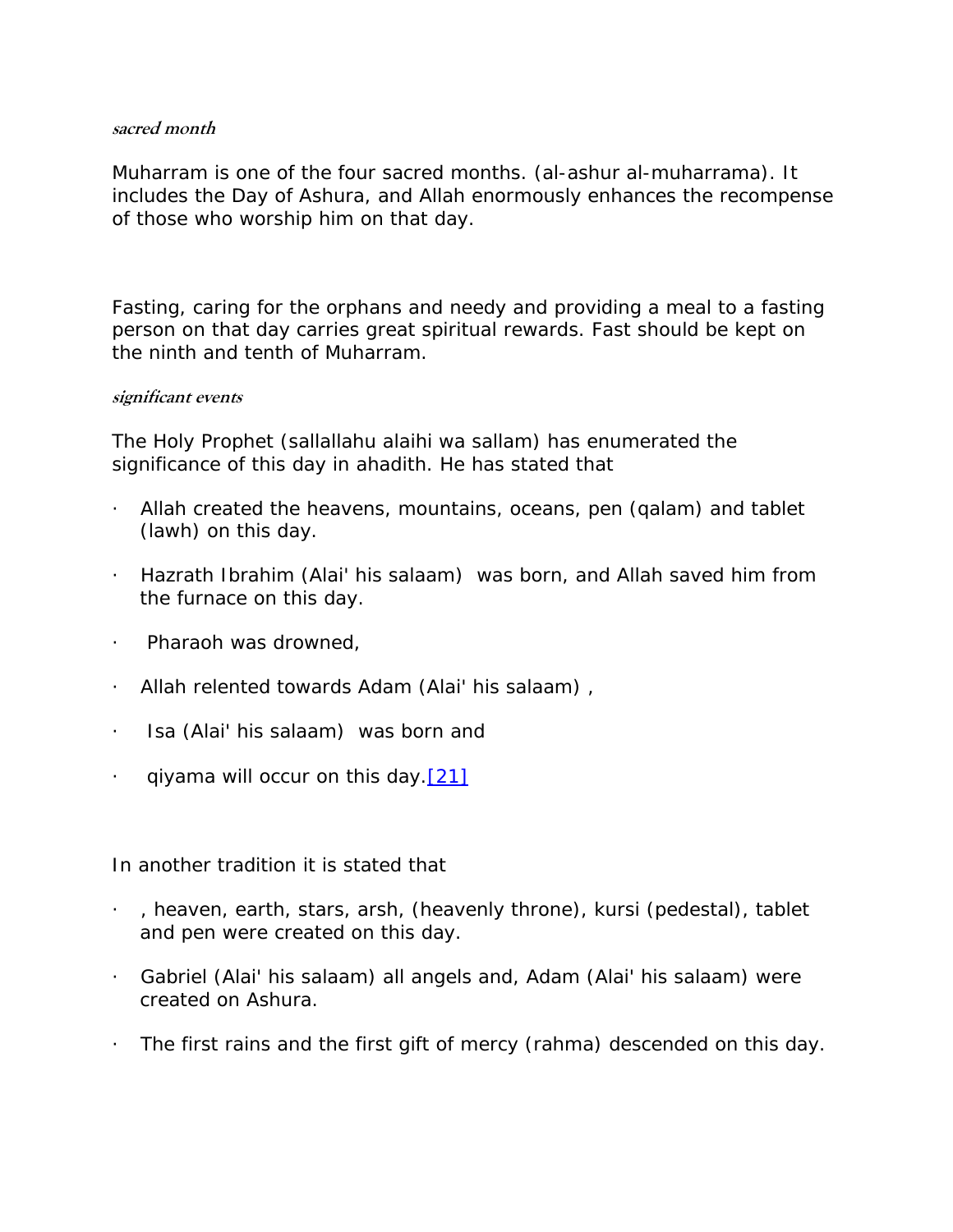#### <span id="page-36-0"></span>**cosmic birth**

There is a lack of unanimity amongst the scholars as to why the day of Ashura came to be so called. Without going into the various opinions I mention just one. Shaykh Abd al-Qadir al-Jilani (Rahmatullah-alai) says that it was also on this day that our Beloved Rasul (sallallahu alaihi wa sallam) was born. But it is unanimously accepted that the physical birth of Rasul (sallallahu alaihi wa sallam) took place on the twelfth of the blessed Rabi ul-Awwal. Therefore many Urafa (people of insight) has stated *that* this could be a reference to the cosmic birth of the *Nur e Muhammadi (sallallahu alaihi wa sallam)*. He is the essence of all creation.[\[22\]](http://www.sufi.co.za/book madinah to karbala.htm#_ftn22)

#### **MARTYRS OF KARBALA**

It is therefore evident that the tenth day of Muharram is a special chosen day of Allah, therefore He effected many events on this particular day. The martyrdom of al-Hussain ibn Ali (Radiallahu anha) and the members of the *Ahle Bait* (members of the Prophet's house) on the Day of Ashura in 61 AH has a great significance.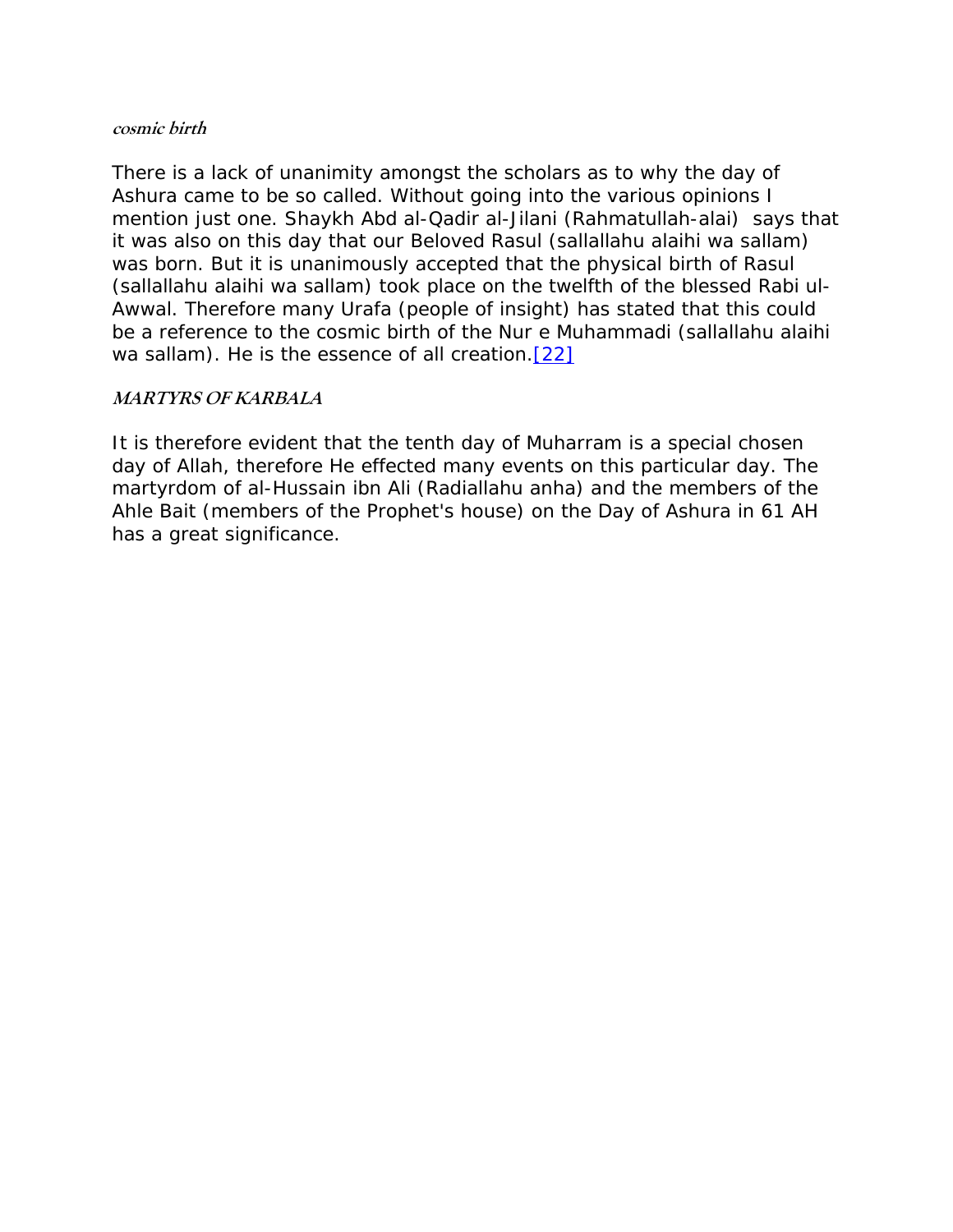# <span id="page-37-0"></span>**Glossary**

# A

Aalim / pl. Ulema

Accomplished Scholar of Islam.

Ahl al-Bait

Household members of the prophet (peace is on him)'s house.

Aqaaid

Principles of belief.

Ashab as-Safa

Companions of Holy Prophet (Peace is on him) engaged in internal purification.

Aulia Allah

sing. Wali Allah

Friend of Allah. Term used for Sufis who attain proximity to Allah..

Azaan

The call to prayer.

B

Bai'ah

a covenant, pledging obedience, allegiance and protection.

Bait ul-maal

the treasury of the Islamic state.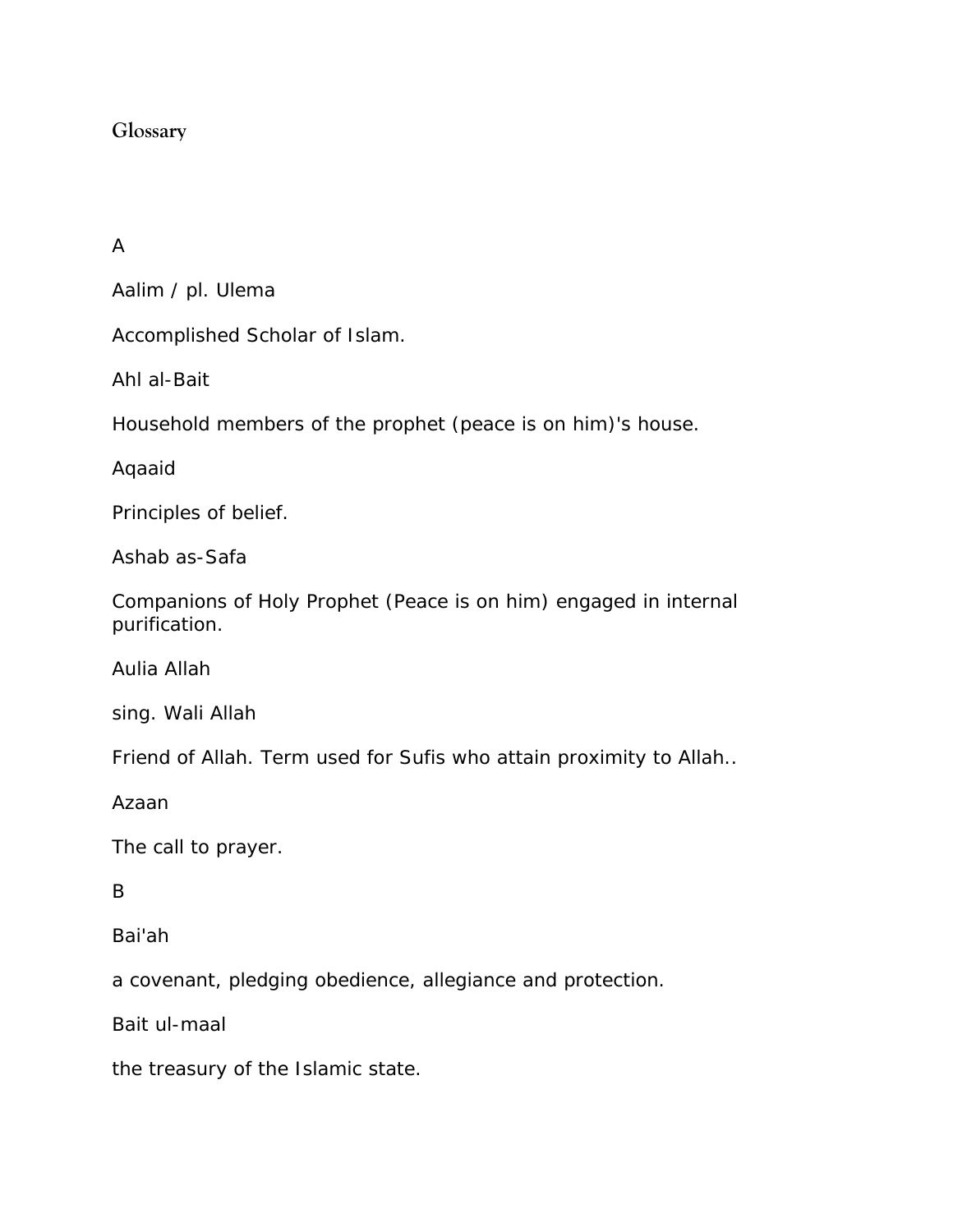H

Al-Hikmah

Wisdom

the first stage in the Sufi Path.

Hadith

pl. Ahadith

the verbalised form of a tradition of the Holy Prophet Muhammad (Peace is on him) constitutive of his Sunnah.

Hazrath

His / Her emminence.

Hijaaz

Proper Islamic name for Holy Area called Saudi Arabia.

Hijra

The departure of the Prophet Muhammad from Makkah to Madinah

designation for the Islanic Lunar Calendar.

J

Jaame Masjid

main congregational mosque.

Jihad

self-exertion in the path of Allah including peaceful as well as violent means.

K

Al-Khilafah Ar-Rashidah

Abu Bakr, Umar, Uthman and Ali are called the Rightly Guided.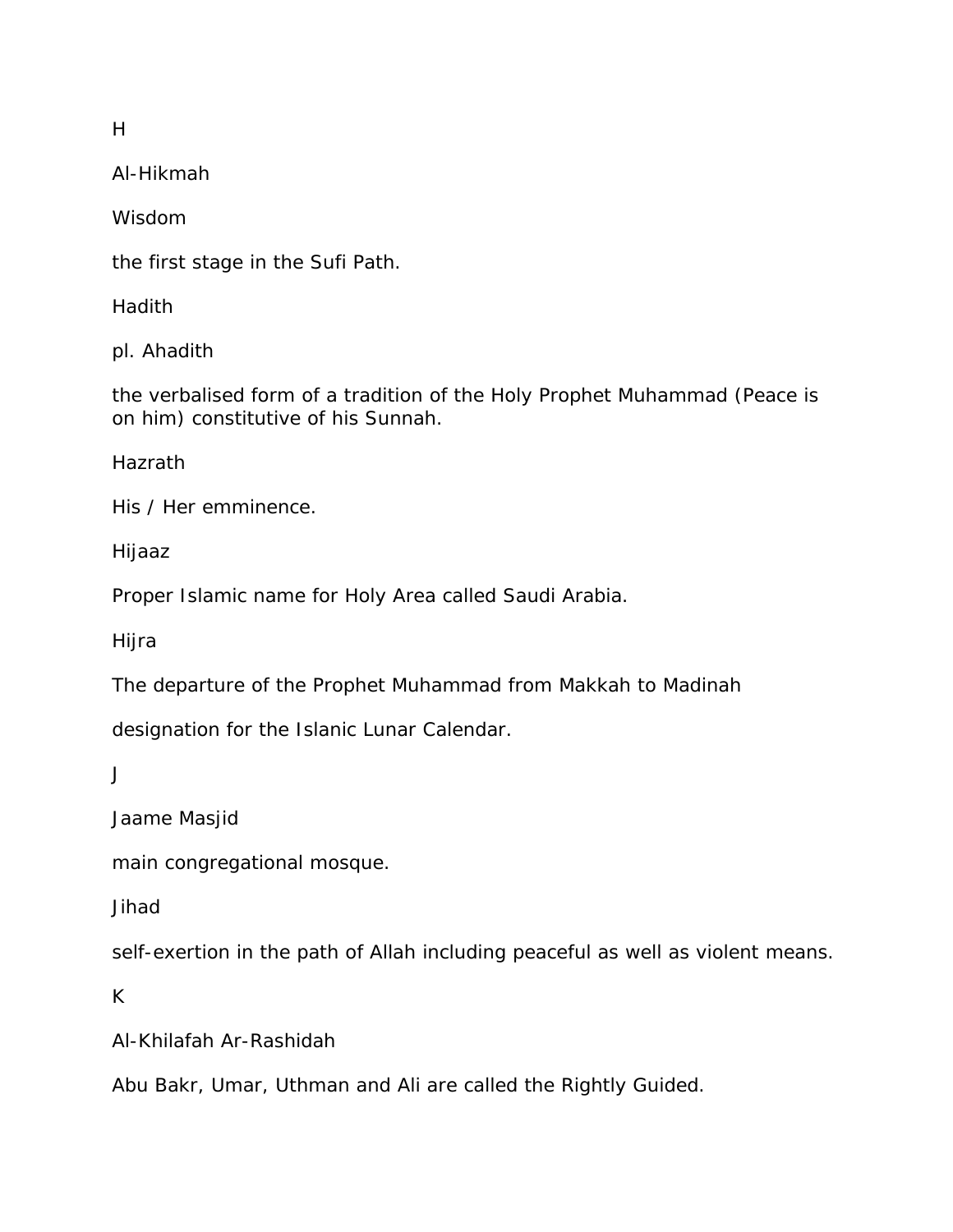al-Kitaab

The Holy Qur'aan.

Kalimah

Testifying faith.

Karbala

A desert town in Iraq.

Kauthar

Fount in Paradise. The abundance of virtue given to the Holy Prophet (peace is on him)

Kharijites

Those who broke away from the main-stream of the Muslim community.

Khulafa

The Caliphs- vicegerent of Holy Prophet (peace is on him).

M

Maalik

Master.

Mashud bir Rasul

Witnessed by the Holy Prophet.

Masjid an-Nabawi

The mosque of the Holy Prophet (peace is on him) in Madinah, Arabia.

Mazaar

Blessed grave.

**Murshid**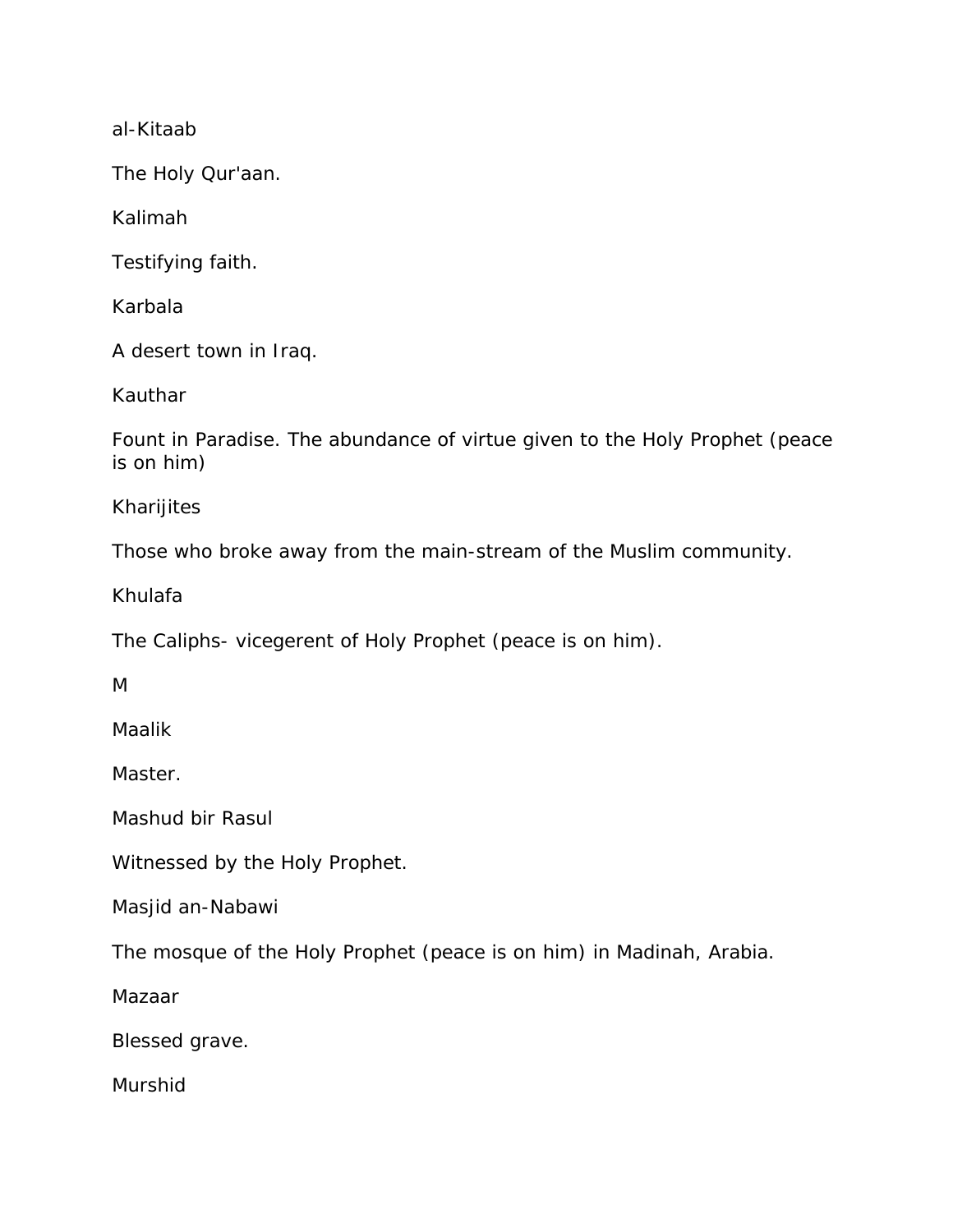Spiritual guide.

N

Nabiyin

sing. Nabi

Prophet of Allah. The one who acquaints his followers with unseen realities. He exemplifies the message of God in his own lifestyle.

P

# Panjattan

The Blessed Five. The Holy Prophet (Peace is on him), his daughter Fatimah, son in law Ali, and grandsons, Hassan and Hussain (Allah be pleased with them all).

# $\Omega$

# Qur'aan

The final word of God as revealed through His last messenger Muhammad (peace is on him).

# Quraish

The tribe of Prophet Muhammad (Peace is on him).

# Qutb

An axis or pivot. A perfect being in Islam through whom the blessings of Allah flow into this universe.

# R

Radiallahu anhu/anha/anhum

May Allah be well pleased with him/her/them.

Roza Mubarak

The Blessed Grave of the Holy Prophet.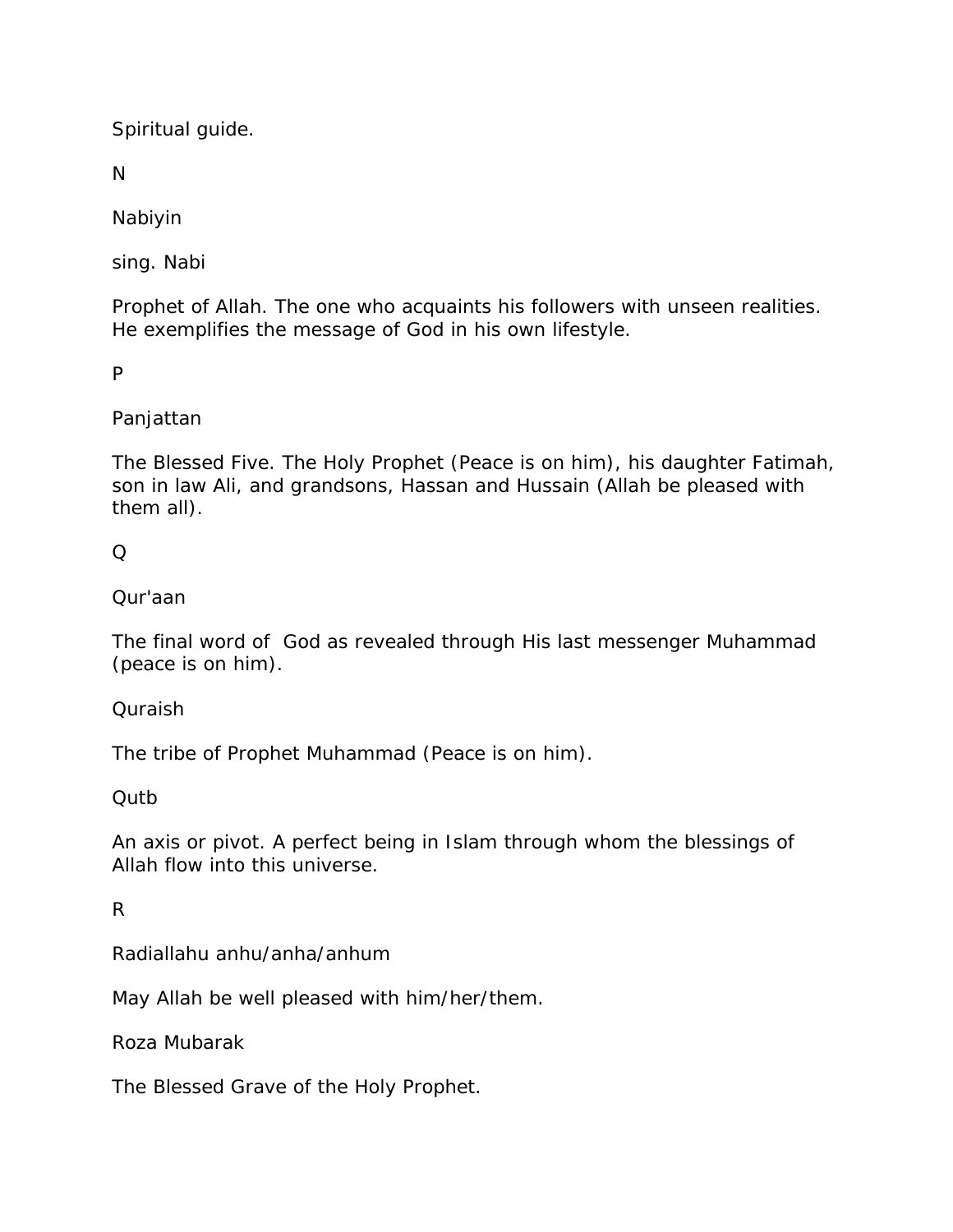S

Safa al-qalb

Purification of the Heart.

Sahaba pl. Ashaab

Companions of Holy Prophet Muhammad .

Salaat

Prayers offered by Muslims.

Salla' llaahu'alaihi wa sallam

Allah has bestowed upon him His blessings and peace.

Saqi

The cup bearer.It stands fot the spiritual guide who provides spiritual sustenance to the disciple.

Shahaadat

Martyrdom.

Shariah

Islamic code of law.

Shuhada

sing. Shaheed

The martyr who falls in the cause of Allah.

**Shura** 

Consultation.

Siddiqin

Those who testify to the truth, verbally and actively.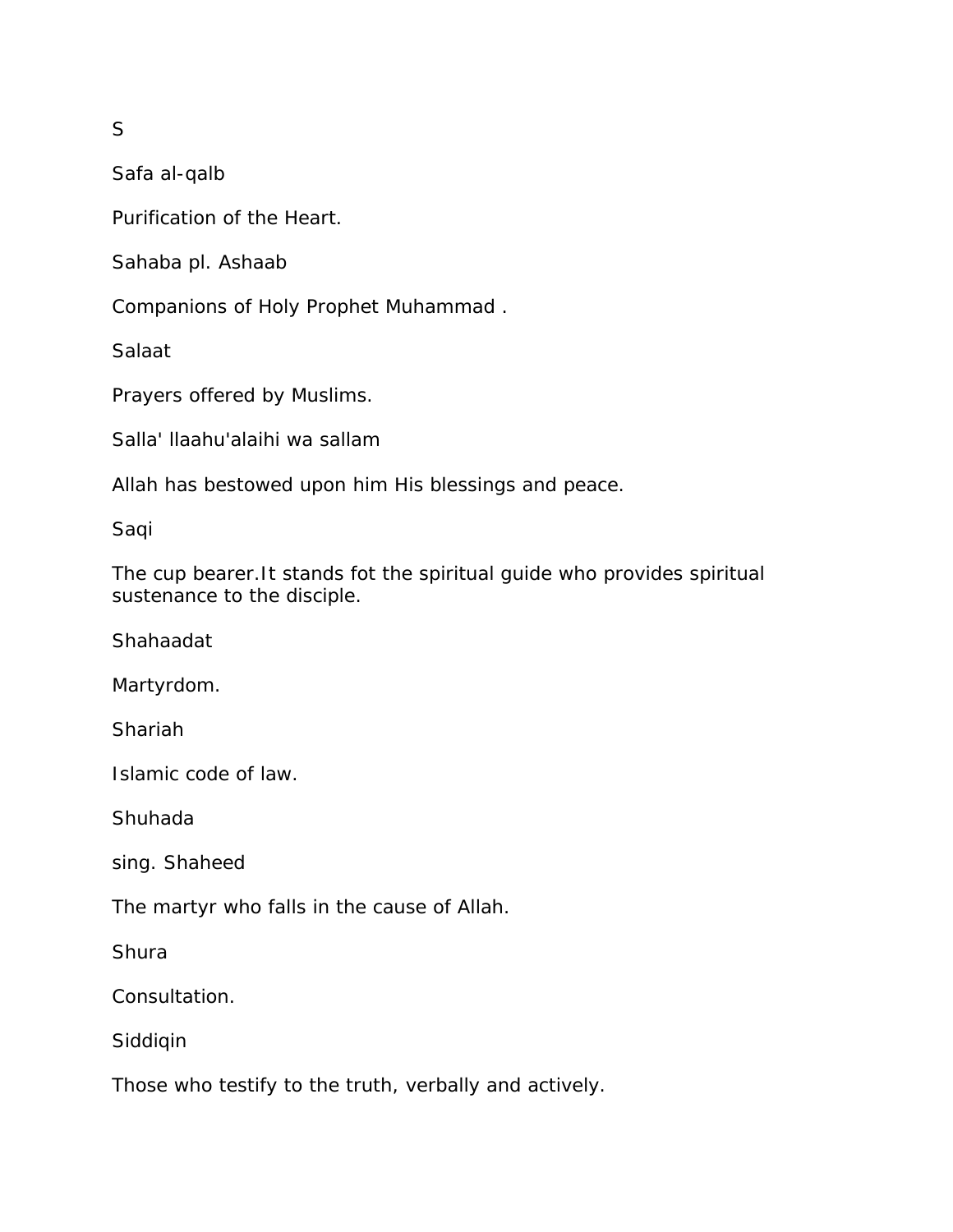Silsilah

Spiritual order.

Sunnah

The practice and life example of the Holy Prophet Muhammad (Peace is on him).

T

Ta'alluq

To be spiritually linked to or physically in the Company of.

Tasawwuf

The science of Spiritual Culture.

Tazia

Model of the tomb of Imam Hussain.

Tazkiyah

lit.- pruning. The process of spiritual transformation and purification.

 $\cup$ 

Ummah

Community.

The community as identified by its ideology, law, religion and group consciousness, ethics and morals, culture and art.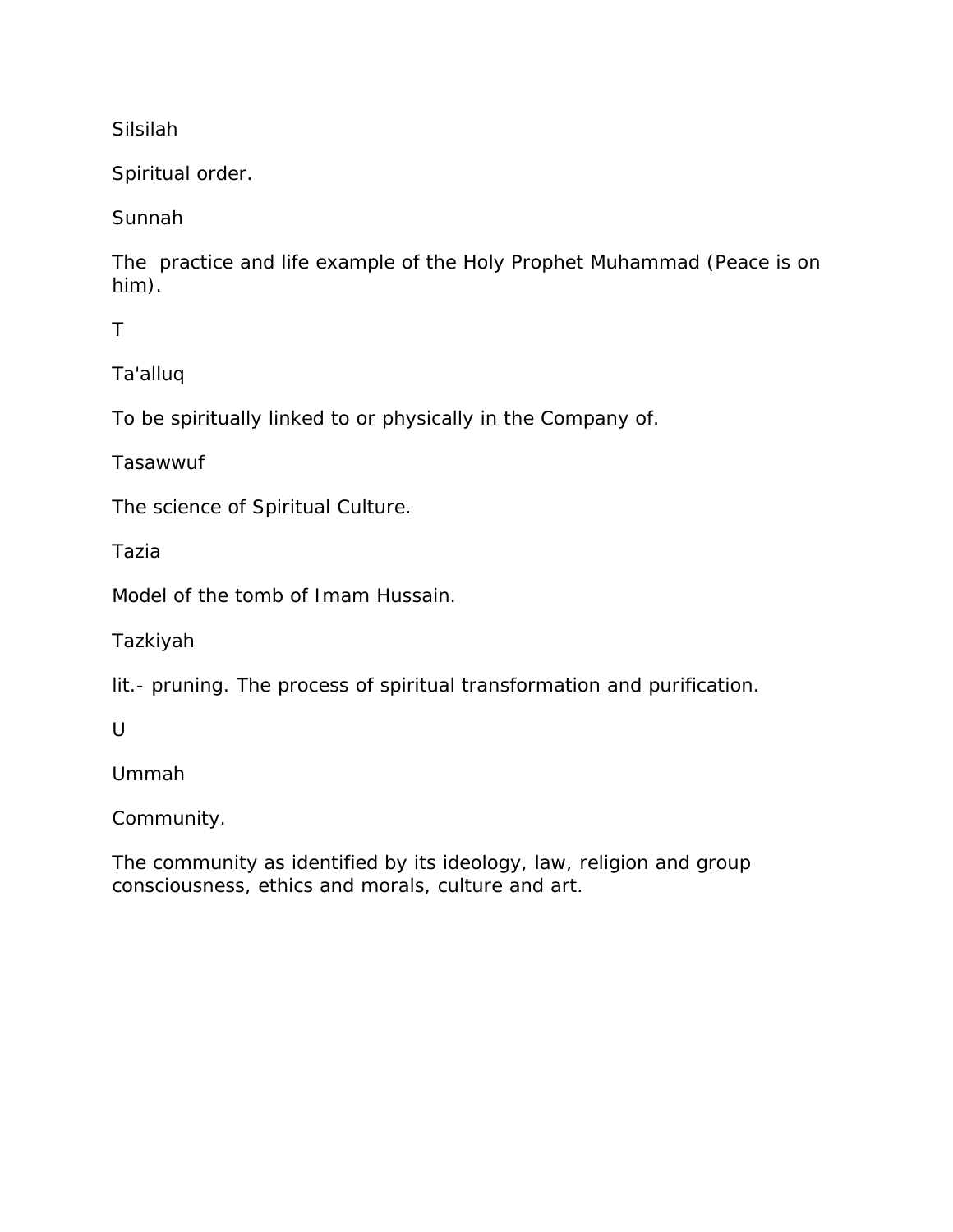# <span id="page-43-0"></span>**BIBLIOGRAPHY**

**al-Suyuti** Commentary of Holy Qur'aan

**al-Tabari,** Commentary of Holy Qur'aan

**al-Zamakhshari,** Commentary of Holy Qur'aan

**Bukhari Hadith** 

**Hajee Mahboob Kassim** Destruction or Peace.. 1971. Chistiya Publications. P132.

**Mishkat Shareef** 

**Muhammad Abd ar-Rab Qadri Dehlavi** *Maraj al-Bahrain fi Zikr e Shahadat al-Hassnain..*

**Munshi Naval Kishore Press** Lucknow *Ajaib al-Khasas*- P.365.

**Shahab al-Din Qalyubi.** *Al-Qalyubi.*

**Shaik Abd al-Qadir Jilani** *Al-Ghunya li-Talibi Tariq alHaqq,.* 1995 al-Baz Publishing, Inc Houston, Texas. Vol. 1

**Sheik Muzaffer Ozak al-Jerrahi** .*Irshad. Wisdom of a Sufi Master.*

**Syed Abu Abdullah Muhammad bin Muhammad al-Jazuli.** Nuska-e-Sahihah Dalailul Khairaat **Mishkat Sharif**.

*Yunus Emre.* Divan.

**Yusuf Ali** -*Commentary of the Holy Qur'aan.*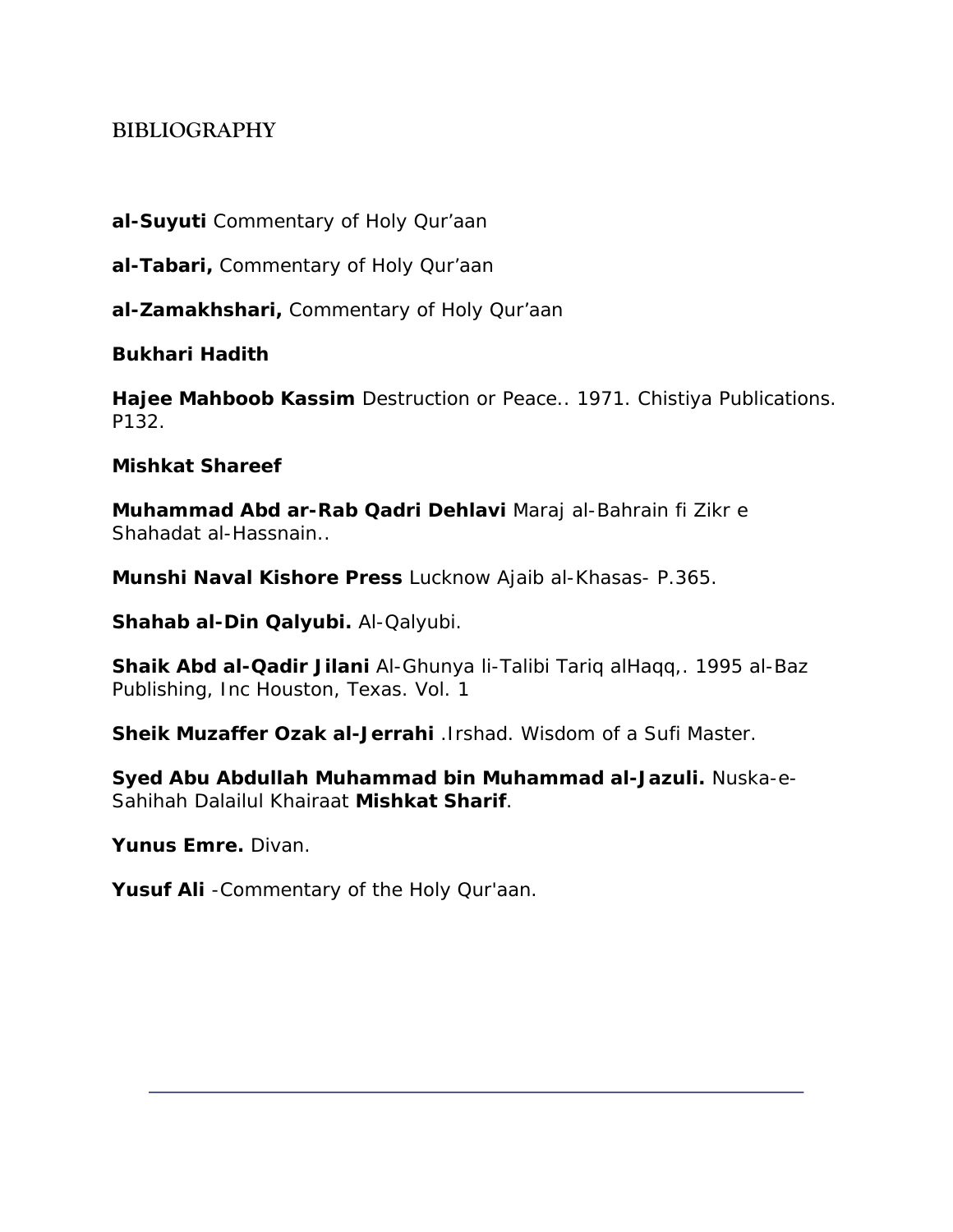[\[1\]](http://www.sufi.co.za/book madinah to karbala.htm#_ftnref1) Adapted from a lecture by Maulana Fazl-ur-Rehman Ansari (Rahmatullah-alai).

[\[2\]](http://www.sufi.co.za/book madinah to karbala.htm#_ftnref2) In some prints Hadith no.120.

[\[3\]](http://www.sufi.co.za/book madinah to karbala.htm#_ftnref3) *Tafrihul Askia Fil Ahwaal Al Ambia.* Vol.2 p. 116.

[\[4\]](http://www.sufi.co.za/book madinah to karbala.htm#_ftnref4) *Al-Ghunya li-Talibi Tariq alHaqq*, Shaik Abd al-Qadir Jilani. 1995 al-Baz Publishing, Inc Houston, Texas. Vol. 1 p.269.

[\[5\]](http://www.sufi.co.za/book madinah to karbala.htm#_ftnref5) Mishkat Shareef p 535 and ALIM computer program Bukhari Hadith 9.527 & 8.184

[\[6\]](http://www.sufi.co.za/book madinah to karbala.htm#_ftnref6) Yusuf Ali -Commentary of the Holy Qur'aan.

[\[7\]](http://www.sufi.co.za/book madinah to karbala.htm#_ftnref7) Nuska-e-Sahihah Dalailul Khairaat by Syed Abu Abdullah Muhammad bin Muhammad al-Jazuli. A descendant of Imam Hussain.

[\[8\]](http://www.sufi.co.za/book madinah to karbala.htm#_ftnref8) Mishkat Sharif.

[\[9\]](http://www.sufi.co.za/book madinah to karbala.htm#_ftnref9) Al-Suyuti Commentary.

[\[10\]](http://www.sufi.co.za/book madinah to karbala.htm#_ftnref10) See commentaries in al-Zamakhshari, al-Tabari, and al-Suyuti.

[\[11\]](http://www.sufi.co.za/book madinah to karbala.htm#_ftnref11) *Ajaib al-Khasas*- P.365 Munshi Naval Kishore Press Lucknow.

[\[12\]](http://www.sufi.co.za/book madinah to karbala.htm#_ftnref12) *Tazkira al-Karam Tariqh Khulafa-e-Arab wa Islam.* P.293.

[\[13\]](http://www.sufi.co.za/book madinah to karbala.htm#_ftnref13) *Qur'aan*. 2:153-157.

[\[14\]](http://www.sufi.co.za/book madinah to karbala.htm#_ftnref14) *Irshad*. Wisdom of a Sufi Master. *Sheik Muzaffer Ozak al-Jerrahi*.

[\[15\]](http://www.sufi.co.za/book madinah to karbala.htm#_ftnref15) Al-Ghunya li-Talibi Tariq al-Haqq. 11<sup>th</sup> Discourse. Vol.3. Al-Baz publishing.

[\[16\]](http://www.sufi.co.za/book madinah to karbala.htm#_ftnref16) Irshad. Sheik Muzaffer al-Jerrahi.

[\[17\]](http://www.sufi.co.za/book madinah to karbala.htm#_ftnref17) *IRSHAD.* Wisdom of a Sufi Master. *Sheik Muzaffer Ozak al-Jerrahi.(Radiallahu anhu)*

[\[18\]](http://www.sufi.co.za/book madinah to karbala.htm#_ftnref18) *Maraj al-Bahrain fi Zikr e Shahadat al-Hassnain.* Muhammad Abd ar-Rab Qadri Dehlavi. P. 306/7.

[\[19\]](http://www.sufi.co.za/book madinah to karbala.htm#_ftnref19) *Yunus Emre.* Divan.